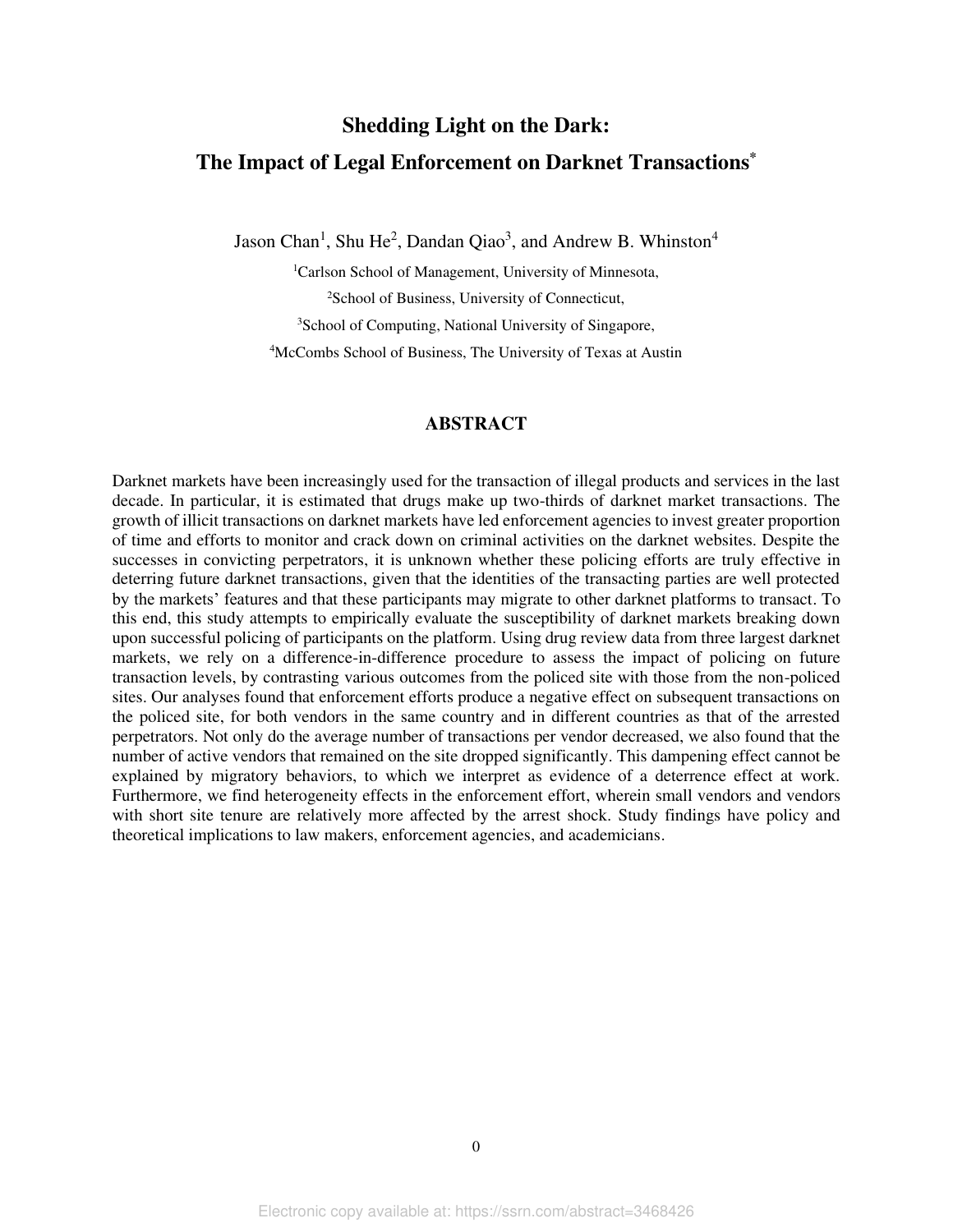#### **INTRODUCTION**

Globally, transactions on darknet markets have been growing steadily over the last few years. Specifically, a recent report documented an increase in the volume of cryptocurrency transactions on darknet markets, by which an average of \$2 million worth of goods and services were transacted daily using bitcoin in 2018 (Irrera 2019). The majority of darknet transactions involves drug trading, which is estimated to account for two thirds of all transactions in this market.<sup>1</sup> Compared to the traditional sales of drugs on the streets, the risks of detection and violence involved in online drug transactions are lower. As such, greater market participation and transactions of illicit products/services are likely to ensue in this online economy (Chan et al. 2019). This upward trend is concerning because darknet drug transactions increases the level of international crimes as the digital nature of the Internet breaks down the geographical frictions of drug trafficking across national boundaries (Overby and Forman 2015). In addition, by connecting buyers to a wider set of drug dealers on darknet markets, these online platforms provide access to broader set of products that are not be readily available elsewhere (Brynjolfsson et al. 2003), including powerful and highly addicting specialized designer drugs which have dangerous and unpredictable side effects.

The willingness of sellers and buyers to participate in drug trading on darknet markets is spurred by a combination of protection and anonymization features of these platforms. First, darknet sites are run as "hidden services" via Tor, which conceals identifying information such as user location and IP address, making these transactions anonymous (Dingledine et al., 2004, Benjamin, et al., 2019). Second, the rise of crypto-currencies in recent years enables payments to be made for these online transactions (Nakamoto, 2008). Payments made via these crypto-currencies offer some level of user anonymization. Third, advanced privacy-enhancing techniques (e.g., Invisible Internet Project) are available to further mask the identities of the transaction parties and hide the existence of the darknet transactions (Moore and Rid, 2016). Finally, communications between vendors and consumers on the darknet are encrypted using Pretty Good Privacy

<sup>&</sup>lt;sup>1</sup> https://www.europol.europa.eu/publications-documents/drugs-and-darknet-perspectives-for-enforcement-researchand-policy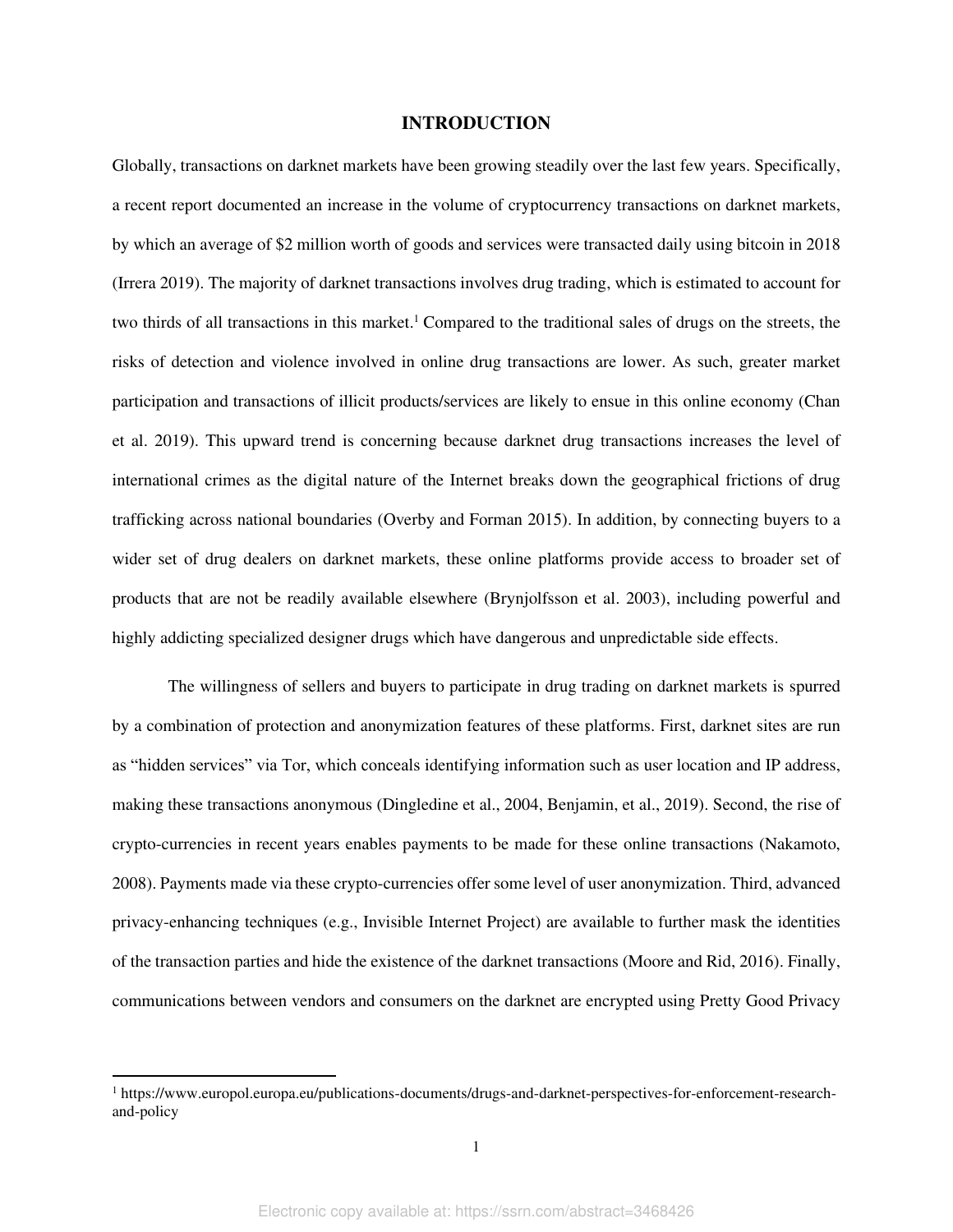which reduces the ability of third parties to surveil and monitor darknet transactions. Jointly, these techniques offer multiple levels of protection for illicit traders, which in turn facilitates the increased usage and steady growth of these markets (Soska and Christin 2015). The expansion of this illicit market requires the urgent attention of enforcement authorities. Yet, the policing of these illegal transactions is met with some difficulties. Specifically, the concealment of transactions and protection of the identities of market participants via darknet techniques have made it hard to detect and prosecute the market participants. Furthermore, the cross-national nature of darknet transactions poses legal challenges to enforcement agencies, given that the prosecutorial reach of authorities is constrained by geographic boundaries.

Despite these challenges, the enforcement agencies have attempted to monitor and prosecute darknet crimes, both through local arrests and multi-national crackdowns. Till date, these policing efforts have seen some success, by which a few darknet marketplaces were successfully infiltrated, leading to the revelation and arrest of the perpetrators and the closure of these sites (e.g., Silk Road). Although initial efforts have paid off, critics argue that such policing efforts are ultimately ineffective in deterring buyers and sellers in making future transactions (Popper 2019). Following the closure of darknet sites and arrest of users, remaining users might start new sites elsewhere in the darknet network or join other existing sites and continue transacting. Thus, enforcement may simply be driving participants deeper into the darknet instead of deterring future participation. This possibility brings up the natural question of the impact of policing efforts on darknet transactions, and whether it is beneficial to even police these sites.

On a deeper analysis, there are three possible outcomes of policing darknet transactions. First, it is possible that market participants continue in their existing level of transactions on the policed site, if they perceive a low chance of apprehension and persecution, should they deem the security and anonymization techniques of the darknet platform to be highly robust. The second outcome contrasts against the first, in that the market participant reduces or halts the transactions on the policed darknet platform, and do not engage in further transactions. This outcome is plausible, given that the general trust on darknet environment is not high (Llyod 2019). Finally, the third possibility is similar to the second in that the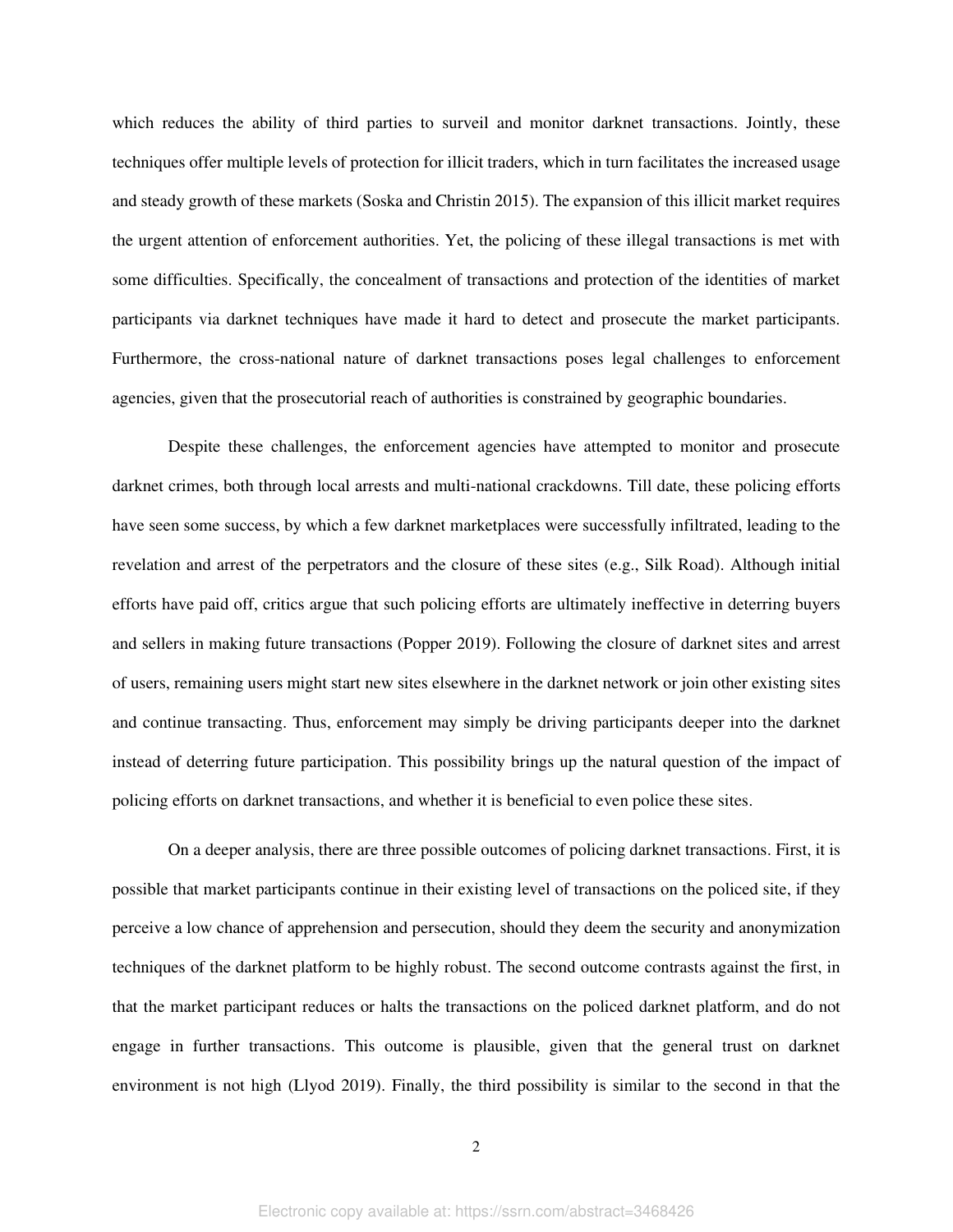participant reduces/halts transactions on the affected site, but continues to transact in the darknet environment at large, by migrating to alternative sites to avoid detection.<sup>2</sup> Given multiple possibilities and that darknet markets bear substantial differences to offline drug markets (Décary-Hétu and Giommoni 2016), it is empirically unclear whether the enforcement of darknet participants would deter drug trading behaviors, even in the short run. Empirical answers to this question are crucial inputs for informing policy and decision makers towards the topic of darknet enforcement.

To provide answers to the above research questions, we rely on a unique dataset on darknet transactions on three of largest darknet sites in the first half of 2014. We rely on the exogenous shock of police arrests of participants on one of these sites to understand its subsequent impacts on the transactions on the affected market. Specifically, we examine whether the policing effort affects transaction volume and the number of active vendors on the site, under a difference-in-differences (DID) framework. These analyses would allow us to infer which of the three possibilities are at work following legal enforcement. We further investigate if the police arrests would affect the users in prosecutorial jurisdictions different from arrestees. We do so by evaluating the change in transaction levels of 1) darknet participants who reside in the same country by which the enforcement agency that made the arrests, and 2) darknet participants who reside in countries different from that of the enforcement agency that made the arrests. Finally, we also analyzed whether heterogeneity effects are present across different vendor types.

Our analyses show that the arrests of darknet participants put a downward pressure on the total transactions, average transaction per vendor, and number of active vendors on the affected site. This result is also supported by analysis conducted at the vendor-level. Within the time frame of our study, we do not find evidence of vendors migrating to alternative darknet markets. Interestingly, we find that news of the arrests of US vendors can have a dampening effect on non-US vendors. Furthermore, we find heterogeneity effects in the enforcement effort, wherein small vendors and vendors with short site tenure are relatively

<sup>&</sup>lt;sup>2</sup> While one of these possibilities is likely to dominate the overall outcome of darknet markets, we acknowledge that combinations of these three possibilities may also manifest.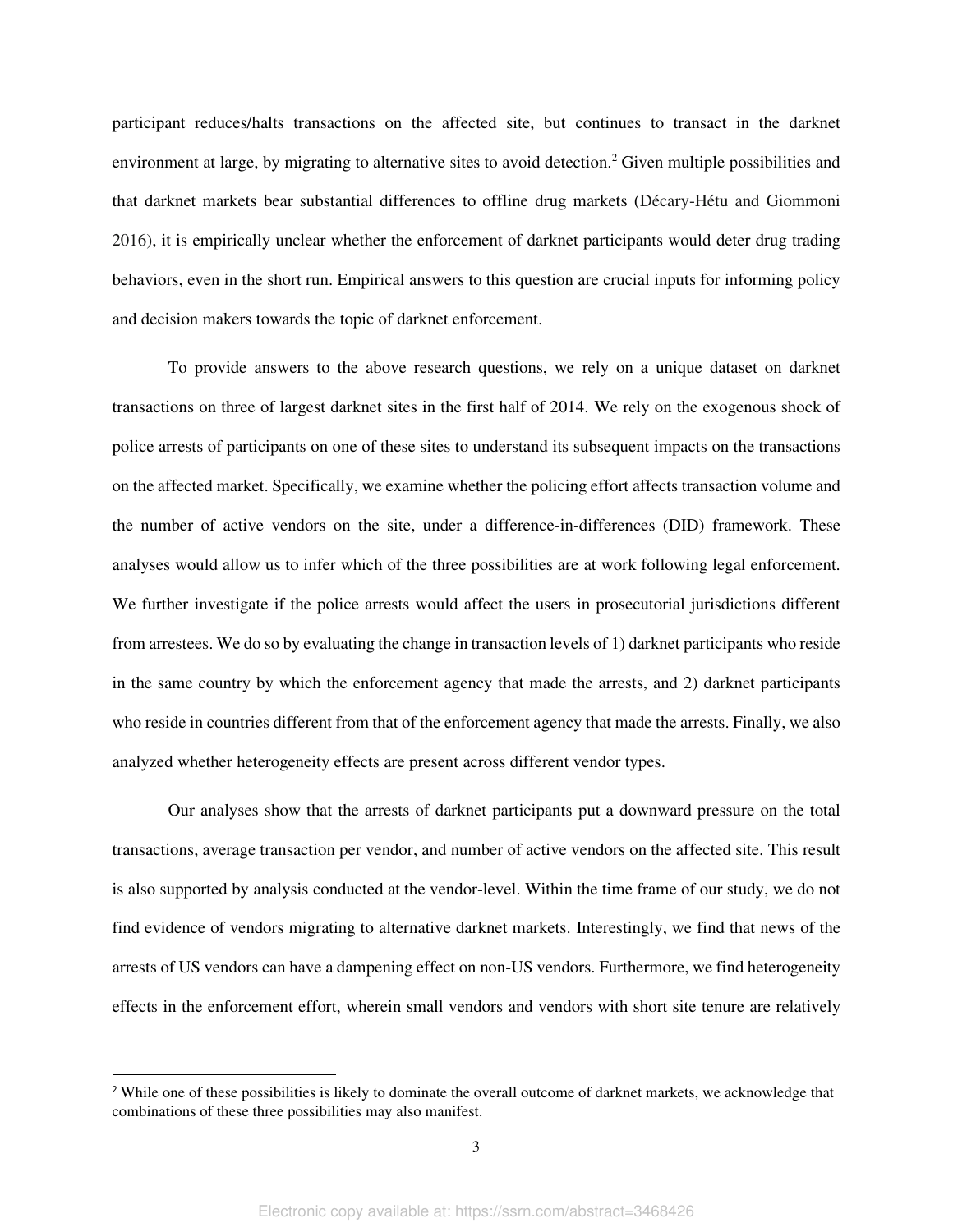more affected by the arrest shock. We interpret this collective set of results as a presence of deterrent effect from the darknet policing efforts, which largely affects the risk-adverse sellers who are not engaged in large scale illicit trading on the darknet markets.

This work makes a few contributions. First, it adds to the literature on darknet markets by showing insights on the nature of darknet markets and their participants. Given the novelty of darknet marketplaces, literature on this topic has been sparse. Among this thin set of literature, past works have mainly focused on documenting the transactional details of these markets, in terms of vendor characteristics, types of drugs transacted, and user network structure (e.g., Dolliver and Kenney 2016, Hardy and Norgaard 2016). Despite the pressing need to curb the growth of this underground economy, there is surprisingly little effort till date that are spent to examine the efficacy of enforcement efforts on darknet transactions. Extant work on the topic focused mainly on deriving accurate counts of transactional activities on darknet sites, and contrasting these figures before and after enforcement efforts to arrive at correlational results (Décary-Hétu and Giommoni 2016, Soska and Christin 2015, Van Buskirk et al. 2017). Building on these methods of these past works, we add to this emerging literature by undertaking the first effort of estimating the short run causal impact of police enforcement on darknet transaction levels, and to explore related questions pertaining to the extent and heterogeneous effects of enforcement.

Second, findings of this paper contribute to the body of work on two-sided markets and online platforms (Parker and Van Alstyne 2005; Rysman2009*)*. Past works in this literature have derived insights on how transactions may be affected on these marketplaces (e.g., Landsman and Stremersch 2011, Gu and Zhu forthcoming, Song et al. 2018), how the introduction of these digital platforms might create spillover effects on outcomes in alternate domains (e.g., Burtch and Chan 2019, Seamans and Zhu 2014, Wen and Zhu 2019, Krijestorac et al. forthcoming, Zervas et al. 2017), and how users derive value from platforms and their associated characteristics (e.g., Li and Agarwal 2017, Lin et al. 2018, Overby and Forman 2015). While these set of studies have generated a wealth of knowledge on markets with lawful, normal products, we continue to know very little about the nature of digital platforms for illicit products (Chan et al. 2019).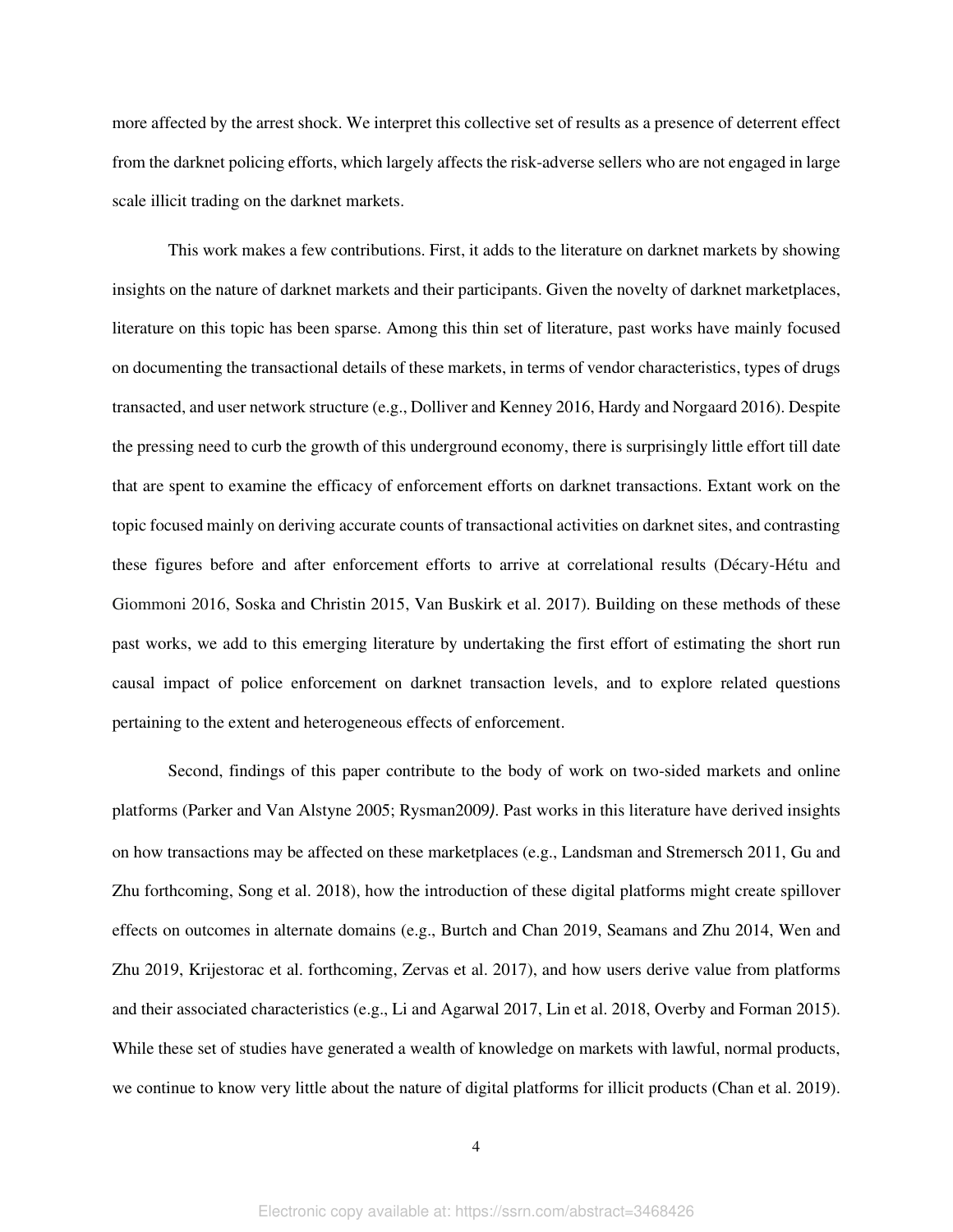Given that darknet markets bear important characteristics that differentiate them from traditional markets, it is unclear if the insights generated from past studies would apply to the context of darknet markets. Our work aims to fill this gap by providing a first set of empirical insights on illicit darknet market which could help generate a more comprehensive theoretical understanding of how these unique markets work. Instead of following the traditional style of providing insights on how transactions may be facilitated on digital platforms, we contribute to this literature uniquely by looking whether transactions on these online markets may be disrupted by external events. By doing so, we derive a special set of knowledge pertaining to the fragility of the market transactions within illicit online platforms.

Finally, our work contributes broadly to the literature on the societal impacts of online intermediaries and the Internet in general (Chan and Ghose 2014; Chan et al. 2016; Weber 2019). With the myriad of online applications permeating into various aspects of life over the last decade, our understanding of the effects of digitalization has lagged behind the pace at which offline transactions and processes are being performed online. Consequently, the unwarranted effects of digitalization are not kept in check with appropriate interventions and policies. By studying and exposing the relationships underlying the enforcement and darknet markets, our work serves to provide a better understanding of the effects of enforcement in a digital environment, such that law makers, enforcement agencies, and academicians could generate informed and meaningful policies and further research.

### **LITERATURE REVIEW**

#### **Darknet Markets**

Darknet sites, also referred to as "crypto-markets", are commercial websites operating on darknets via anonymity networks. They resemble regular ecommerce platforms like eBay or Amazon, except that they anonymize transactions to conceal participants' identities and prevent their online interactions from surveillance by third-parties. This property of darknet markets facilitates illicit transactions involving drugs, weapons, stolen cards, child-pornography, and other illegal goods/services on darknet markets. The fundamental driver for the emergence and proliferation of the darknet markets can be traced to the release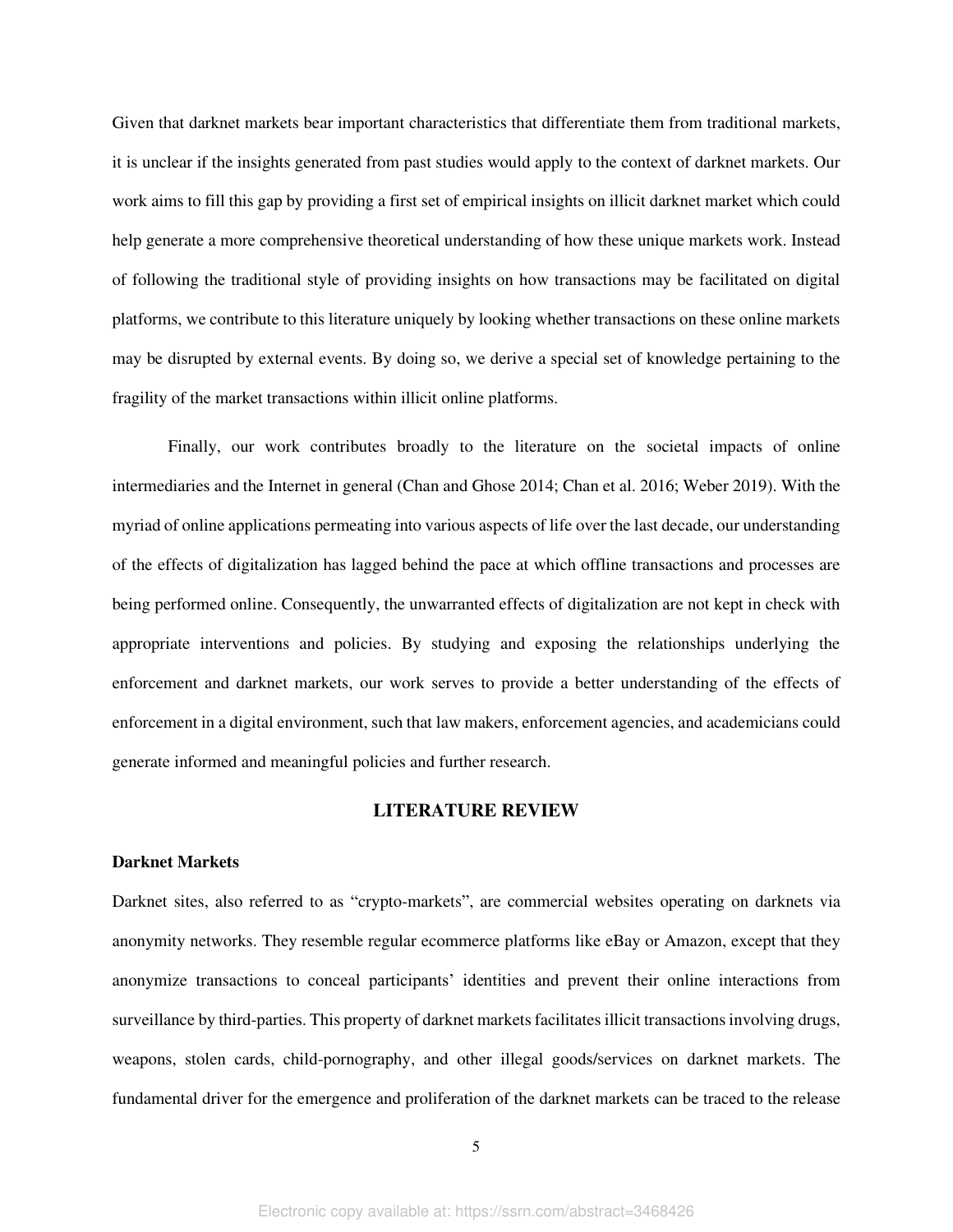of Tor (Dingledine et al., 2004) and the invention of cryptocurrencies (Satoshi 2009). When a buyer makes a purchase request on a darknet market, Tor nodes route its traffic through a distributed network. The buffer built between the request client and the website server via relay nodes makes it extremely difficult to pinpoint the geographical location of the website operators and the users. After a purchase request is received, a decentralized escrow system is then used to complete the transaction. Here, the buyer does not pay the vendor directly, but instead funds a separate escrow account. The payment is only released to the seller after the buyer confirms the receipt of the item and finalizes the purchase. Under this payment process, buyers and sellers are unable to derive the personal identity and financial information of the darknet user they are transacting with, making it more difficult for undercover agents to perform investigative actions.

With the rise of the darknet markets, there is increasing academic interest on the topic. The majority of extant work have taken two main approaches to study darknet markets. The first approach analyzes the data available on the darknet sites and makes inferences about the various variables found on the platforms. For instance, Dolliver and Kenney (2016) examined the characteristics of drug vendors and contrast them across different darknet sites. Norgaard et al. (2018) studied the network structure of darknet markets, and find that their interaction network structure is less hierarchical and slightly more monopolistic than that of the traditional black markets. In a related vein of work, Broséus et al. (2017) examined trafficking flow of illicit products across countries transacted on darknet markets. Finally, Hardy and Norgaard (2016) explored whether sellers' reputation determines the prices of the goods sold in these illicit online markets.

The second approach attempts to draw a relationship between the activity levels on darknet sites and offline trends. Rhumorbarbe et al. (2016) examined the accuracy of the information posted on darknet sites by contrasting it with the physical characteristics of the transactions. Through actual drug purchases made on a darknet site, the authors found that the digital information offered on such markets (e.g., concealment methods and shipping country) is accurate, but the purity of the drugs transacted is found to be different from the information indicated on their respective listings. In a large-scale study, Dittus et al. (2018) looked at the darknet trading geography of three plant-based drugs across four of the largest darknet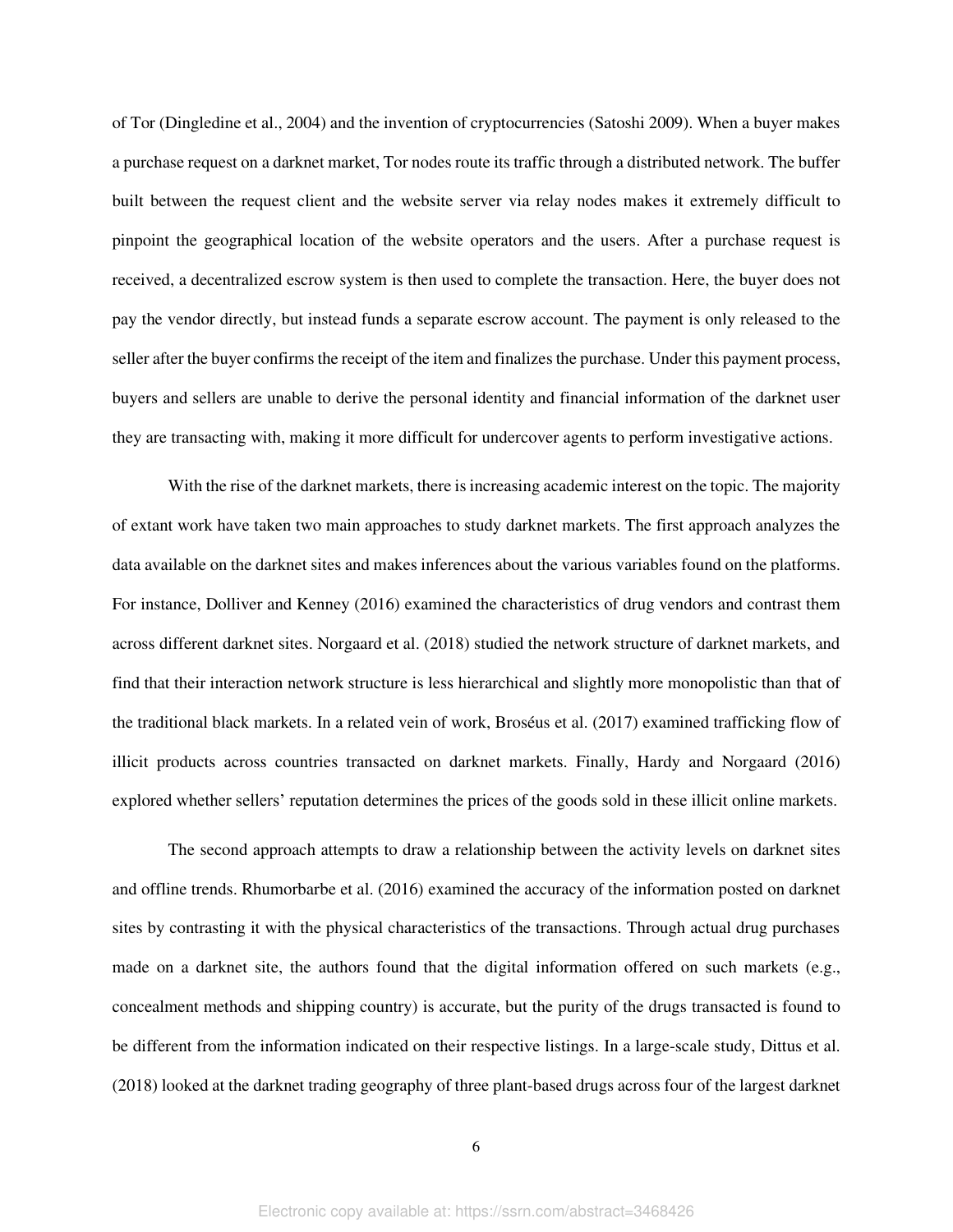markets, and compared them to the global footprint of production and consumption for these drugs. They found that cannabis and cocaine vendors are primarily located in a small set of consumer countries, rather than producer countries. Van Buskirk et al. (2016) surveyed drug users to understand the factors associated with drug purchase from darknet markets. They found that participants who purchased from dark net marketplaces tend to be younger, more likely to be involved in recent property crime, and to have used more classes of drugs in the preceding six months, relative to other users of psychostimulant drugs. Given the difficulty in linking offline observations with the obscured online data from darknet sites, there is understandably fewer studies of the second type. As a result, our knowledge of the economic interactions of darknet transactions with real world events are limited.

Of particular interest is a small set of papers within this second stream of work that explicitly studies how darknet markets are affected by law enforcement events. Soska and Christin (2015) devised a series of steps to collect and clean the darknet data from a few darknet sites. Using this data, they compared the count of darknet transactions before and after site enforcement operations. Décary-Hétu and Giommoni (2016) added to this set of findings by considering the changes to drug listing prices on darknet sites before and after Operation Onymous, a major darknet site crackdown event. Van Buskirk et al. (2017) examined the rate of increase in vendors by regressing darknet vendor count on time. These studies found correlational evidence of a fairly resilient darknet ecosystem in response to legal enforcement operations. Despite these findings, authors of these works noted that "[t]he effect of law enforcement take-downs […] is mixed at best" (Soska and Christin 2015: 41) and "the lack of evidence on an effect of law enforcement take-downs is not proof that there were no impact at all." (Décary-Hétu and Giommoni 2016: 60). Though the insights based on a count of user activity across various darknet sites across time is informative of the impact of policing on the overall market size, it does not capture the micro insights on whether enforcement is effective in deterring existing users who were transacting actively when the policing takes place. This is because an aggregated count of darknet activity includes the natural inflow of new users who join darknet sites over time due to an overall increased awareness of the darknet and greater availability of information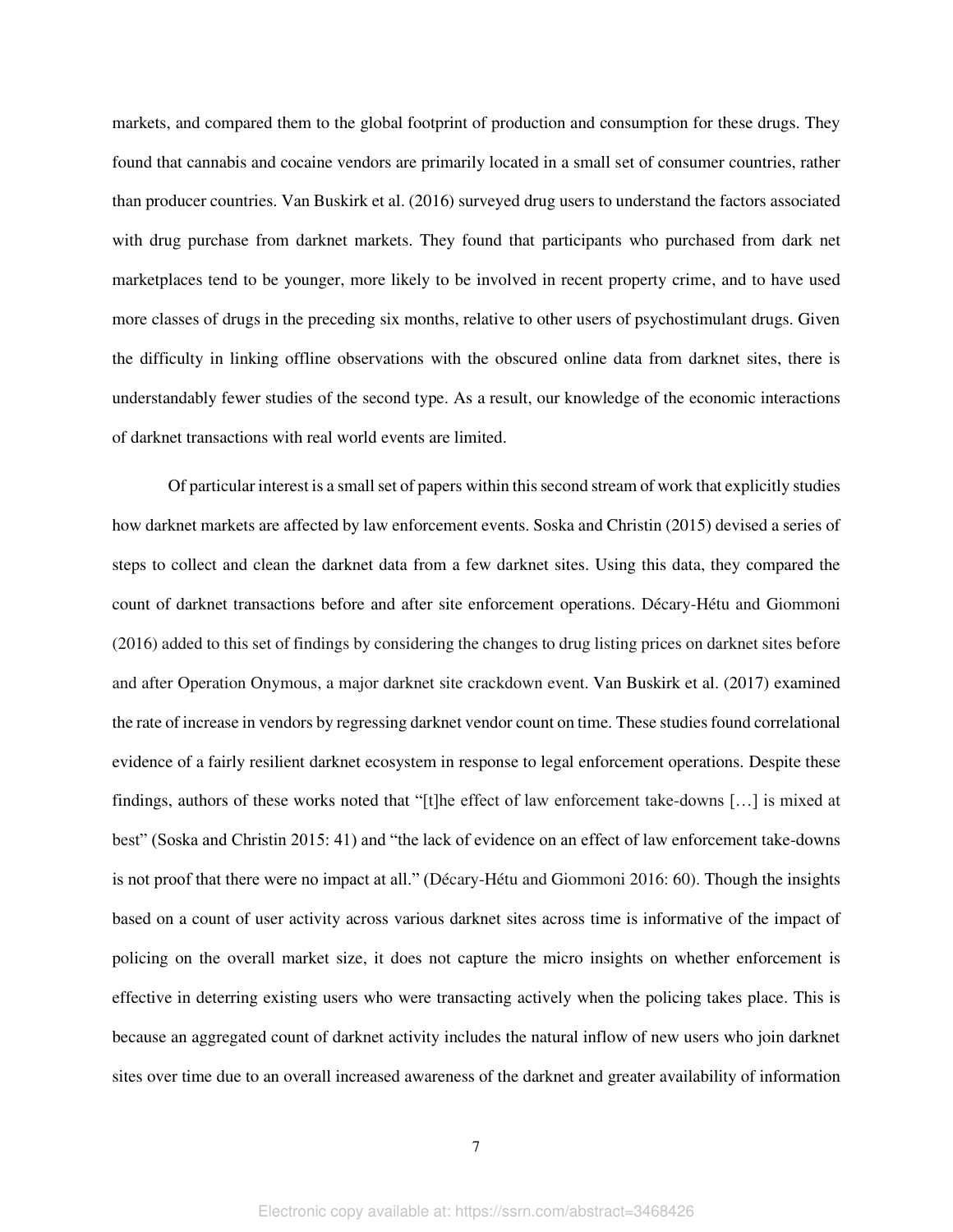on how to connect to these sites. In addition, the existing literature continues to have a gap in the finer nuances of the effectiveness of enforcement, including its scope and heterogeneous impacts.

#### **Deterrence Effects**

To understand the potential impacts of enforcement on subsequent market behavior on darknet sites, it is prudent to consider the literature on the deterrence effect of policing efforts. Early work on the topic is centered on identifying the presence of a deterrence effect. Erlich (1975) has found a deterrent effect of capital punishment, while Hoenack et al. (1980) and Layson (1985) raised doubts about this finding. Subsequent works have continued to empirically validate the presence of a deterrence effect under stronger identification strategies (e.g., Cover and Thistle 1988; Kessler and Levitt 1999). Apart from the economic estimation of the deterrence effects, scholars have also attempted to theorize the possible factors that could influence the potency of policing efforts on deterring criminal behavior. One of the earliest works found that the perceived certainty of punishment, level of conformity to legal norm, and the offense type are crucial factors that can influence the likelihood of a deterrence effect materializing (Silberman 1976). On top of certainty, Beccaria (1986) and Bentham (1988) further proposed that the severity and celerity of punishment are key ingredients to deterrence. These concepts, particularly the certainty and severity of punishment, form the foundation of nearly all contemporary theories of deterrence (Nagin et al. 2015). Recent reviews of the deterrence literature concluded that the certainty of punishment, through the certainty of apprehension provides the strongest evidence for deterrence effectiveness (Apel and Nagin, 2010, Durlauf and Nagin, 2011, Nagin, 2013).

When the deterrence literature is considered under the context of darknet markets, it is theoretically unclear if a deterrence effect would ensue. Past studies on traditional illicit markets provide little guidance towards enforcement of cryptomarkets, as the past settings are quite different from that of darknet markets (Décary-Hétu and Giommoni 2016). The technological affordances of darknet platforms drastically reduce the likelihood of detection and identification of transacting parties, making them markedly different from the traditional drug trading markets. Coupled with differences in legislative punishment across countries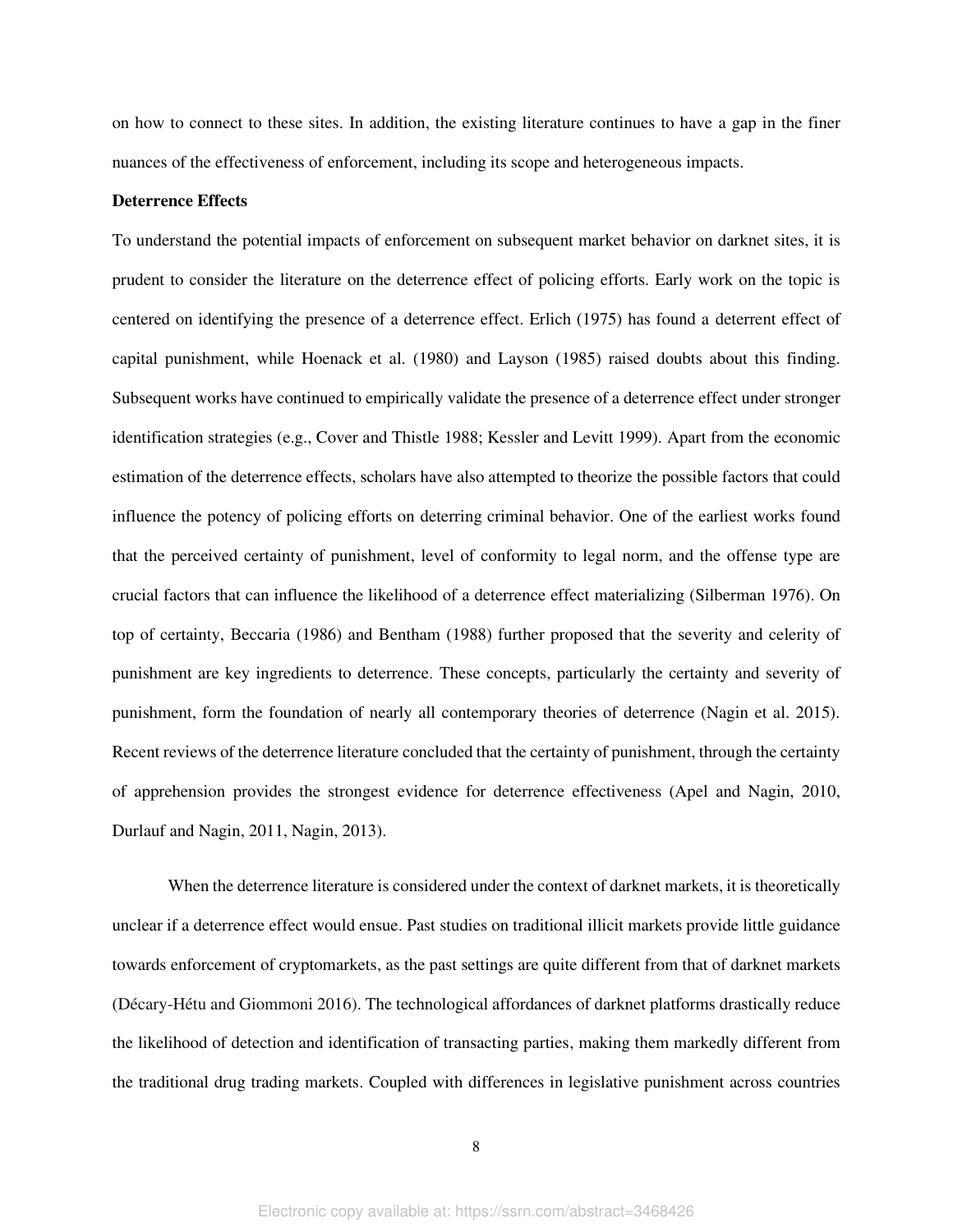and the limitations of jurisdiction reach of national enforcement agencies, the perceived certainty of apprehension and punishment of transacting parties on darknet markets are further reduced. Moreover, the sales and the use of certain drugs may not always be deemed as a criminal activity in some countries and locations (Kilmer et al. 2007; Babcock and Byrne 2010). The inconsistencies in such perceptions meant that transacting parties may find it ethically acceptable to buy and sell drugs on the darknet. Taken jointly, these reasons seem to suggest that enforcement efforts on the darknet may not deter subsequent illicit drug trading.

Observations of the aftermath of crackdown operations appear to support this view. Following the closure of Silk Road in October 2013, a series of alternative markets sprung up on the darknet, including Silk Road 2.0 which is the direct successor of the old site with improved security. Furthermore, following the takedown of several darknet sites via *Operation Onymous*, sites that are unaffected by the crackdown quickly became the top markets in the darknet ecosystem. Despite these observations, there are reasons to doubt that the enforcement is ineffective in deterring future transactions. Although alternative sites have sprung up after the takedown of major darknet markets, deterrence effects might still be at play if the size of these new markets and activity levels are smaller than that of their predecessors. Specifically, it is unclear if these existing users who experienced the policing are willing to transact at the previous level conducted on the policed platforms. Given that the trust towards the website and digital commerce in general is necessary for inducing market participation and transactions (Corbitt et al 2003), existing users may not be willing to transact on alternative darknet sites under the knowledge that darknet sites have previously executed exit scams, wherein the transacting platforms had disappeared along with the escrowed cryptocurrencies. Compounding on this barrier is the difficulty in establishing trust towards websites in general (Patton and Jøsang 2004; Pavlou and Gefen 2004), which can in turn prevent transactions on these alternative sites from reach critical mass to enjoy the economics of scale of two-sided markets. Consequently, darknet users are met with high levels of uncertainty and risks, especially when they are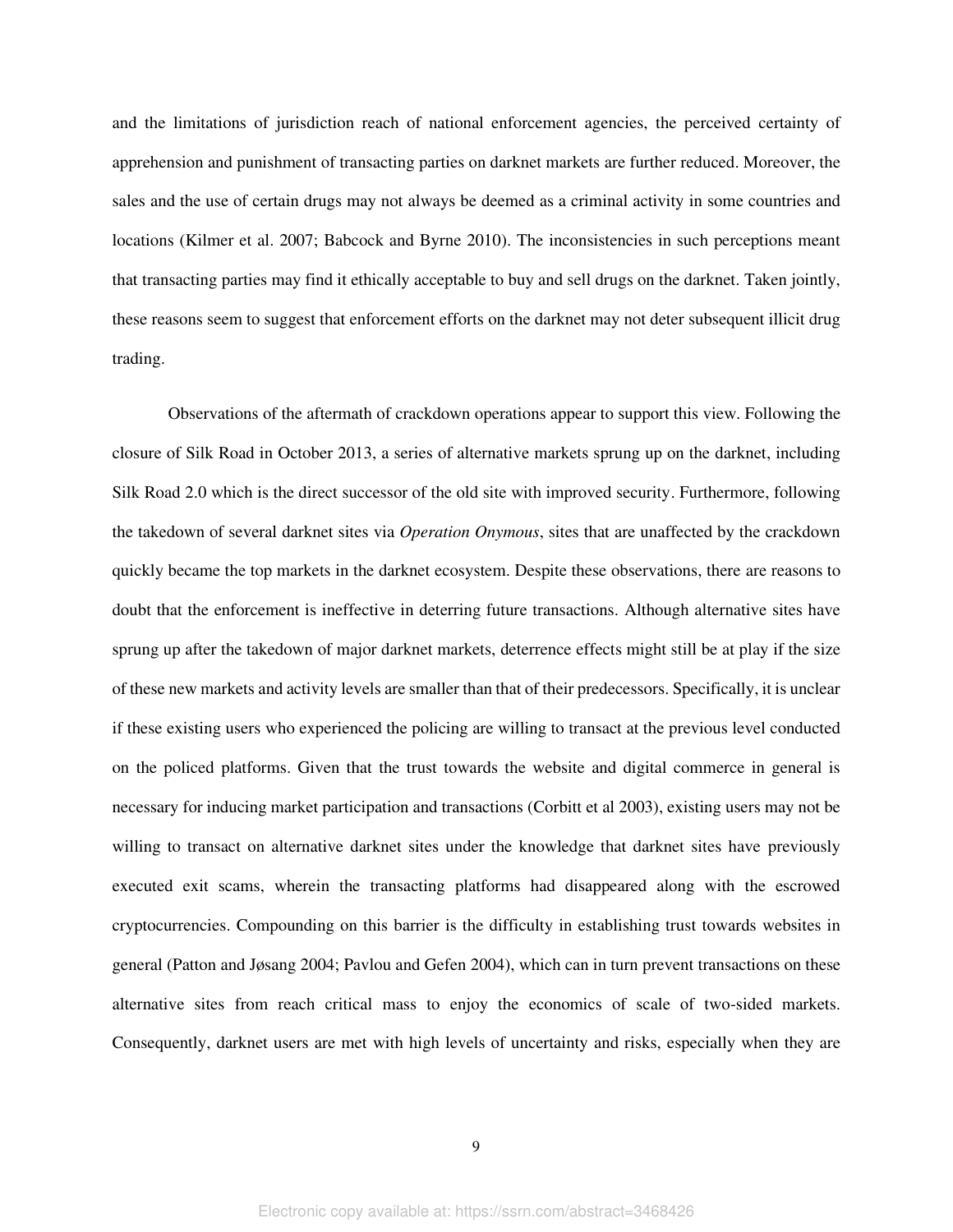transacting on a new platform. Given these counterarguments, the question of whether deterrence effects would follow from legal enforcement on the darknet platforms is largely empirical in nature.

#### **Digital Platforms**

Like other commerce websites, darknet markets are digital intermediaries that facilitate the transactions between two or more sets of participants, by which the decisions of each set of participants could influence the outcomes of other sets of participants (Rysman 2009). These marketplaces are distinct from traditional markets in that participatory decisions are influenced by network effects, wherein increased value accrues to users based on the number of other market participants they can interact with (Rochet and Tirole, 2003). Based on this unique feature of online platforms, early works on digital platforms have looked at the strategies that firms can deploy to take advantage of direct and indirect network effects in these marketplaces (Eisenmann et al. 2006, Parker and Van Alstyne 2005*).* Subsequent studies investigate the micro user behavior on digital platforms, including how sellers distribute supply (Overby and Forman 2015), how buyers react to reputational information of vendors (Lin et al. 2018), and whether buyers choose to disintermediate from platforms (Gu and Feng forthcoming). In addition, scholars have also provided insights on the impact of decisions of platform owners, such as the integration with other applications (Li and Agarwal 2017), platform governance (Song et al. 2018), and the entry threat of platform owner (Wen and Zhu 2019), on user behaviors and market outcomes.

A theme that unifies most extant works on platforms is its focus on studying the effects and mechanisms occurring within the platform. While the literature is replete with the internal influences operating within platforms, the literature is largely silent on how external events may affect the market outcomes on digital platforms. However, past works have examined the opposite relationship, i.e., the impact of platforms on external trends (e.g., Burtch and Chan 2019, Chan and Ghose 2014, Seamans and Zhu 2014). Of relevance and value to the platform literature is the understanding of the stability (or fragility) of transactional relationships on platforms in face of external shocks that are not instituted by the platform ecosystem. Based on the current knowledge from the platform literature (Gu and Feng forthcoming), trust

10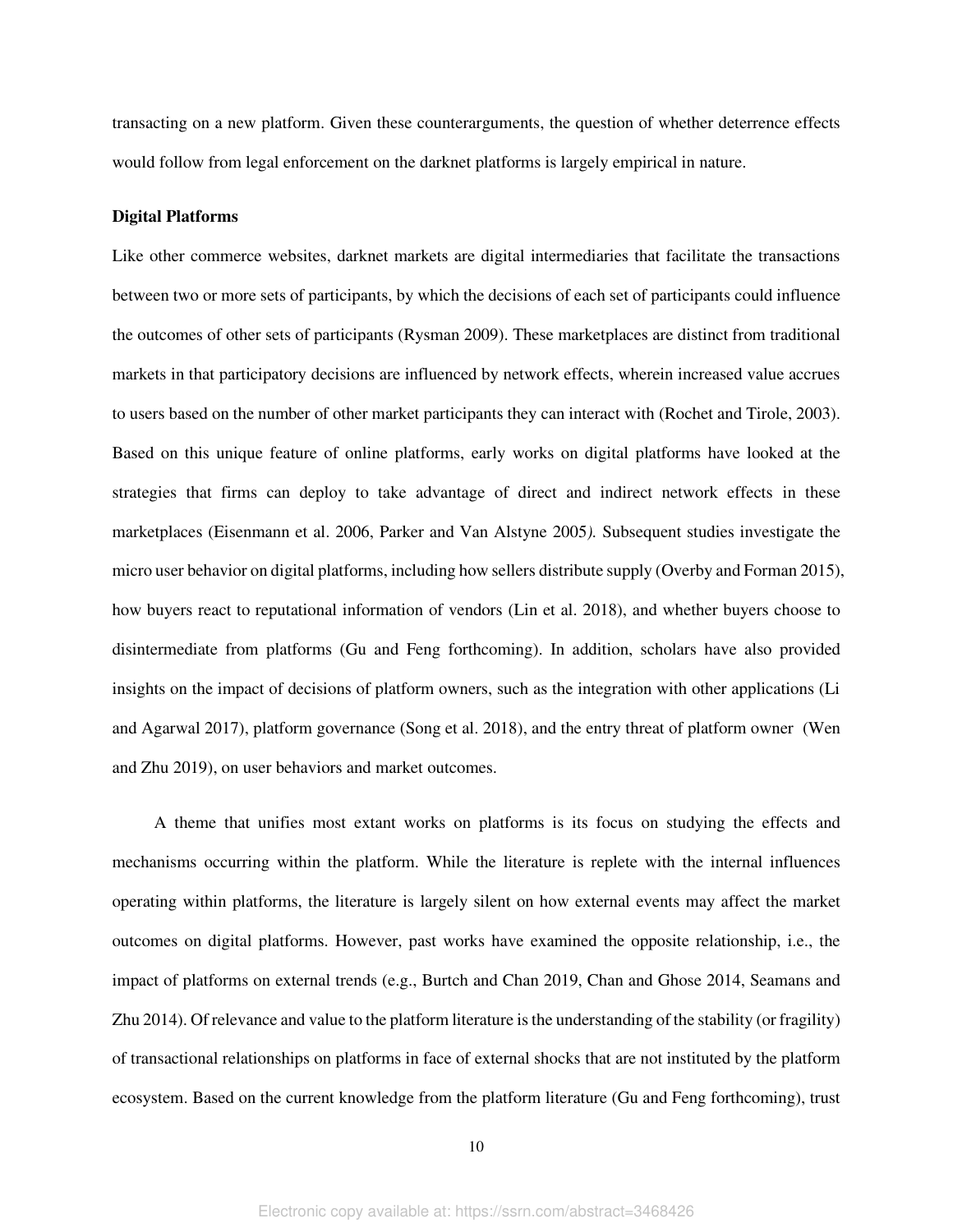is likely to play a role in determining whether transactional relationships on darknet platforms will continue to hold in light of policing shocks. Despite this knowledge, we do not have a full picture of the impact of external shocks on darknet market outcomes due to the theoretical ambiguity on whether participants of these markets would trust darknet platforms in performing the roles of 1) securing and masking their identities and transactions, and more importantly, 2) fulfilling the basic responsibilities of a payment intermediary to hold and release monies involved in their transactions. This uncertainty can be attributed to the fact that the nature of the transactions involved on darknet markets are illicit (Chan et al. 2019), to which public courses of redressing foul play are not available. By addressing the focal research question in this paper, we seek to fill a gap in the platform literature on the impact of external shocks on the market outcomes and stability of digital platforms, dealing with illicit products.

#### **STUDY CONTEXT & DATA DESCRIPTION**

To address our research question, we conduct analyses on the transactions taking place on Silk Road 2.0. Silk Road 2.0 (abbreviated as SR2 henceforth) came online a month after the first Silk Road site was taken down. The new site was similar to the original site in the way it appeared and functioned, except that it has a new security feature that allows user to employ PGP encryption as an additional authentication measure. To preserve user anonymity and evade detection by law enforcement, SR2 operated exclusively on the Tor network and required all its transactions to be paid for in Bitcoins. Following the initial launch of SR2, some users expressed that they were skeptical of the new site, and would wait and see before transacting on the platform. Despite this uneasiness among some users, many users were reassured by the fact that SR2 was managed by the administrators from the original Silk Road who were trusted and were known to have the experience and knowledge to evade detection and enforcement (Greenberg 2013). In less than a year since its launch, the SR2 platform grew to be the leading darknet marketplace, and was estimated to be generating monthly sales of at least USD \$8 million and had approximately 150,000 active users in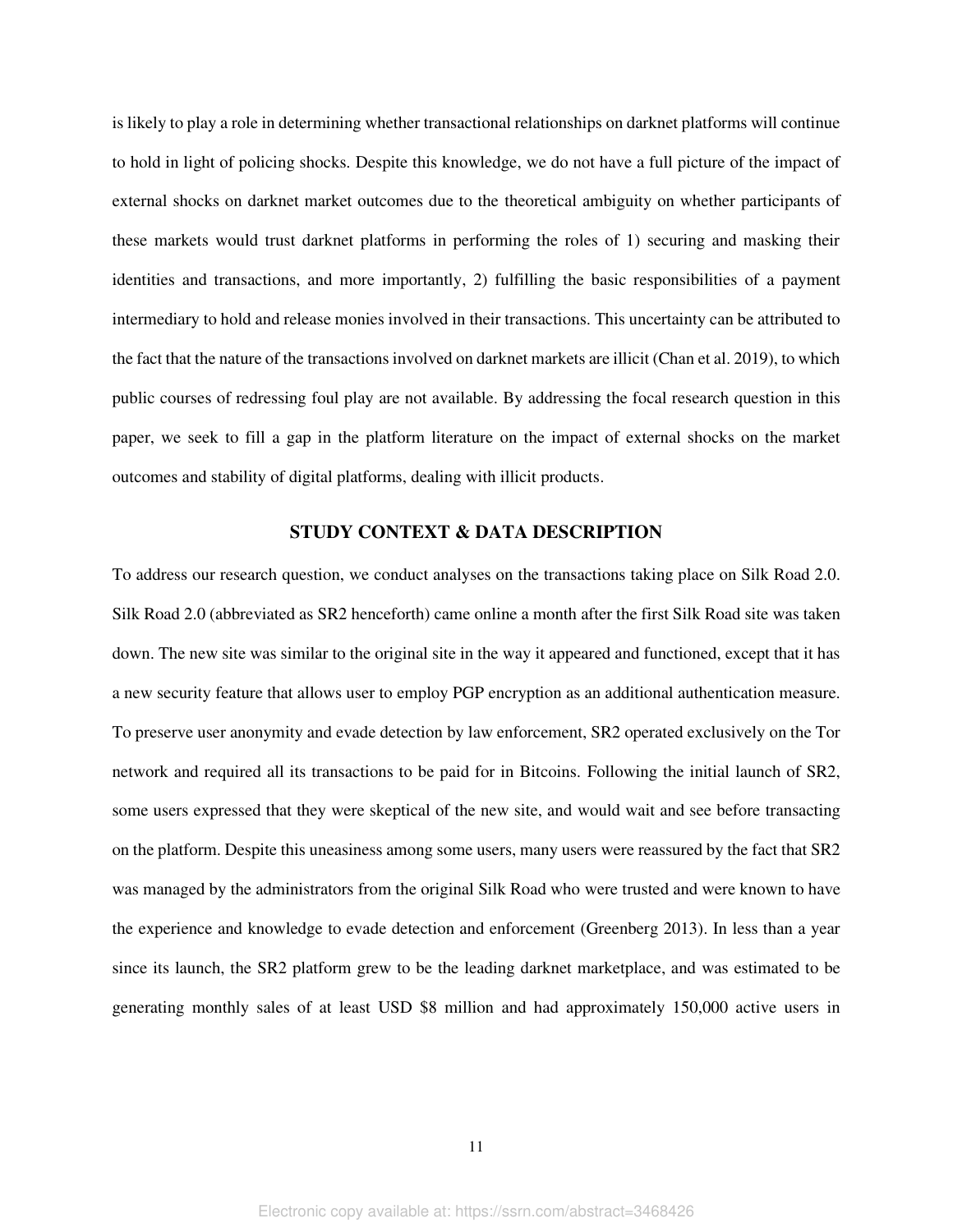September 2014.<sup>3</sup> The majority of the listings on SR2 were for controlled substances, including, among others, 1,783 listings for "Psychedelics", 1,697 listings for "Ecstasy", 1,707 listings for "Cannabis", and 379 listings for "Opioids".

In May 2014, the leader of a large industrial illegal drug manufacturing operation was arrested. The perpetrator, Jeremy Donagal (who goes by the nickname of "Xanax King") was arrested for producing and distributing significant quantities of illegal alprazolam (Xanax), gamma-Hydroxybutyric acid (GHB), steroids, and other drugs, on darknet sites including Silk Road (defunct during our study period) and SR2. Donagal and his associates were accused of stamping trademarks on the manufactured pills to make them look like they were produced by the pharmaceutical company, Pfizer Inc. The user account under Xanax King was run by a team of nine people and the account was involved in approximately sixty transactions each week, on average, between December 2013 and May 2014. This team of drug sellers specializes in the sales of benzodiazepines and anti-depressants, by which their sales constituted a 0.3 percent share of all weekly transactions on SR2. Following the arrest of Donagal and his associates, his SR2 account was used by enforcement agencies to engage in controlled deliveries to drug buyers on the darknet market, which subsequently led to the arrest of close to sixty other individuals in the United States. This arrest incident represents the first successful enforcement effort on SR2, by which legal agencies had infiltrated a vendor account to identify other active participants in the underground marketplace. After the series of arrests was completed, it was made known to be public in early June 2014.<sup>4</sup>

#### **Data Description**

In our empirical assessment of the policing impact on darknet transactions, we rely on data from three major darknet markets in 2014. Specifically, we focus on SR2, *Agora*, and *Evolution* in our analysis for a few reasons. Among all darknet markets, these three platforms ranked the highest in terms of product offerings

<sup>&</sup>lt;sup>3</sup> Se[e https://www.fbi.gov/contact-us/field-offices/newyork/news/press-releases/operator-of-silk-road-2.0-website](https://www.fbi.gov/contact-us/field-offices/newyork/news/press-releases/operator-of-silk-road-2.0-website-charged-in-manhattan-federal-court)[charged-in-manhattan-federal-court](https://www.fbi.gov/contact-us/field-offices/newyork/news/press-releases/operator-of-silk-road-2.0-website-charged-in-manhattan-federal-court) .

<sup>&</sup>lt;sup>4</sup> Se[e https://www.gwern.net/DNM-arrests#data](https://www.gwern.net/DNM-arrests#data) for further details of the arrest.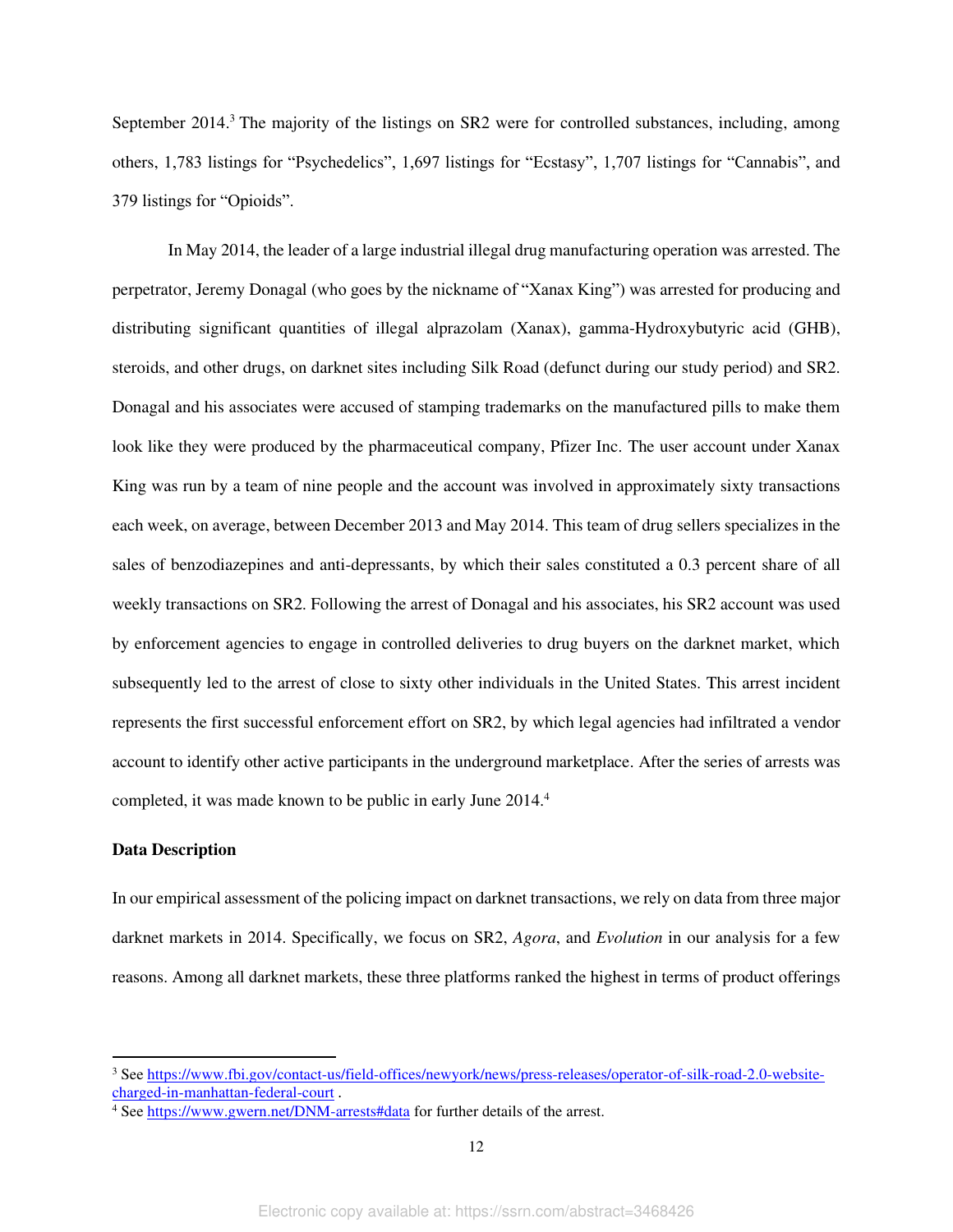(see Figure 1). Thus, analysis results derived from these websites are likely to be representative of market behavior from other darknet platforms that are of interest (i.e., sizable darknet markets). The second reason relates to the fact that Agora and Evolution were in operation during the period when SR2 was online. In particular, our study period goes from April 2014 to October 2014, during which only one major police arrest took place on SR2, while Agora and Evolution were free from legal enforcement events. In addition, within our study period, there were no known legal enforcement activities conducted on SR2 after the arrest of Xanax King (Branwen et al.  $2015$ )<sup>5</sup>. This time window enables us to avoid confounding influences from other arrests or police crackdowns, making Agora and Evolution suitable counterfactual platforms for contrasting the impact of policing shock on SR2 against. At the same time, by setting our analysis to being from April 2014, we are looking at a study period in which the sites have matured and stabilized, which reduces the chance that our estimation is picking up effects of site growth. We chose the study period to end at Oct 2014 as the SR2 was shut down a month later in a large-scale police raid, Operation Onymous, to avoid any potential anticipation effects.<sup>6</sup>

Our analysis focuses on the trading activities of drugs transacted on these three platforms, as this is the largest class of transactions across the darknet markets. Our data source is from a darknet scrape performed by a group of darknet researchers (Branwen et al. 2015), which have provided the approach for crawling data (Munksgaard et al., 2016). This dataset has been used by several past studies for a variety of purposes, including drug component analyses (Rhumorbarbe et al., 2016), descriptives on darknet drug trading (Demant et al., 2016), and darknet webpage structure analyses (Ghosh et al., 2017). From the archive, we rely on the scraped data of the three-top ranked darknet sites, SR2, Agora, and Evolution that goes from the beginning of 2014 to early 2015, with over twelve months' worth of transaction data. Specifically, the

<sup>&</sup>lt;sup>5</sup> In our study period, a group of researchers actively monitored the arrest events across different darknet markets. We also verified such arrest events by checking the news coverage on DeepDotWeb, which is one of the most popular news sites on dark web events. [\(https://en.wikipedia.org/wiki/DeepDotWeb\)](https://en.wikipedia.org/wiki/DeepDotWeb)

<sup>&</sup>lt;sup>6</sup> Given that the police operation is conducted in secrecy, it is very unlikely that market participants are aware of it to take preemptive actions. Despite this, we do not completely rule out the possibility that a small set of participants might have suspected a large-scale police operation is about to take place close to the actual date of the raid. For that purpose, we adopt a conservative stance of moving the study period away from it. Empirical checks that include the weeks close to Operation Onymous yielded qualitatively similar results.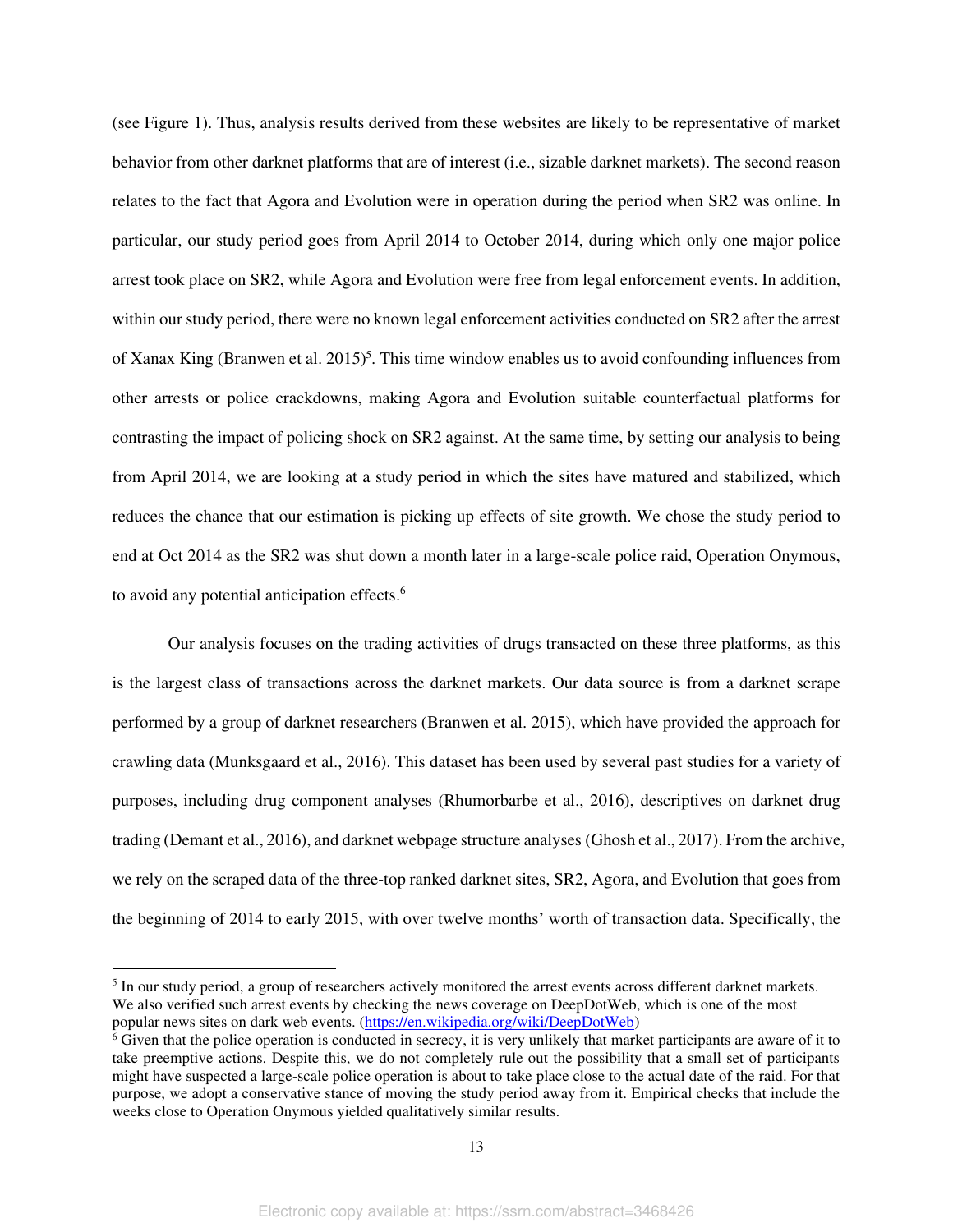scrapes for these three websites were conducted on a daily basis to minimize the risks of missing data due to intermittent crawling blocks. Specifically, the frequent scrapes allow for the recovery of a complete set of feedbacks for each vendor, as we can rely on the data captured on other mirrors even the crawling was blocked on a particular day. Following the approach in Soska and Christin (2015), we relied on regular expressions to parse out the vendor information, product information and buyer feedback information for transactions from the scraped html pages<sup>7</sup>. As the values in the "*shipped from*" field are based on free responses, we further recruited an RA to manually check and label the origin information. Based on past works that utilized this dataset (e.g., Rhumorbarbe et al., 2016; Demant et al., 2018), we identify duplicate feedbacks, using Vendor ID, Product ID, Rating, Review Text and Review Date. These duplicates are removed from our dataset. On top of these steps, we further corroborate the reliability of the scraped data by comparing the scraped data with the search results of a widely used darknet search engine, GRAMS. The comparison revealed that the number of products from the two sources are not significantly different, suggesting the scraped data are of acceptable quality.

Darknet markets are unique in that these platforms would transfer crypto-payments to the vendor only after the consumer verified that he/she has received the ordered product and has left a review for the vendor (Christin 2013, Armona 2018, Dittus et al. 2018). Several darknet sites have required this procedure in the effort of making fraudulent behavior costly and to incentivize vendors to transact honestly, so that moral hazard problems on this digital marketplace can be reduced (Bhaskar et al., 2017). Relying on this fact, past works have associated the number of feedbacks with the number of transactions on darknet markets (e.g., Christin 2013; Soska and Christin, 2015). Furthermore, through an empirical validation with court evidence, Soska and Christin (2015) found the number of feedback correlate strongly with sales volume on darknet sites, making this variable an excellent proxy for darknet transactions. Similarly, we followed the approach of utilizing the number of feedbacks as a proxy to the volume of transactions on each of the sites. The summary statistics of our dataset is reported in **[Table 1](#page-41-0)**. Given that the arrest event on

<sup>&</sup>lt;sup>7</sup> Following past works, the country of origin for each vendor is deduced using the "shipped from" field.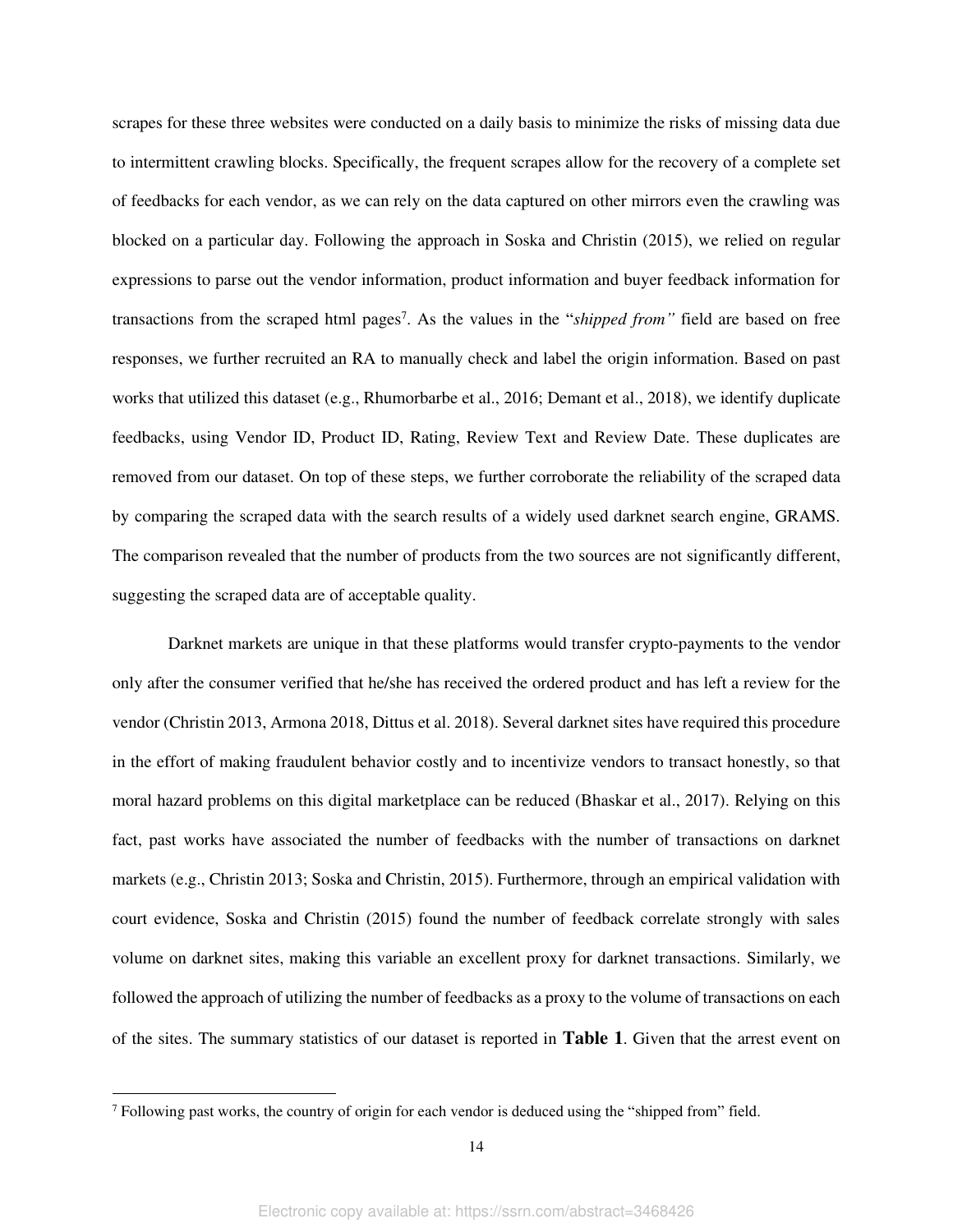SR2 targeted US perpetrators, we further split our dataset into US and non-US vendors, which is subsequently used in our analyses to understand the differences in deterrence effect across user groups.

#### **Empirical Strategy**

To assess the impacts of police enforcement on darknet transactions, we rely on the news release of the abovementioned police enforcement effort as a treatment shock to the SR2 marketplace. The use of this arrest event is appropriate for assessing the impact of enforcement on future market behavior, as the timing and success of this policing effort are likely to be exogenous. Given that the enforcement efforts on the perpetrators was conducted in secrecy, the arrested vendors and buyers would not have foreknowledge of the planned crackdowns and were unable to preemptively react to them. Furthermore, being the first successful infiltration and enforcement of SR2, the remaining participants on the marketplace were not exposed to prior arrest incidents made on this darknet platform. This scenario is beneficial for deriving a clean identification of the policing effect as it allows us to abstract away from anticipation effects that users may have should they be exposed to other policing efforts on SR2.<sup>8</sup> We also note that the approach of utilizing police arrest of some users as a shock to understand the deterrent effect of enforcement is superior compared to the website seize and shutdown operations. The police arrest of some users would allow undeterred users to continue transacting on the same darknet site, while the shutdown of a site would meant the undeterred users would move to alternative site to continue transacting, which may not be perfectly observed in the darknet environment. Thus, by avoiding the situation of imperfectly capturing of undeterred users transacting in alternative sites, our approach is able to arrive at a more accurate estimate of the deterrent effect of legal enforcement.

We rely on a difference-in-differences (DID) model to estimate the impact of the police arrest shock on transaction activities on the focal darknet markets. In our DID setup, we contrast the impact of the

<sup>&</sup>lt;sup>8</sup> While it is possible that users may have experienced other policing incidents in other darknet sites, we argue that the effects of these prior exposures were immaterial to our estimation. The strong security and anonymization features of darknet markets made it such that information learnt from one darknet site does not inform enforcement agencies of activities of other darknet sites.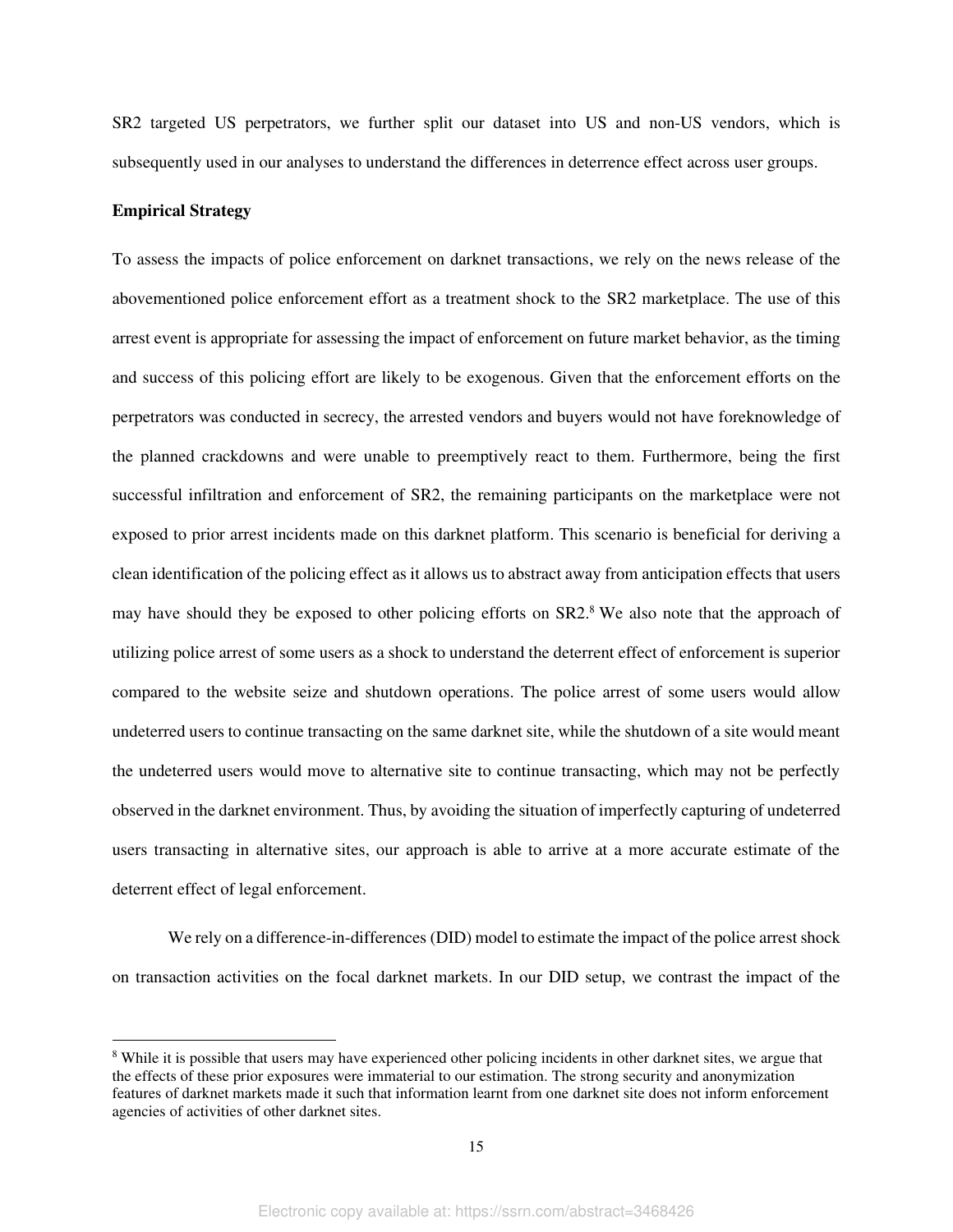enforcement on transactions of treated vendors on SR2 with that of control vendors on Agora and Evolution. To avoid the potential confounding effect of sellers participating on multiple websites, we remove vendors on Agora or Evolution which have the same vendor names as those on SR2. Given that vendors on the control darknet sites were not policed during the same time period and that each darknet market is well protected by security and anonymization features, vendors on Agora and Evolution are unlikely to be affected by the arrest incident on SR2. Despite this, one might argue that news of the arrest of US sellers and buyers on SR2 may reach market participants in these alternative sites, which may in turn affect their decision to continue trading on their platforms. This may true for the participants based in the US, as they are in the same prosecutorial jurisdiction as the arrested vendors and sellers from SR2, making it more likely that they might also be persecuted. It might be plausible that market participants from SR2 might migrate to Agora and/or Evolution following the police arrest, making these transactions on two control sites vary systematically across the pre- and post-shock periods, invalidating the properties that the counterfactuals should bear.

Cognizant of these issues, we adopt two countermeasures in our estimation procedures. First, we restrict our control sample to include only the non-US vendors transacting on Agora and Evolution.<sup>9</sup> Doing so reduces the chance that the control sample are affected by the arrest incident on SR2, because these market participants are beyond the scope of US prosecutorial jurisdiction and would consequently be less susceptible to reducing their transactions on the control darknet sites. Second, we conduct statistical tests to contrast the transaction levels on Agora and Evolution before and after the police shock to see if the SR2 policing shock produced a systematic shift in transaction levels on these control sites. On top of this check, we further assess if migrating behavior took place between SR2 and the control sites by examining the trend of new users that join the control sites after the shock and contrasting it to the pre-shock trend to see if there was a significant spike. Our main regression specification is as follows:

<sup>&</sup>lt;sup>9</sup> Vendors with missing information on their origin is not included in our analysis. This vendors with missing information form a small percentage of the full sample.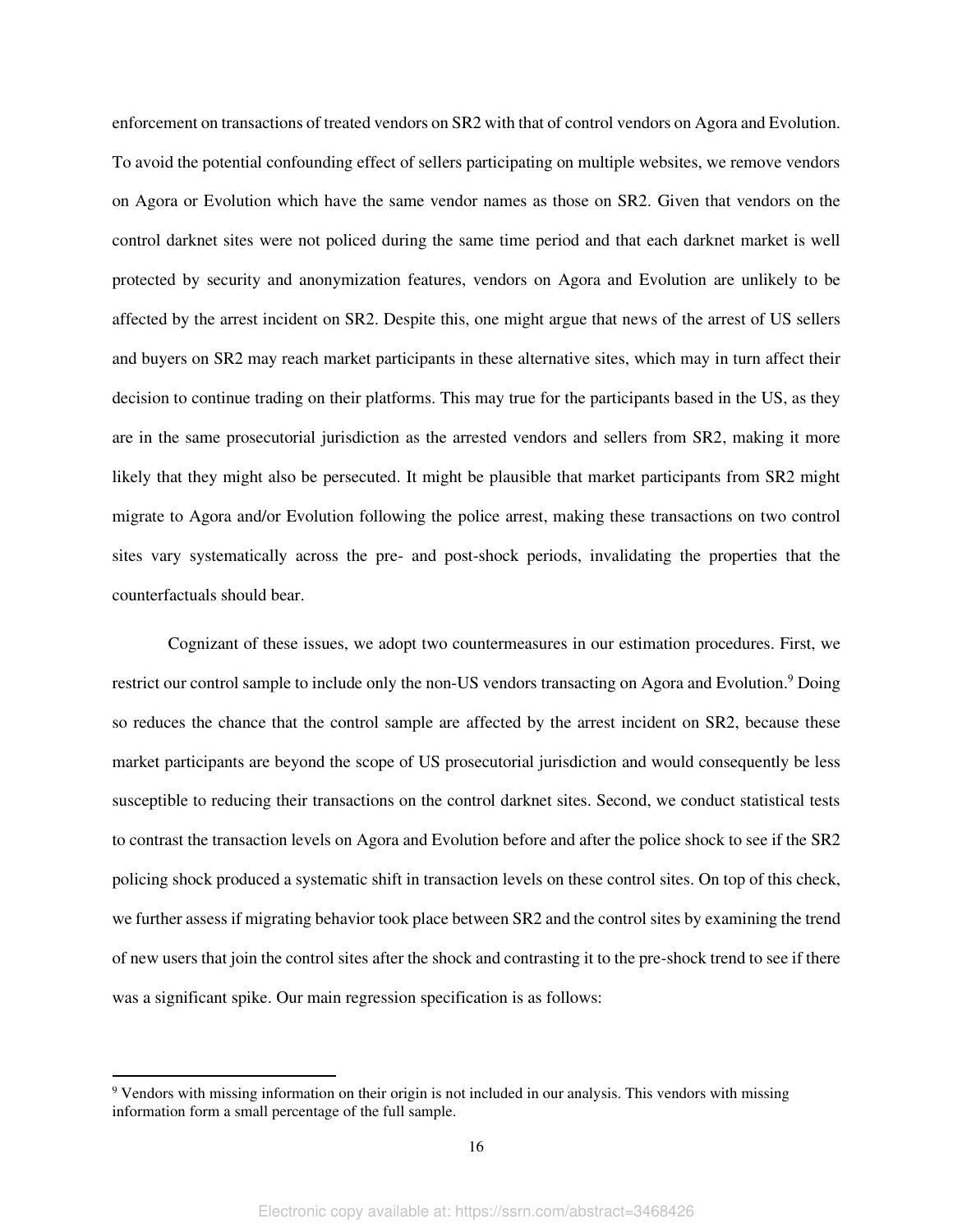$$
y_{ijt} = \alpha_0 + \alpha_1 * PolicyEffort_{it} + website_i + drug_j + week_t + \varepsilon_{it},
$$
<sup>(1)</sup>

where  $y_{it}$  is the logarithm transformed dependent variables, including the total number of reviews, average review count per vendor, number of vendors with active transactions each week, and number of remaining vendors at site *i* for each drug *j* sold in week *t*. The total number of reviews at each site provides us with insights on how the overall transaction volume have shifted as a result of the enforcement. While an analysis of this outcome variable tells us the overall efficacy of enforcement on darknet sites, it does not tell us how the exact role of enforcement in the darknet context. As a result of the policing shock, vendors might become more cautious by 1) decreasing their transaction levels and/or 2) exiting the treated site altogether. To get insights on these two possibilities, we rely on three other outcome measures, namely the average weekly count of reviews per vendor, the count of vendors with active transactions each week<sup>10</sup>, and the number of remaining vendors. We were able to see if a vendor remains on the site based on the date he/she receives his/her last review on the darknet site. In the case where the last review was posted within a month of the end of our study period, we perceive the vendor to be active throughout the study period. The first two outcomes provide a sense of whether each vendor is decreasing the intensity of their transactions, while the third outcome tells use if vendors are exiting the market.

The *PolicingEffort* variable in Equation 1 is used to indicate drug listings on SR2 after the news release of the policing event, i.e., June 2nd, 2014, and is '0' otherwise. This term is our main estimate of interest and is the DID estimator that captures how the transactions of vendors on SR2 change before and after the policing event, relative to the change in transaction levels on the alternative darknet markets over time. Because of potential differences across the various darknet sites under consideration, we include a Website fixed effect to account for potential heterogeneity. A drug fixed effects is included in these DID specifications to account for heterogeneity across the demand and supply patterns for different drugs. In

<sup>&</sup>lt;sup>10</sup> A vendor may be inactive in one week and be active in a subsequent week. This measure serves to capture the amount of transactional activity each week.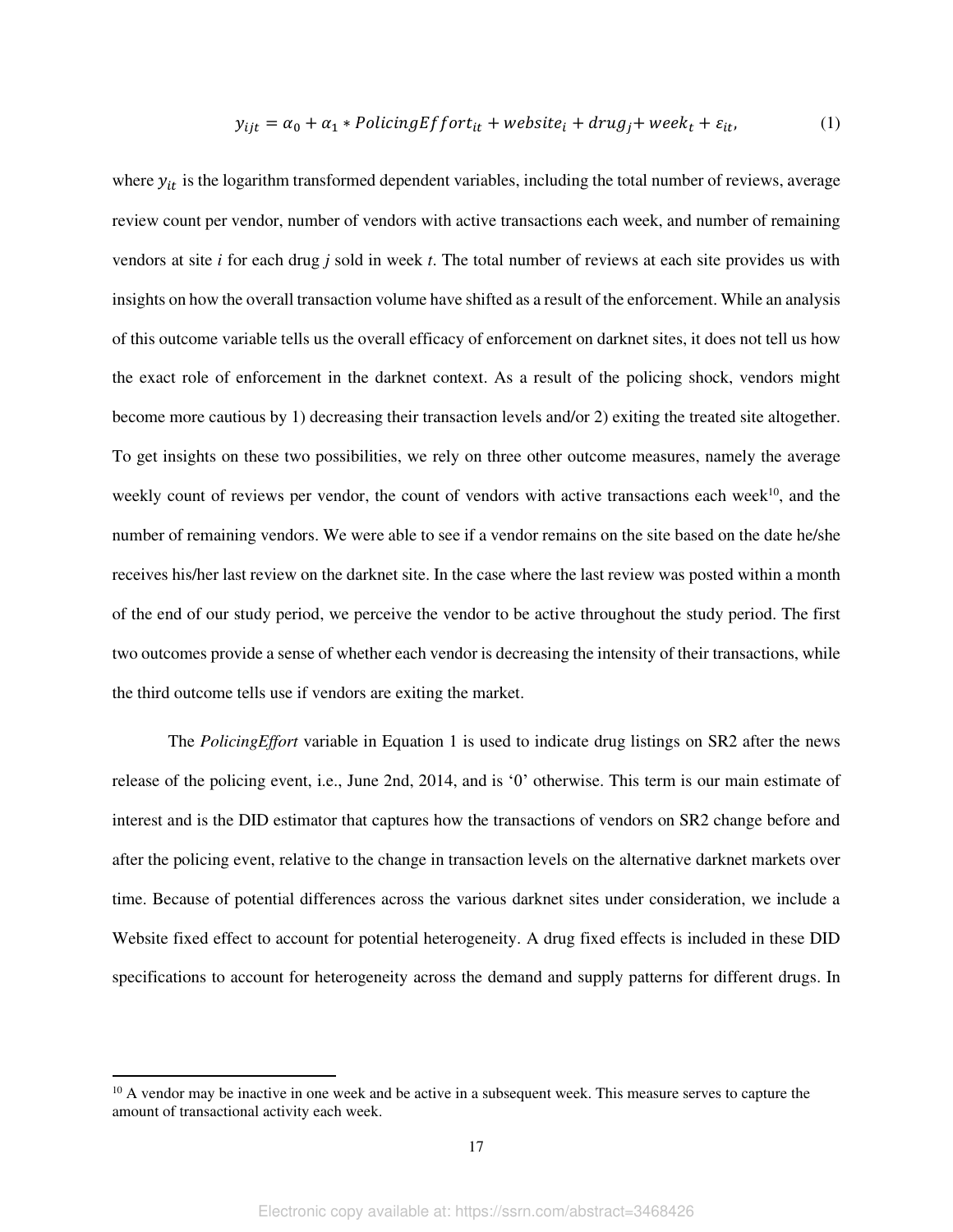addition, we include a week fixed effects to account for temporal changes in demand and supply conditions in the drug market.

While these site-drug level analyses allow us to quantify how the aggregate transactional activities might change across treated and control sites due to the arrest event, we also wanted to get insights on how the enforcement might influence individual trading behavior at the vendor level. Analysis at the individual level is also able to capture the finer heterogeneous effects, resulting in more precise estimates. For this purpose, we restructured our dataset to perform an additional set of vendor-level analysis. Specifically, we estimate the following model.

$$
y_{kt} = \beta_0 + \beta_1 * PolicyEffort_{kt} + vendor_k + week_t + \varepsilon_{kt},
$$
\n(2)

where the dependent variable is the number of reviews each vendor *k* has in each week *t*. For the vendor level analysis, the *PolicingEffort* variable is '1' for vendor *k* who transacts on SR2 after the news release of the arrest event, i.e., June 2nd, 2014, and is '0' otherwise. A vendor fixed effects is included in the model to account for heterogeneous effects across vendors and a week fixed effects is included to account for systematic temporal shifts in the drug market in each week. Given that Equation 2 is conducted at a finer level, it might appear to be more superior compared to Equation 1. However, we note that the vendor level analysis is unable to produce insights on the average transaction per vendor and the count of vendors, which is why Equation 2 is used as a supplementary specification to affirm the robustness of the results in Equation 1. We estimate all models using an OLS specification, but also rely on a fixed effects negative binomial specification to assess the robustness of these results, given that the outcome variables are of a count nature. For analyses in Equation 1 and 2, we focus on the transactions of US treated vendors, as these participants are most directly affected by the treatment shock. Subsequent sub-analyses look at non-US treated vendor to derive further insights on the scope of the enforcement effect.

#### **RESULTS**

#### **Main Results**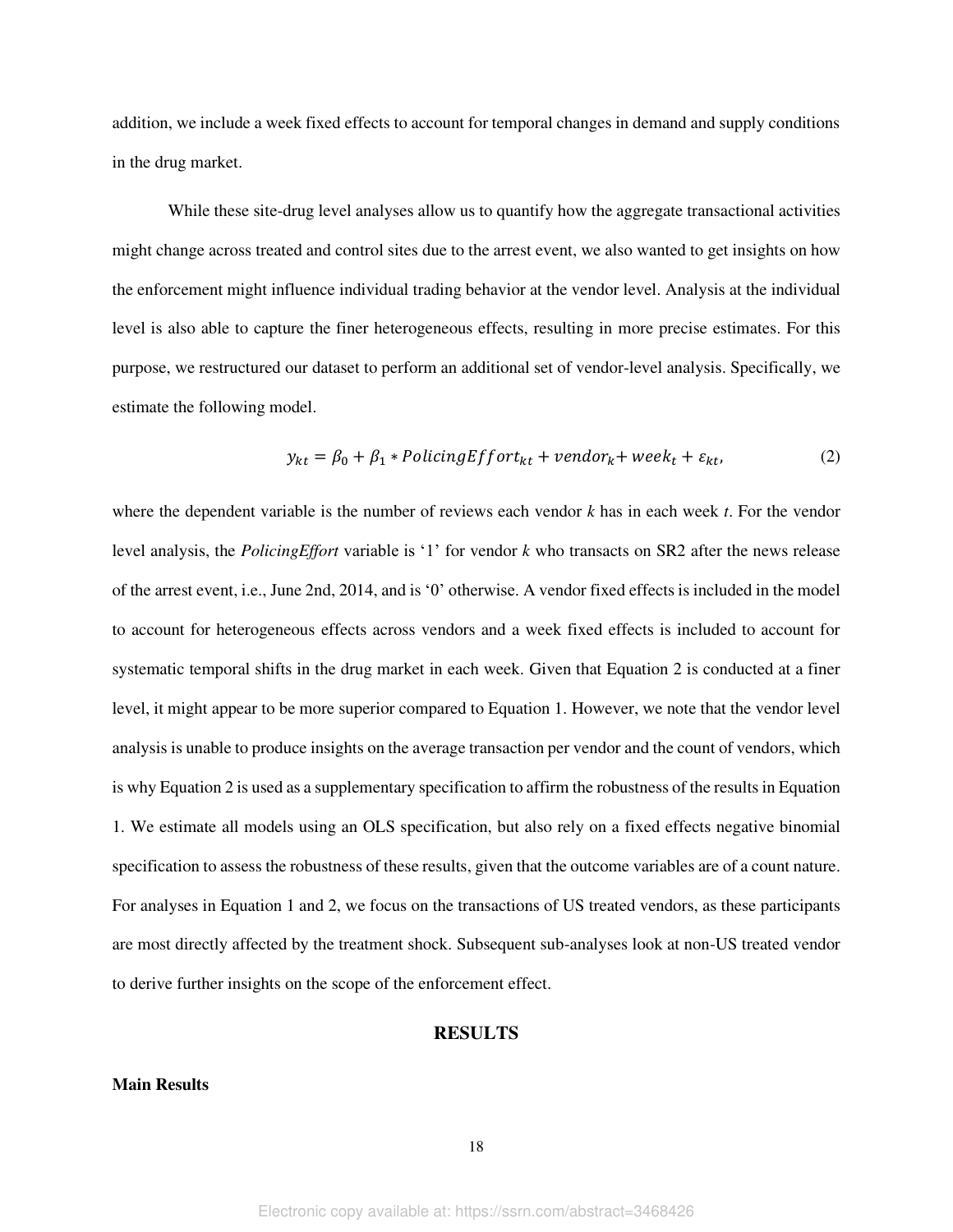We first report the results of Equation 1 in Table 2. Across Columns 1-4 of **[Table](#page-41-1)** *2*, we see that the DID coefficient is negative and significant, indicating that the number of total reviews, average reviews per vendor, number of vendors transacting each week, and the remaining vendors for treated drug transactions decrease significantly after the policing efforts on SR2, relative to those of the counterfactual drug transactions. Specifically, news of the arrest of US-based participants on SR2 led to a 76.6% decrease in total number of transactions on SR2 (Column 1). We further learn that this drop is result of both a decrease in the transaction intensity of vendors and a decline in the number of remaining vendors. Specifically, we see a decrease of 36.2% in average transaction volume per vendor (Column 2) and a decline of number of vendors with active transactions in each week by 58.9% (Column 3). The size of the remaining vendors on SR2 has dropped by 58.9% (Column 4). The coefficient magnitudes for Columns 1 and 4 indicate the weekly drop in transaction levels  $(-14,522)$  and vendor count  $(-65)$  are much larger than the weekly transactions of the arrested vendor (~60) and the arrested vendor account (1 account). Given that the arrest led to a decrease in transactions and vendors beyond that of the arrested market participants, these regression results are indicative of the presence of deterrence effects emanating from the arrest incident.

We next look at results from the vendor level analysis. Results of this analysis is documented in Column 5 of **[Table](#page-41-1)** *2*. We see that by analysis at a finer vendor level yields a similar conclusion in that policing efforts induce a deterrent effect on subsequent transactions. In particular, treated vendors decrease their transactions by 58.1% relative to their counterfactual vendors on alternative sites after the release of news of the arrest incidence. This figure corresponds to a reduction of 12.5 transactions on average. Taken jointly, results from the site and vendor level analyses indicate a decrease in drug transactions on the treated vendors after the policing event, further pointing towards the presence of a deterrence effect.

### *Parallel trend test*

A fundamental assumption for the DID analysis is the parallel trend assumption (Angrist and Pischke 2008), which requires the difference between the control and treatment groups to be constant over time, in the absence of treatment. Violation of this assumption can lead to biased estimates. This assumption is generally

19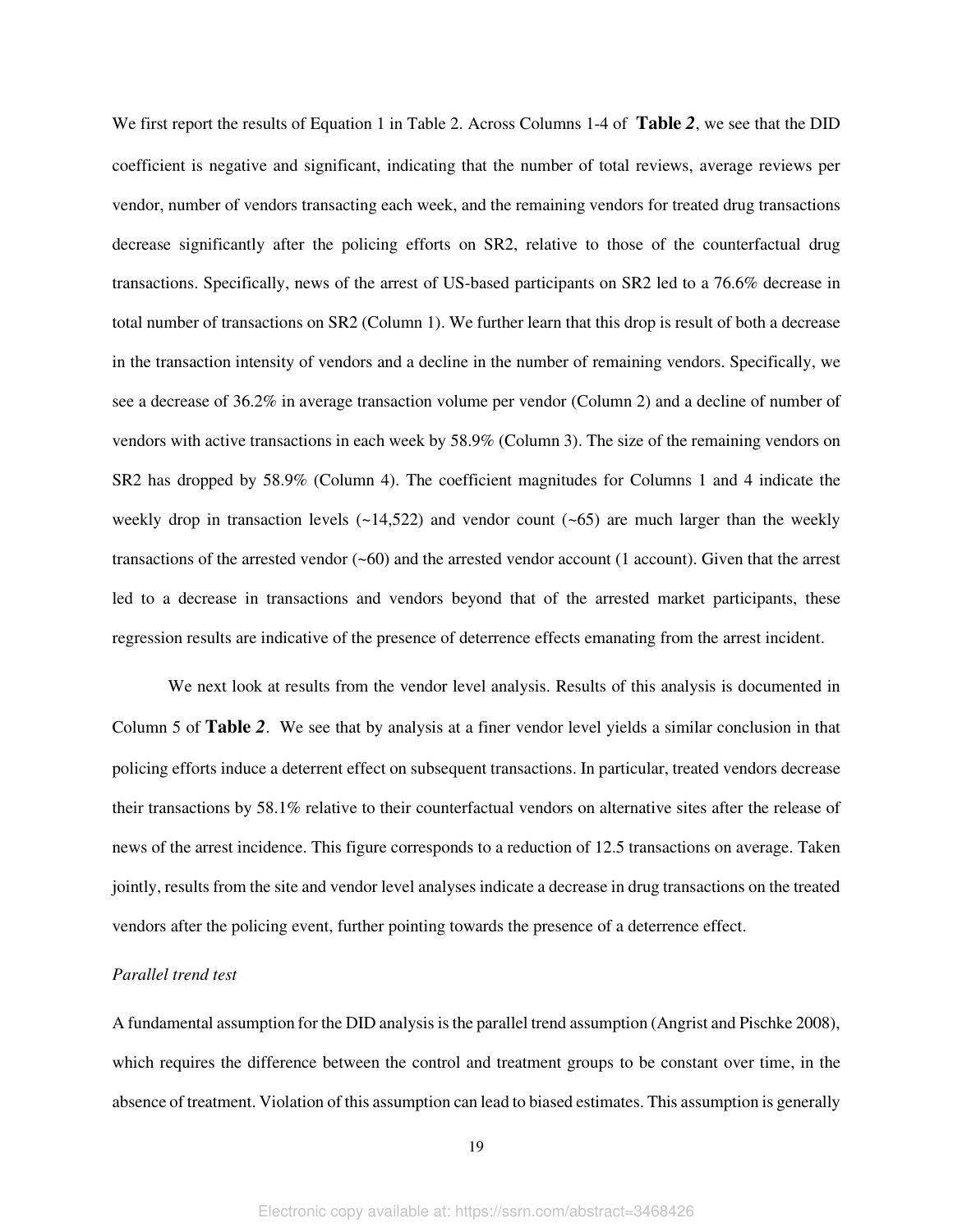not testable because we cannot observe the counterfactual, post-treatment outcome of the treatment group. Existing literature on the DID partially assess the validity of assumption by examining whether there is a pre-shock trend. A common approach to this check is to include estimates of the leads and lags of the treatment effect (Autor 2003). Should the parallel trend assumption be satisfied, the interaction with the lead terms should yield nonsignificant coefficients.

Using this procedure, we derive the estimated coefficients for the leads and lags for all of outcome measures (**[Figure](#page-38-0)** *2*). Generally, the coefficients before the arrest shock are not statistically different from zero. This test indicates that the parallel trends assumption is satisfied and the DID approach is likely to be valid. In addition, we see the coefficients in the post-shock period are negative and significant, which signifies that the impact of the enforcement effort shows up strictly after the shock. More revealing in the figure, the negative effect increases in magnitude over time in general, suggesting that the deterrence effect of the policing effort grows.

#### *Validity of Control Platforms*

A concern with the approach taken above is that vendors might leave SR2 upon knowledge of the police arrests and migrate to the control darknet sites. If this happens, then the chosen control sites, Agora and Evolution, would not be appropriate counterfactuals as the arrest event has an indirect influence on the transactional activity on these sites. To explore the possibility on whether the number of new vendors increase significantly on Agora and Evolution in the post-treatment period, we perform two empirical assessments. First, we plotted the weekly number of new vendors on the control sites using at the number of vendors in *t-1* period as a reference group. In *[Figure 3](#page-39-0)*, we see that the number of new vendors on the two control websites in the post shock period is not significantly different from that in the reference period, in general. We note that the number of new vendors were lower in t+4 and t+14 after the arrest news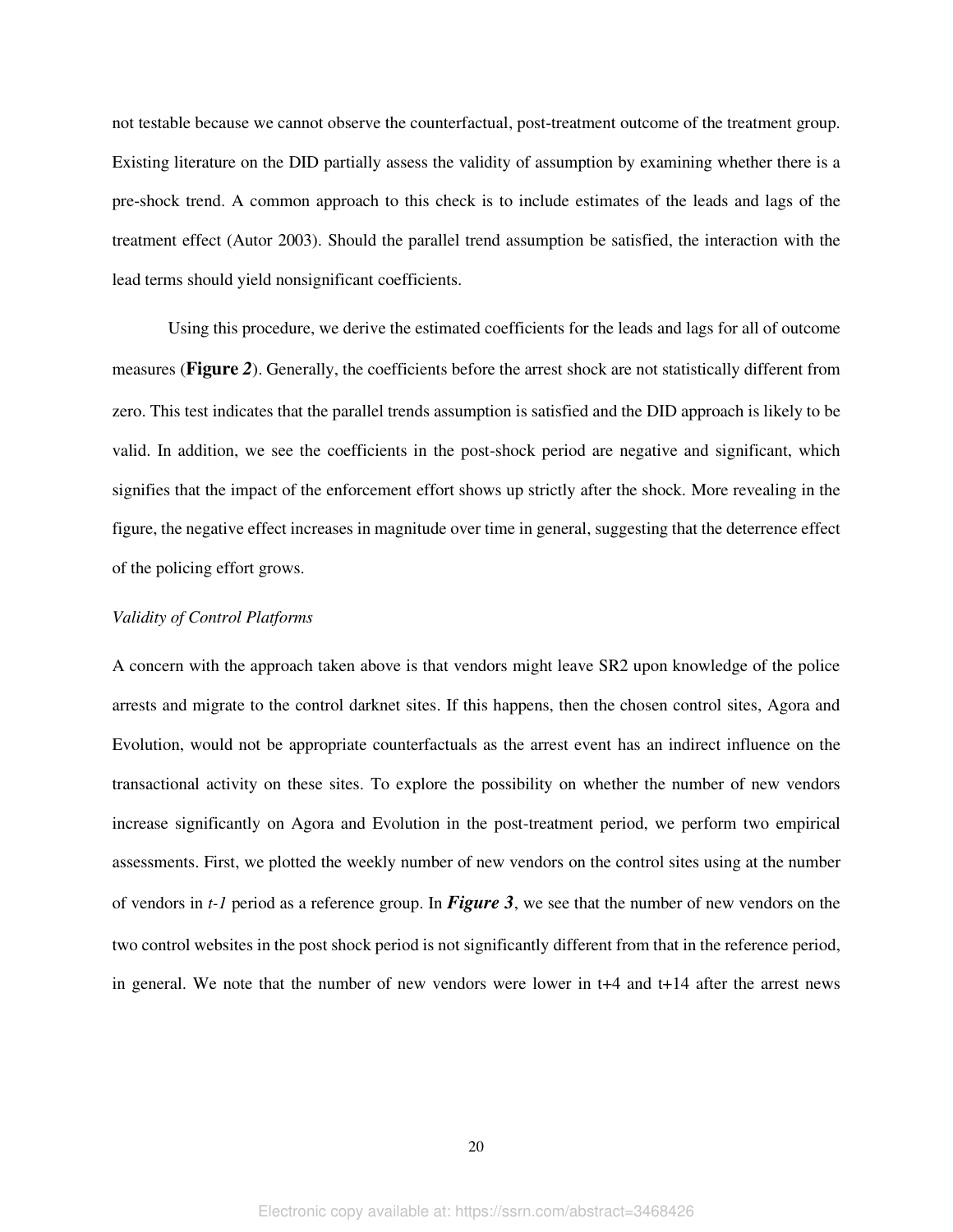disclosure. Given that there are only two drops and they are spaced apart in time, we interpret as a natural perturbation of the inflow of new vendors on the two darknet sites.<sup>11</sup>

Since the time of gaining trust from buyers can be lengthy, migrating vendors are motivated to use the same username (or at least a similar sounding username) on the alternative darknet platform, so that they can be recognized by their customers on SR2 so that they can continue transacting with them on Agora and Evolution. Relying on this fact, we conduct a second set of tests where we assess if vendors are migrating to these two control sites. Specifically, we tabulate the number of vendors across SR2 and the control sites and count the vendors with the exact same name. As seen in **[Figure](#page-39-1)** *4*, the number of new vendors on the control sites that bear the similar username as that on SR2 very few (dotted lines), relative to the number of new vendors joining the sites each week (solid lines). Furthermore, the trend of new users with similar usernames were similar before and after the policing incident, suggesting that the treatment shock is unlikely to induce any migratory behavior from SR2 to Agora.<sup>12</sup> In sum, this set of tests did not indicate issues of utilizing Agora and Evolution as counterfactuals in the DID setup.

#### **Robustness Checks**

#### *Placebo test*

To assess if the estimated significant treatment effects arose by chance, we perform a placebo test by randomly assigning vendors from the three darknet sites as the treated vendors. Specifically, we randomly selected 50% of all vendors across all sites to be treated units and reran the main DID analysis. This procedure was performed for 10,000 times, to which we took the average values of the coefficients and standard deviations. If the reported results arose coincidentally, then the estimates under this placebo test should yield negative and significant coefficients on the DID estimate. Results of this test are reported

 $11$  We see that there is a pre-shock week (t-7) that also had a relatively lower number of new vendors. The presence of dips in new vendors in weeks before and after the shock suggests that these are likely to be coincidental shifts in vendors. We conducted a robustness check where we remove those two time periods where there is a significant drop in vendors on the control sites from our main analyses. Results remain qualitatively similar to in those analyses. <sup>12</sup> We perform a further robustness check where we employ a stricter criterion by removing vendors with similar sounding names (based on a difference of 1-2 characters from the original SR2 username) in a formal regression.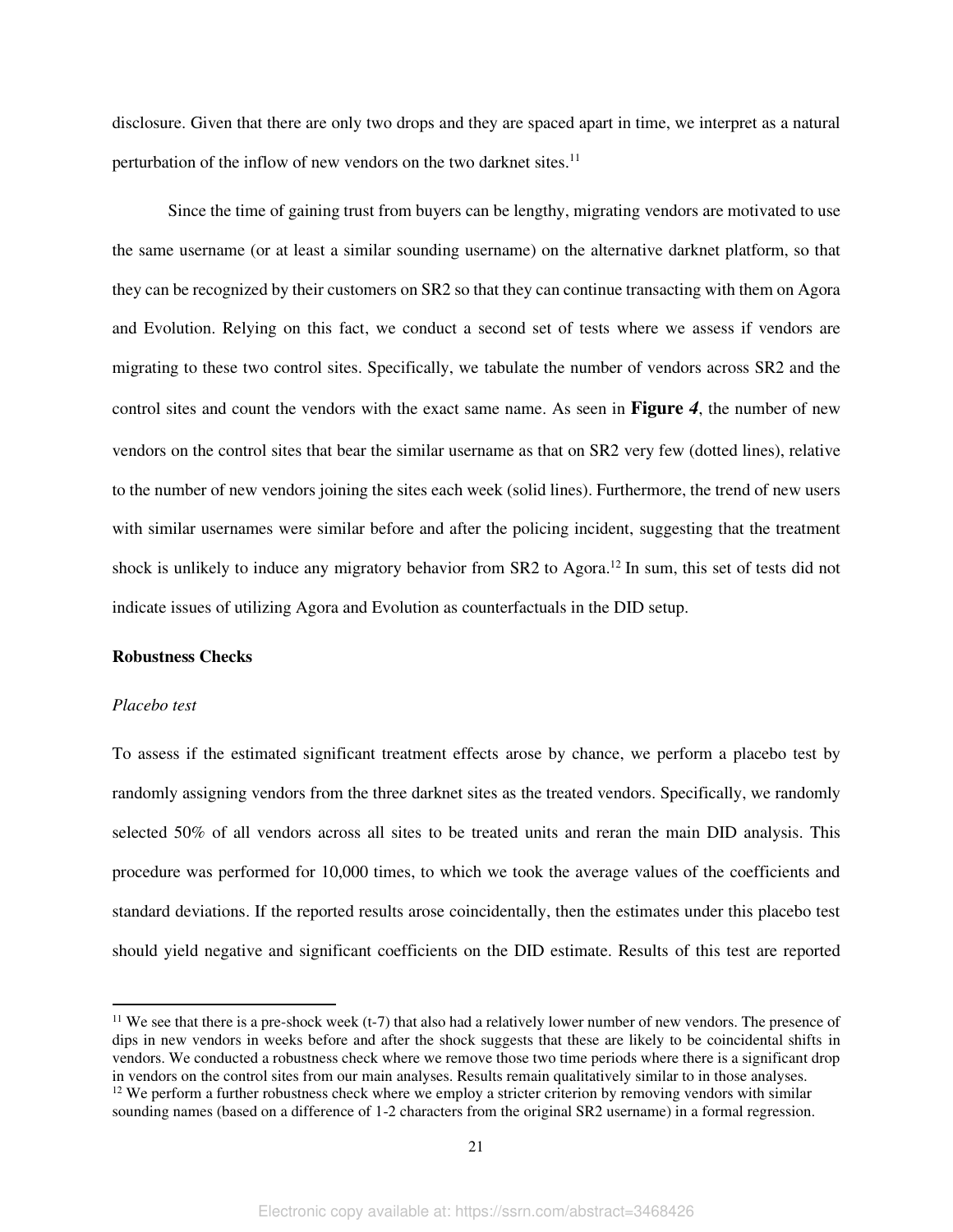**[Table](#page-42-0)** *3*. <sup>13</sup> As seen in the table, the estimated treatment effects are not statistically significant from zero, indicating that the observed negative treatment effects are unlikely to arise by chance.

### *Matching*

One concern on the above analysis is that there might be differences between the vendors on control darknet platforms (i.e., Agora or Evolution) and the vendors on the treated platform (i.e., SR2). To alleviate this potential issue, we match vendors in the control group and treatment group based on their characteristics before the arrest event. Specifically, we consider the following covariates in the matching process using coarsened exact matching (CEM):<sup>14</sup> the number of reviews, total dollar sales earned, total number of drug categories transacted, total number of unique drugs transacted, tenure on the site, and the number of weeks with active transactions. After performing the matching procedure, we conduct t-tests and Kullback–Leibler divergence test to verify that the vendors in the control and treated groups are statistically equivalent across all matching covariates. As reported in *[Table](#page-42-1) 4***,** we see that CEM has arrived at a balanced set of treated and control vendors. Using these matched vendors, we re-performed the main analyses for the site and vendor level analyses. The results in *[Table 5](#page-42-2)* show that results from the matched sample are qualitatively similar to those reported earlier.

While CEM provides us with some confidence that the static differences across vendors are not driving the main results, it is possible that time varying confounders may be influencing the results. As such, we further rely on synthetic matching to construct a statistically comparable control units, through the weighting of counterfactual vendors' information over each period so that time-varying characteristics can also be accounted for (Abadie et al. 2010). To this end, we employ a generalized synthetic control method (Xu 2017) with both time and drug level fixed effects. The corresponding estimated treatment effects of the synthetic matching methods are presented in *Table 6*. The results are consistent with those derived from the unmatched analysis. This provides us further confidence in our main empirical results. A

<sup>&</sup>lt;sup>13</sup> A visual representation of this simulation is documented in Figure A1.

<sup>&</sup>lt;sup>14</sup> We adopt the k2k matching option for the CEM matching.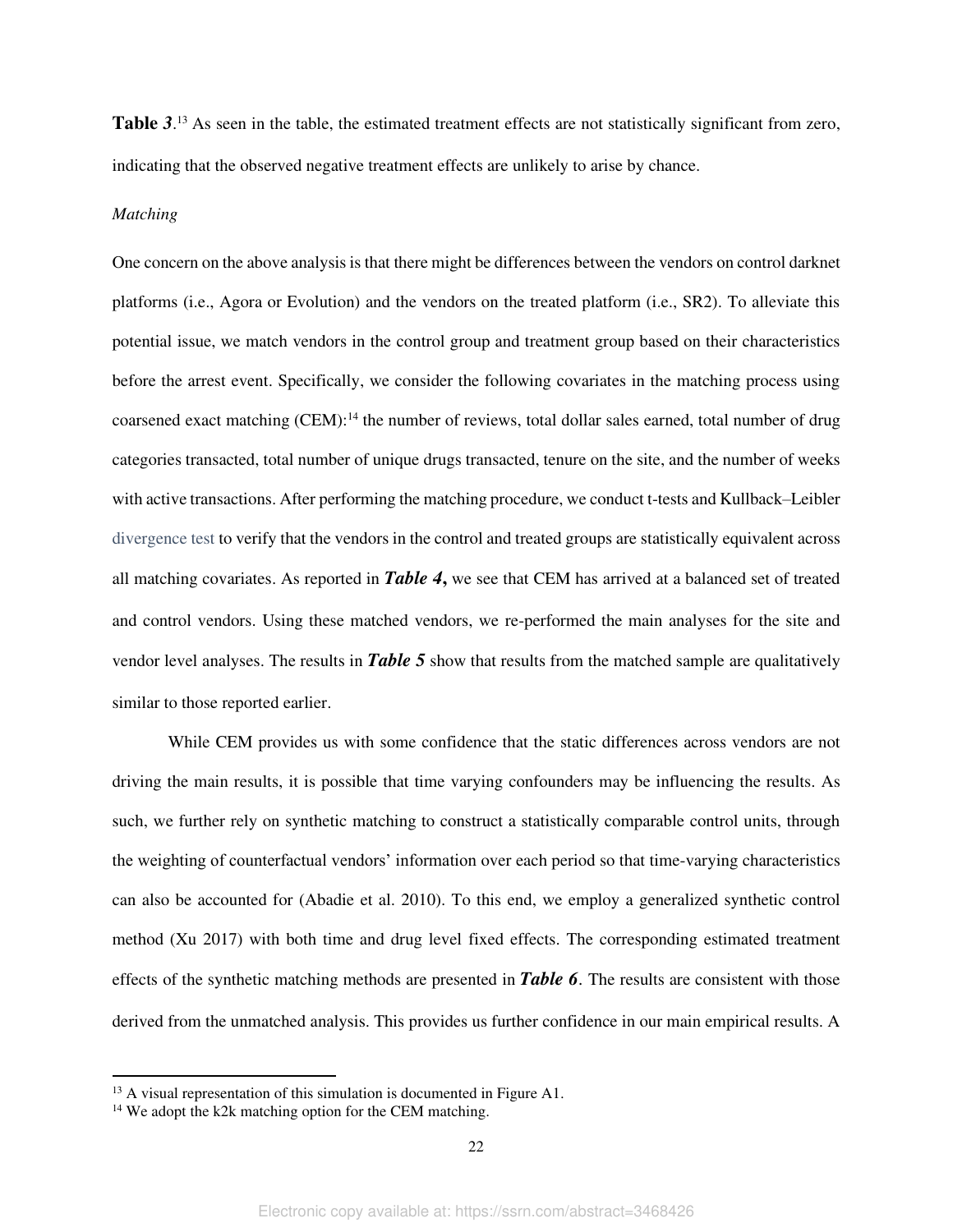visual presentation of the treated and control group's total reviews, average review per vendor, and number of active vendors before and after the treatment shock is presented in *Figure 5***.** In particular, *Figure 5A* shows the results under the synthetic control method with total number of reviews for each drug type on each site as the dependent variable; *Figure 5B* shows the results with the average number of reviews as the dependent variable; *Figure 5C* shows the results using number of vendors with active transactions each week; *Figure 5D* shows the result using the number of remaining vendors. As seen in these figures, the synthetic matching method is successful in producing highly comparable trends for the treatment group and the constructed "control groups" in the pre-arrest period. After the arrest, we observe that various measures of the treatment group were significantly lower than those of the control group, supporting the results in the main analyses.

#### *Negative Binomial Model*

As our main dependent variables are all count variables with over dispersed distribution, we perform another set of robustness checks to which we use the negative binomial specification. The estimated results are reported in **[Table](#page-43-0)** *7*. Overall, the results are consistent with our main results, in that the policing incident brought about negative and significant impacts on the various measures of transaction intensity and vendor count. These tests indicate that our results are robust towards alternative model specifications.

#### *Multihoming Vendors*

In our main analysis, we remove vendors on control websites which share the exact same vendor names to exclude the potential confounding effect of multihoming. Sellers multihoming on SR2 and the control sites, may decide to transact more on Agora and Evolution, after learning about the policing activity of a SR2 vendor. While a formal test has been conducted earlier to ascertain the validity of our control sites, we wanted to conduct a further robustness check to see if our main results are affected when we adopt a stricter approach in accounting for multihoming vendors with switching behaviors. It is possible that the same seller may transact on different websites using similar but not the exact same usernames. Following the commonsubstring method (Soska and Christin 2015; Van Buskirk et al., 2017), we conducted a pairwise comparison

23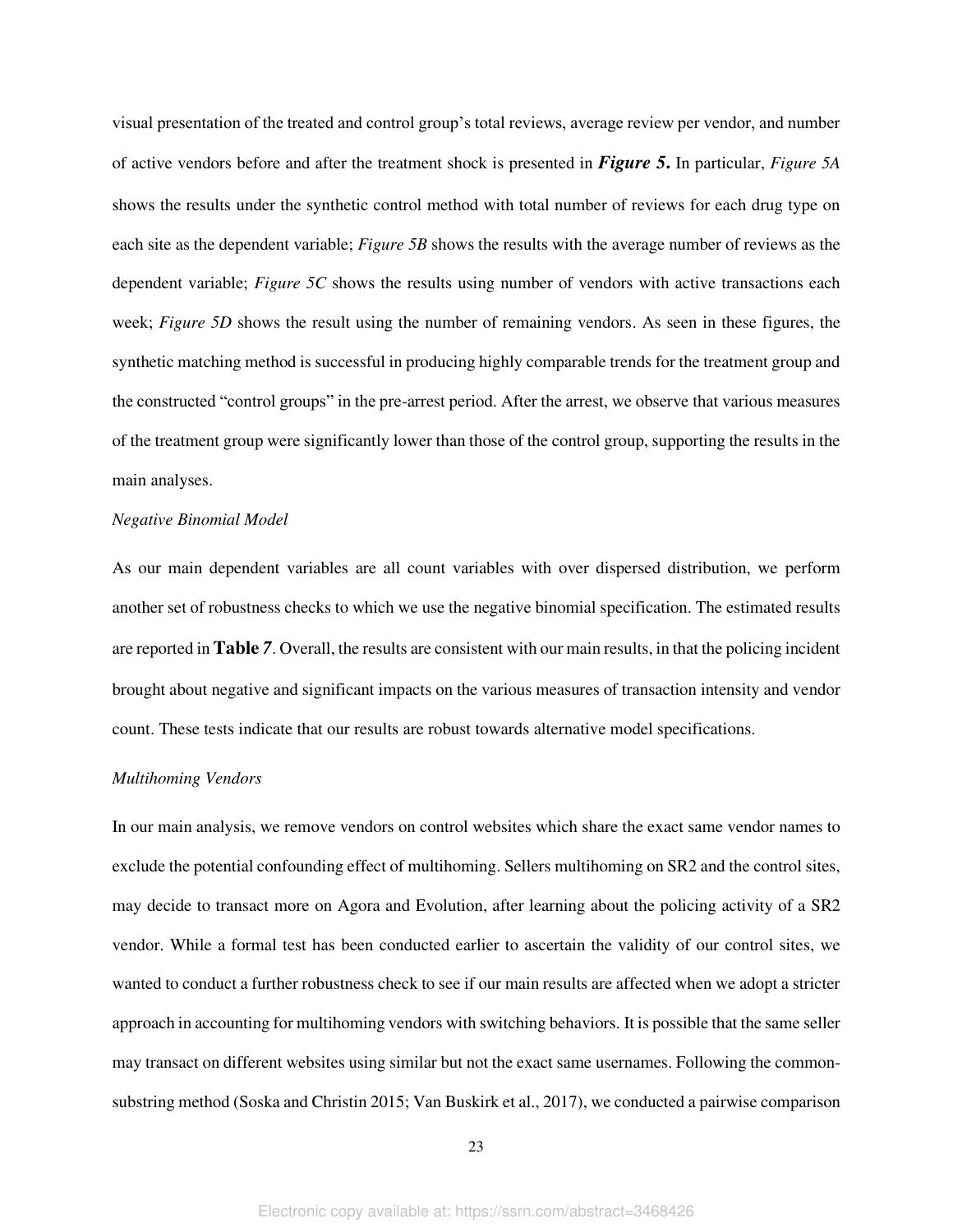on vendors' names across different websites, by measuring their between-string Levenshtein edit-distance. Vendors that operate on multiple markets tend to use the same or similar aliases with tiny variations to accumulate their reputation among consumers. The pairwise match by edit-distance hence allows us to capture the potential variations and identify these multi-homing vendors. To account for such multihoming vendors, we drop all vendors on control websites whose usernames differ from those on SR2 by two characters.<sup>15</sup> The estimated results under this stricter approach are reported in *Table 8*. Overall, the results under the stricter sample are consistent with our main results, in that the policing incident brought about negative and significant impacts on the various measures of transaction intensity and vendor count, indicating that our results are robust even after accounting for the possibility of multihoming sellers.

#### *Vendors with Unclear Origins*

In our main analysis, vendors on Agora and Evolution who did not specify U.S. as their origin (based on their "Shipped from" variable) are treated as control vendors. Within the data, some vendors specified that the their "Shipped from" information as "Worldwide". Since "Worldwide" may include vendors from originate from the U.S., a stricter approach would be to exclude control vendors that specified "Worldwide" in their "Shipped from" location when conducting the analysis. We did so and repeated our main analysis under this stricter sample. Results under this sample is presented in *Table 9*, to which we find that they are qualitatively similar to our main findings.

#### **MECHANISMS**

Thus far, our analyses have established a negative effect of legal enforcement on the subsequent transactions of vendors on the policed darknet site. This deterrent effect is found to hold for vendors who are within the same prosecutorial location as the arrested users (i.e., the U.S.). Our checks have also found that this decrease is unlikely due to treated users migrating to alternative darknet sites, as we do not see

<sup>&</sup>lt;sup>15</sup> For example, "white shark" is one character different from "whiteshark".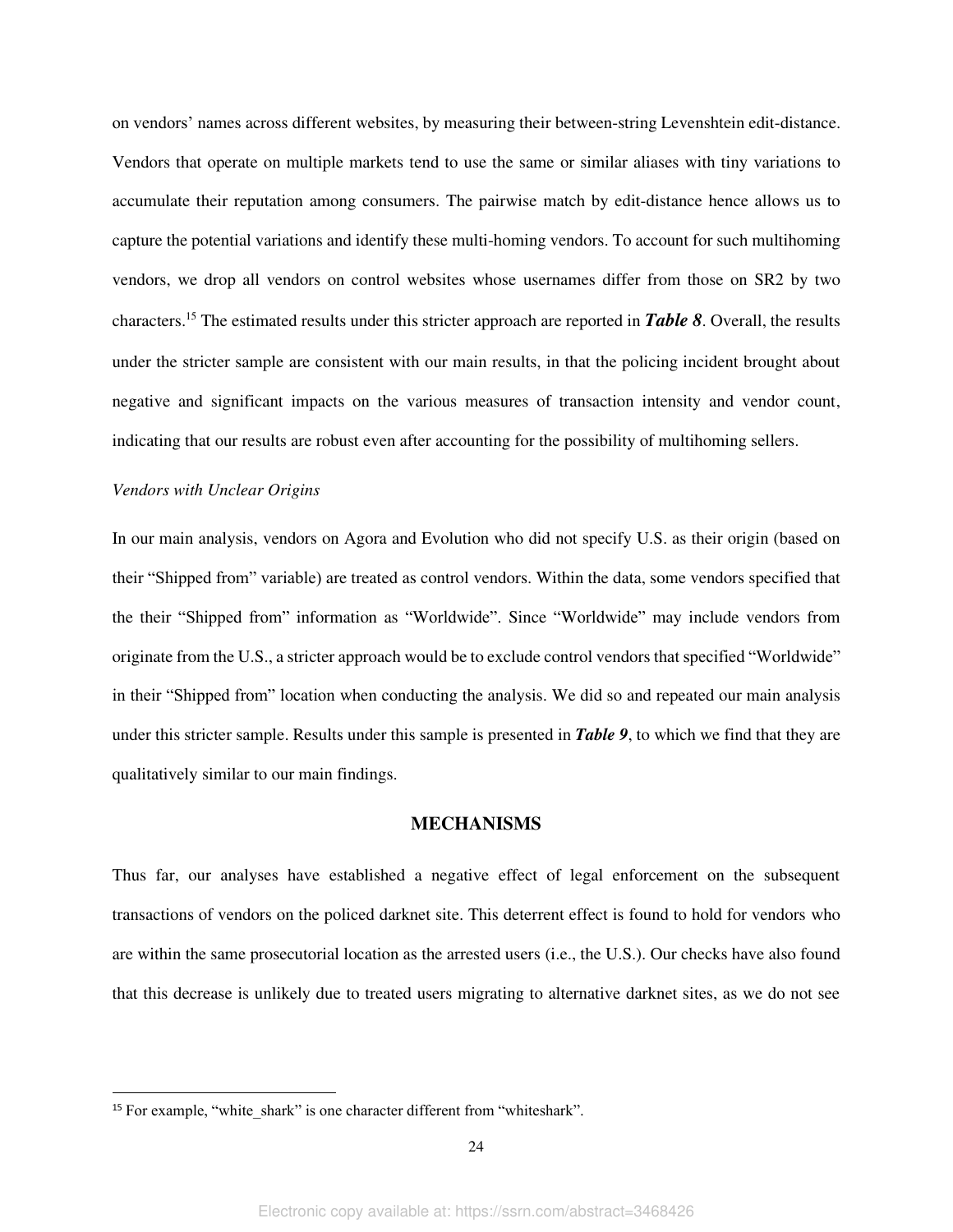evidence of a significant increase in transactions at the other top two darknet sites after the shock.<sup>16</sup> Despite these findings, the extent of the uncovered deterrence effect remains unclear. In particular, two open questions remain. First, when considering the policed darknet site, it is plausible that the enforcement effort might also deter participants who are from different prosecutorial jurisdictions but are transacting on the same policed platform. Specifically, the above analyses were limited to only US based vendors on SR2, but non-US based vendors may also be affected by the arrest event. Second, we do not have a clear idea on the profile of vendors that are deterred by the policing effort. In particular, we do not know which type of vendors are more sensitive towards legal enforcement and are affected by it. We conduct further tests below to provide insights to these two questions.

### **Effects on vendors from other countries**

A common belief is that the deterrent effects of policing are constrained to reducing criminal activities within the local prosecutorial jurisdiction, as varying legislative regulations and a lack of coordination across policing units in different geographies would undermine the probability of arrest of criminals in other regions. Despite this general trend, drug trafficking on darknet markets is considered an international crime to which the policing agencies in different countries have agreed to collaborate on cracking down. In our context, it is plausible that the arrest of U.S. vendors might also have a deterrent effect on other vendors from different countries, given that the successful enforcement at SR2 is evidence that the darknet market is not foolproof and that enforcement agencies in countries other than the U.S. have an interest in cracking down such activities.

We repeat the main analyses above by using non-U.S. vendors as the treated sample, in place of the U.S. vendors. The results of this analysis are reported in the Columns 1-4 of *Table 10*. Interestingly, we observed that the arrest event led to a negative and significant impact on transaction volumes and vendor count for non-U.S. vendors on SR2. The results show that the number of total reviews from non-U.S.

<sup>&</sup>lt;sup>16</sup> Given the large drops we see on SR2, should migration to the two alternative sites happen, we would see huge spikes in the new user count on Agora and Evolution. Figure 3 shows that this is not the case.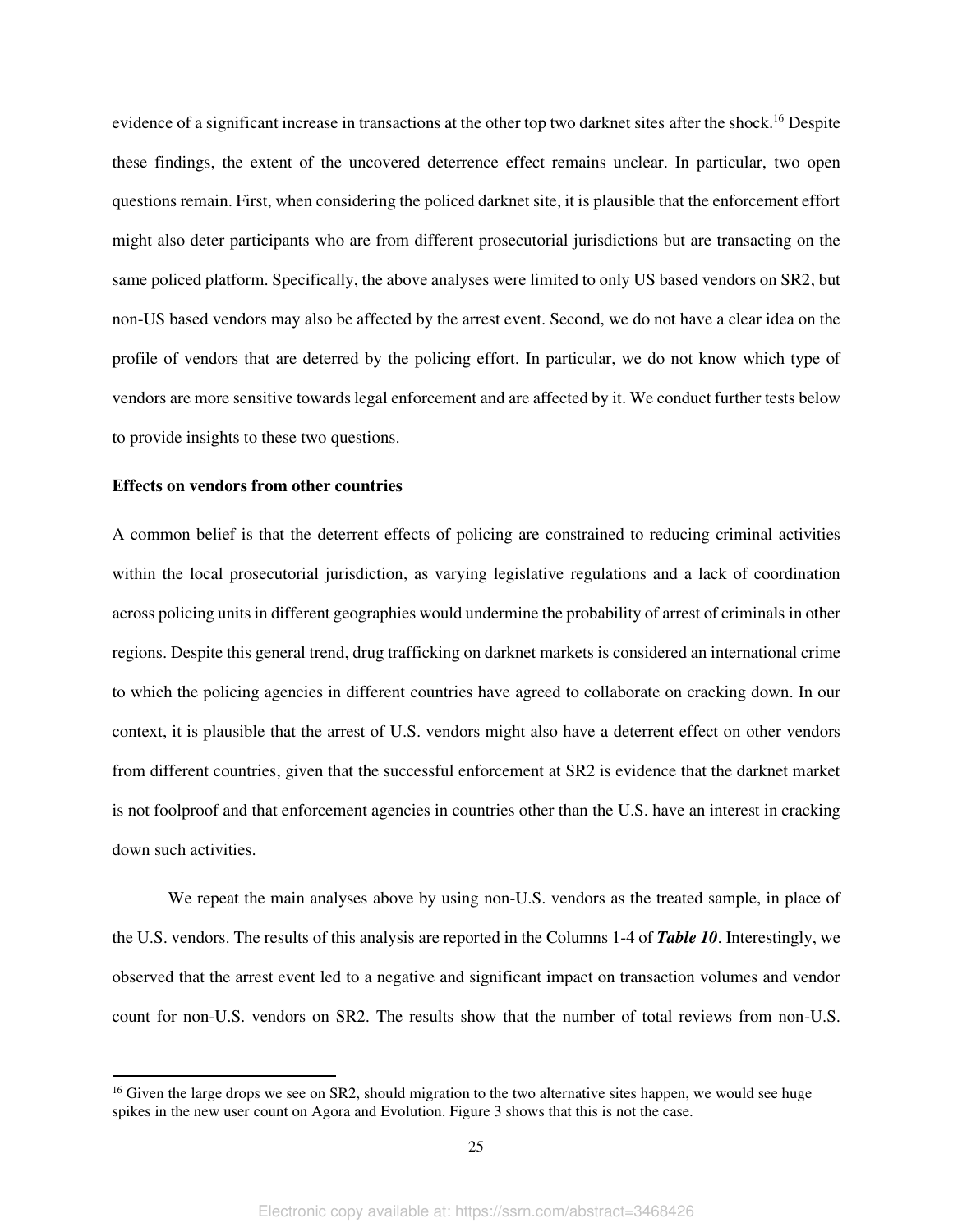vendors decrease by about 69.4% (Column 1), the average review per vendor decrease about 25.2% (Column 2), the number of vendors with active transaction each week decrease about 55.8% (Column 3), and the number of remaining vendors on the site dropped by 55.1% (Column 4). Compared with results based on U.S. vendors on SR2, the raw magnitude of the deterrent effect appears to be smaller for non-U.S. vendors, though these differences are not statistically significant. Based on these results, it appears that the deterrence effect of the policing effort has the ability to impact transactional behavior of vendors that are beyond the prosecutorial jurisdiction of the enforcement agency. We further repeat the analysis using vendor level data, which produced a similar conclusion (Column 5).

#### **Heterogeneous effect across Vendors**

Certain vendors may have more to lose from the halting their transactions on the darknet site compared to other vendors. In particular, vendors who have been successful in making large volumes of drug sales on the market may lose the opportunity of benefitting from a great amount of profit, which can be considered a greater loss compared to the potential of legal persecution. In this sense, smaller vendors are more likely to be affected by enforcement efforts, relative to the large vendors. To test if such an intuition is true, we divide all vendors into two groups based on a median split of their pre-treatment number of transactions (based on review count). Small scale vendors have a transaction volume lower than the median value of all vendors, and vice versa. We further tabulated the number of small and large vendors for each drug type on every website. Based on the split sample of small and large vendors, we conduct the same regression analysis from our main specification. From *Table 11*, we see that although both types of vendors experience a negative and significant impact from the arrest shock, the magnitude from the small-scale vendors are at least four times larger than that of the large-scale vendors (Columns 1-2, and 4-5). This trend holds true for both US-based vendors and non-US based vendors. We repeat this test by including a dummy term that indicated whether if the vendor was a small-scale vendor, and its interaction with the DID term, in a regression model on the full sample of all vendors. In this specification, we find that the newly added interaction term is negative and statistically significant for both the US and non-US vendors (Columns 3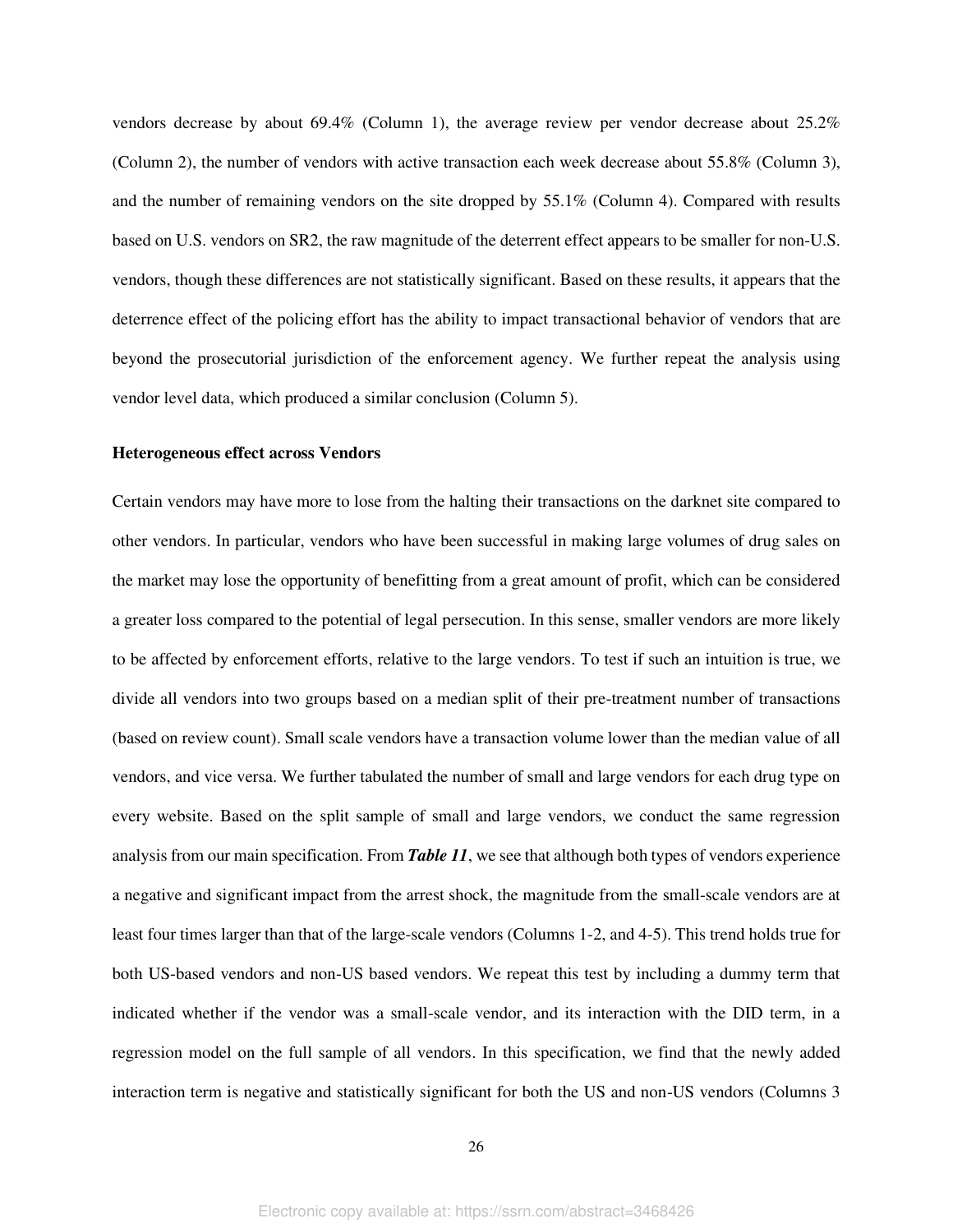and 6), which goes to indicate that the enforcement impact does have a significantly larger effect towards deterring small-scale vendors, relative to large-scale vendors.

Furthermore, vendors who have been in the market for a longer time with a greater sunk cost of market participation may be less willing to reduce transaction levels and/or exit the platform. Specifically, it is more costly for vendors with longer tenure to abandon their profile which they took time and effort to build up their reputation and connections. Thus, they are more likely to disregard the policing shock and continue to operate as before in the post shock period. To assess for this possibility, we divide all vendors based on a median split of their user tenure on the platform and understand how each group of vendors are affected by the policing shock. The results are reported in *Table 12*. We see that although both types of vendors experience a negative and significant impact from the arrest shock, the magnitude from the new vendors are at least four times larger than that of the old vendors (Columns 1-2, and 4-5) for both US-based vendors and non-US based vendors. This result shows another user dimension of vendors that experience heterogeneous effects of the enforcement effort on the darknet platform.

#### **DISCUSSION & CONCLUSION**

In this study, we assess and quantify the short-term impact of legal enforcement on darknet transactions using a unique dataset that contained transactions of three prominent darknet sites. Relying on an exogenous shock of a police arrest of a segment of darknet participants on SR2 during our study period, our differencein-difference analyses revealed that enforcement efforts produce a negative effect on subsequent transactions on the policed site. This downward impact manifested in two ways, namely 1) reduced transaction levels, and 2) decreased number of vendors transacting on the site. Through our leads-lags model, we see that this effect increases in magnitude over time, and the transaction levels and vendor count do not recover to its pre-shock levels even after twenty weeks. A comparison of the coefficient magnitudes indicates that the the drop of market activity is not attributed to the removal of the arrested participants and is unlikely due to further arrests of active participants on SR2. Furthermore, we did not find evidence of migration behavior from the policed website to the other two alternative darknet sites during the study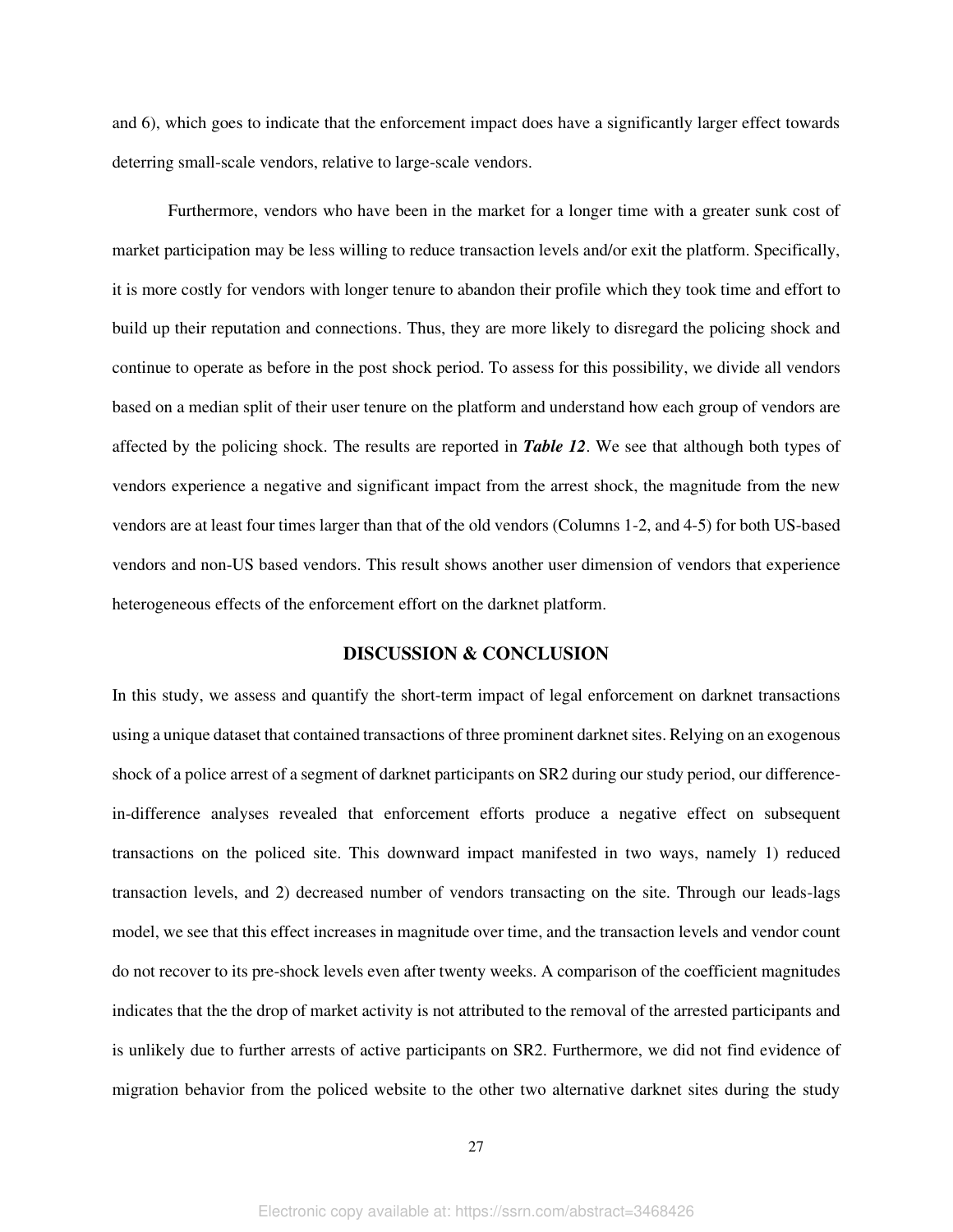period. We interpret these observations as an indication of a deterrent effect emanating from the enforcement efforts on a darknet site. We find that the observed effect is robust towards alternative modeling specifications and is unlikely arise due to coincidental effects. Further analyses show that the policing efforts on a darknet site can also lead to deterrent effects towards vendors from different prosecutorial jurisdiction. The extent of the deterrent effect is largely efficient at reducing the transacting activities of small-scale vendors and those who have a relatively short tenure on the site.

This study bears several theoretical and practical implications. Here, we discuss the finer theoretical possibilities and insights, along with the policy relevant guidelines of the study results. First, being one of the first studies to unveil a causal relationship between legal enforcement and darknet transactions, our study findings provide empirical validation to a question that bears multiple theoretical possibilities. Contrary to popular belief that enforcement is not effective, our study found that the police arrests of participants on a darknet site is capable of inducing a deterrent effect at least in the short-term horizon (i.e., half a year). This deterrent effect is not accompanied by substantial migratory behaviors from the policed site to the other two alternative sites within the same time period. This finding suggests that darknet markets may not be that different from other underground economy in terms of user reactions towards legal enforcement, wherein successful policing instances demonstrate that darknet sites are not infallible which would subsequently influence the decisions of existing participants to continue transacting on the site. However, we reiterate that our finding of the deterrent effect is short-term in nature, to which causal claims of long-term effectiveness needs to be evaluated by subsequent studies. Our finding serves as important inputs in informing practice, particularly enforcement agencies and policy makers. In light of the empirical evidence showing that darknet sites can be penetrated and effectively policed, enforcement agencies and policy makers should not shun attempts to crackdown these underground digital markets. Even if the policing does not lead to a long term suppression of darknet transactions, frequent crackdowns can prove to be helpful in halting the growth of these markets, given that short-term effectiveness of enforcement in deterring darknet transactions and the fact that alternative darknet platforms do need time to grow to critical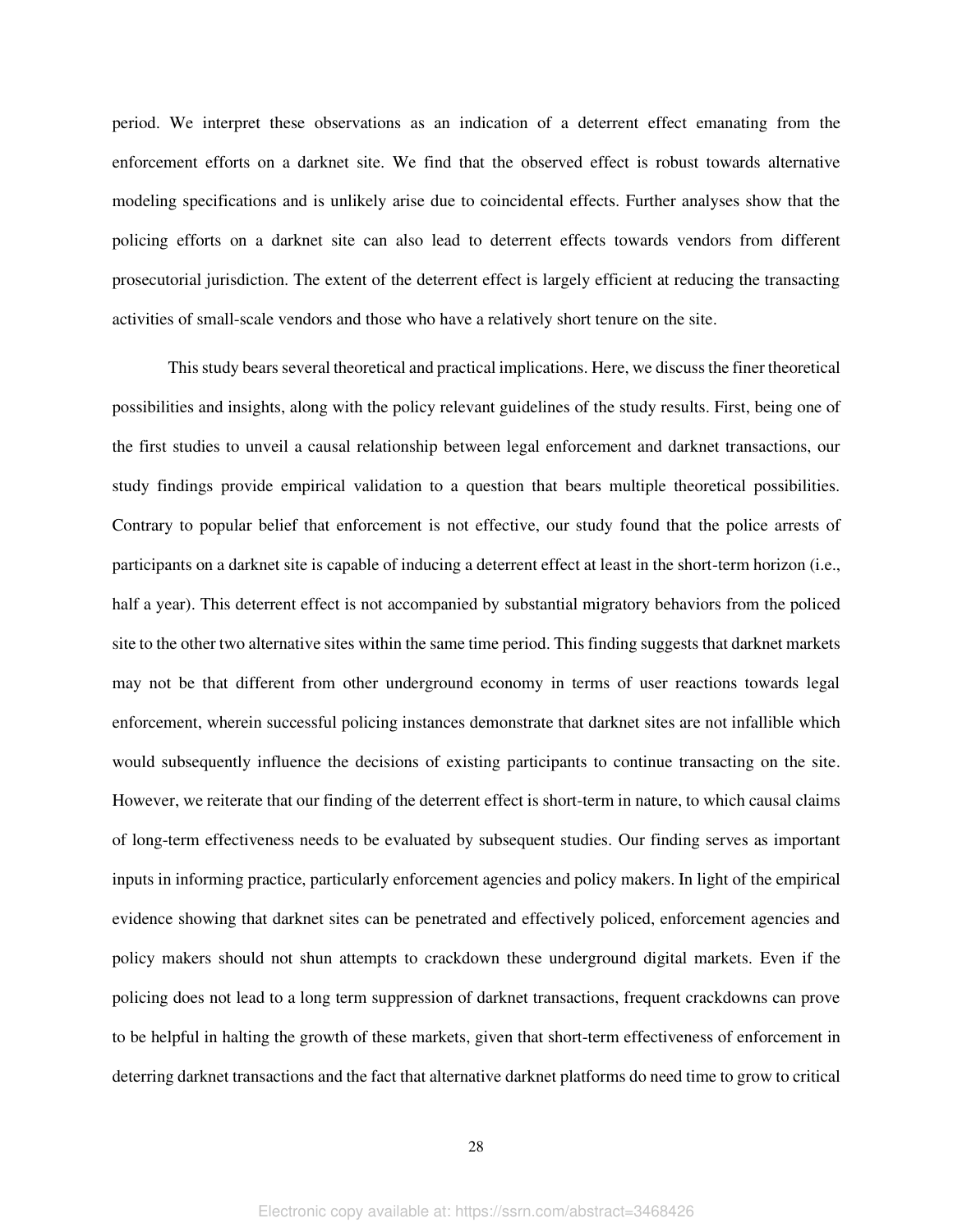mass. That said, the successful enforcement of darknet sites does not come easily and is likely involve an extended amount of time before results can be observed, given the security and anonymization features makes it difficult to trace the identities of the perpetrators. Thus, more resource should be devoted towards the design of effective enforcement strategies and crackdown operations to keep darknet crimes in check. Initial insights on the profile of users that are more sensitive towards enforcement efforts uncovered in this work can serve as a starting point for the design of future enforcement strategies.

Second, on top of the broad relationship between enforcement and subsequent transactions, our study provides finer theoretical insights on why enforcement deters market participation on darknet markets. The news of the successful arrests of participants on SR2 serve as a counter-signal against the belief that darknet markets are guarded by foolproof security, thereby undermining the faith that market participants have towards their ability of avoiding apprehension and persecution. Having an updated belief on their arrest susceptibility, SR2 vendors would reconsider whether it is worth taking the risk of continuing their drug transaction in exchange for financial returns. Under a cost-benefit consideration, undertaking the risk of persecution over a small financial return is unlikely to be appealing to small scale vendors. Similarly, the costs of losing one's reputation and established set of buyers are relatively lower for vendors who have a shorter tenure on the darknet site. Thus, compared to their counterparts, small vendors and vendors with shorter tenure perceive the greater certainty of legal apprehension to be a larger cost relative to the payoffs they can get by maintaining their existing transacting levels. These reasons explain why them more sensitive to the policing effort. The finding of small vendors displaying the largest deterrence effect is in also line with the past criminology literature on the certainty of apprehension as a major factor explaining deterrence effectiveness (e.g., Apel and Nagin, 2010, Durlauf and Nagin, 2011, Nagin, 2013). In addition to validating the soundness of past theory, this finding also contributes to the understanding of the criminal mindsets of drug traffickers operating on this digital underground economy. In particular, we show that these perpetrators do behave rationally with respect to the risk of apprehension that evolve over time. In other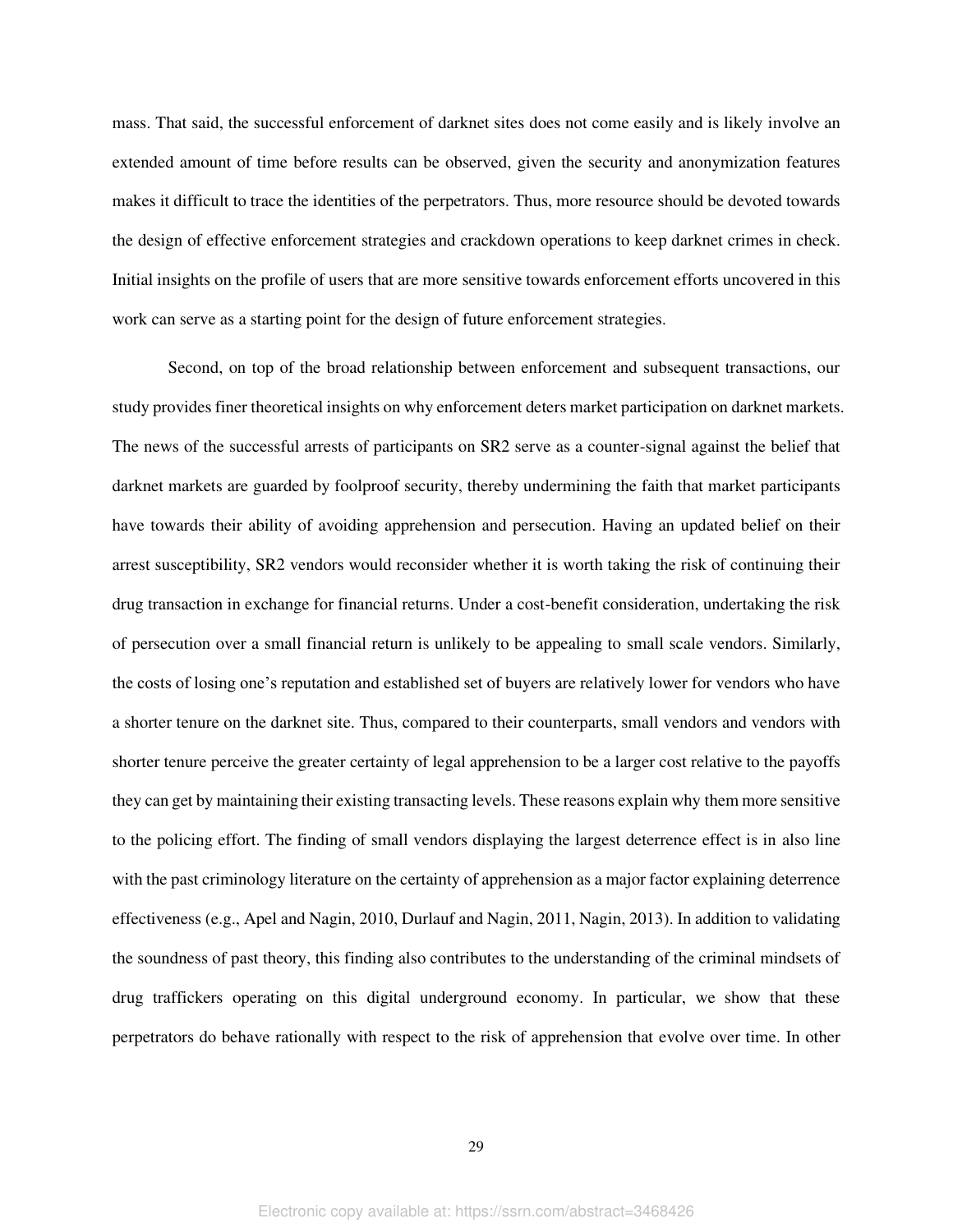words, the theoretical possibility of darknet vendors having an over-confidence in evading enforcement efforts via the darknet security features is not supported in our assessment.

Third, our study uncovered an interesting nuance underlying the deterrence effect on darknet sites. In particular, we find that police arrests of darknet participants results in a successful deterrence effect, i.e., vendors do not migrate to alternative sites to continue transacting. This finding is worth discussing further, given the theoretical richness it adds to the understanding of how deterrence effects play out in the context of darknet markets. Darknet vendors are not only deterred by the possibility of apprehension on alternative sites but are also deterred by the possibility of being scammed by administrators of other darknet sites. Several administrators of darknet markets have executed exit scams by shutting down their sites and disappearing with the buyers' escrowed cryptocurrency (Woolf 2015). For instance, the administrators of the site, *Atlantis*, abruptly announced it would be going offline for "security" reasons, absconding with all the bitcoins that users had stored in their accounts. Similarly, the Silk Road alternative site, *Project Black Flag*, had disappeared with its administrator posting a message admitting that he or she had stolen the site's bitcoins. The anonymous and illicit nature of darknet markets prevent scammed users from taking remedial actions, making the risk of transacting at an alternative darknet site non-trivial. Vendors may have upheld their side of the transaction by sending the ordered drugs to buyers but may end up making huge losses should they fail to receive buyers' payment as a result of these darknet scams. The established line of ecommerce research further supports the view that existing users would have low intention of migrating to alternative darknet sites to transact, as it was found that the user's trust in a website is fundamental to spurring online purchase intentions and willingness to transact with other users on the website (Cyr 2008, Gefen 2000). In sum, vendors may not be better off in new marketplaces, should they choose to migrate. These reasons could explain why we are not seeing instances of migratory behavior in our study context.

Fourth, it is worthwhile discussing why deterrence effect is not limited by the prosecutorial jurisdiction of the enforcement agency. The extended scope of deterrence uncovered in our study could well be a unique characteristic of the policing agency involved. With the US FBI involved in the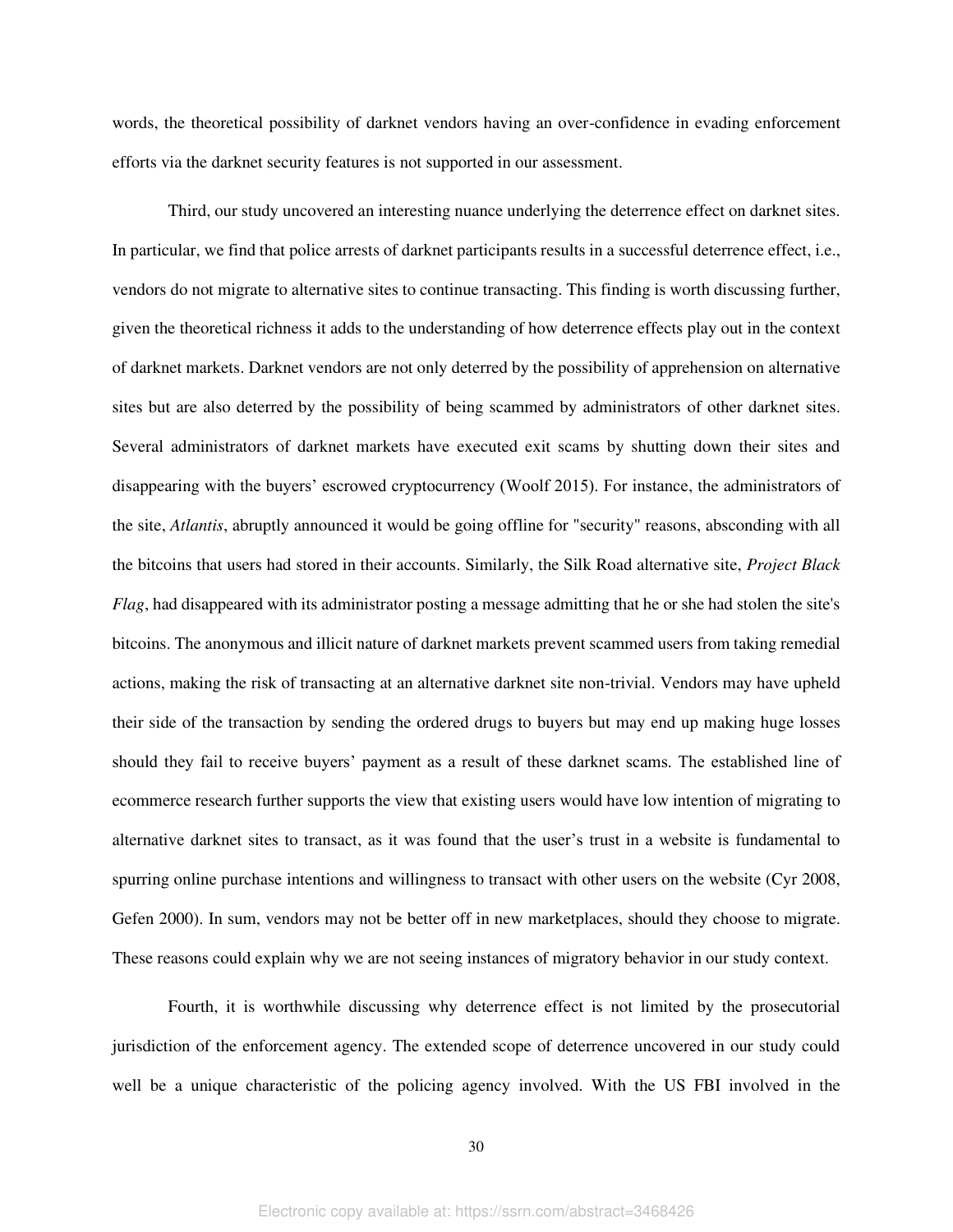investigation of the underground transactional activities at SR2, remaining users on the darknet platform were aware they were under the scrutiny of the world's most powerful law enforcement agency. The US FBI has a dedicated international operations team that had built relationships with principal law enforcement, intelligence and security services worldwide. As such, this enforcement agency is capable of prompt and continuous exchange of information with other international enforcement services and is in a position of soliciting the cooperation of global allies to apprehend international drug dealers that transact with the domestic US population.<sup>17</sup> Given the enforcement efficacy and prosecutorial reach of the US FBI, non-US vendors on SR2 may perceive an overwhelming amount of risk should they continue to transact on the policed site. We note that this extended scope of deterrence may not be observed in scenarios where the focal enforcement agency is not the US FBI.

Finally, the study makes a unique contribution to the literature on online platforms by taking the novel approach of examining whether online transactions might be disrupted with external regulations. Insights to this question differs starkly from that from the existing literature on platforms which has taken the opposite approach of addressing how transactions can be facilitated or enhanced on online marketplaces (e.g., Dellarocas, 2005; Dimoka et al. 2012, Gu and Zhu forthcoming, Overby and Forman 2015). In terms of conceptual insights, our findings reveal that when an external signal of risk is introduced to a wellfunctioning online platform, it can effectively upend users' willingness to make subsequent transactions on the site. This holds true even when the platform has protective features to shield its users from such risks, as seen in the case of the SR2 market. Interestingly, the immediate response of reducing transaction levels on the site (based on the coefficients of the leads-lags model) revealed that users are rather sensitive towards these risk signals. While past literature has shown the role of trust and how it can be built in online marketplaces (e.g., Lim et al. 2007; Pavlou and Gefen 2004), our work adds a new theoretical insight to this literature by showing that trust can diminish fairly quickly on online markets upon the receipt of

<sup>&</sup>lt;sup>17</sup> See https://www.fbi.gov/about/leadership-and-structure/international-operations.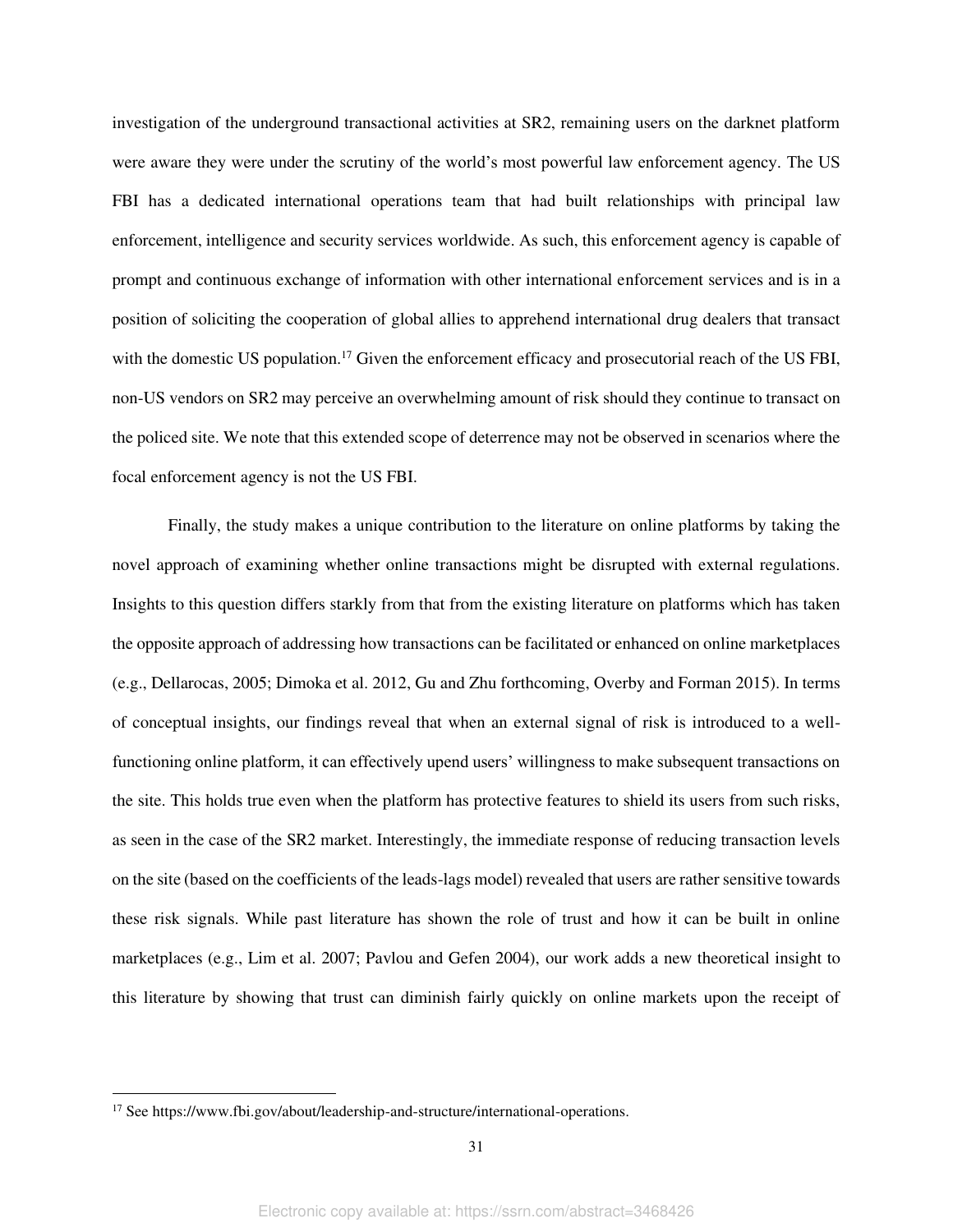external risk signals, even in the face of established online measures and institutions that have been effective in protecting the users' interests in the past.

#### **Limitations and Future Work**

This study is not without limitations, some of which may pave the direction for future work on the study of enforcement effects of darknet sites. First, our work is based on the analysis of the policing effort on one darknet site, SR2. While the evidence provided in our work pertains to a large darknet platform, it is unclear if results would generalize to other darknet sites. It is possible that different darknet sites may have different security properties and that future darknet sites might come up with stronger security and anonymization innovations based on learnings of the failures met by the predecessor sites. Should such technological innovations improve substantially over time, deterrence effects as a result of greater perceived risk of apprehension might not apply to future sites. Thus, it would be worthwhile for future research to assess the impact of enforcement on newer darknet sites to ascertain if our uncovered results continue to hold.

Second, related to the first point, the policing effort in our empirical assessment is based off the US FBI, which is known to bear unique international presence in terms enforcement authority. As reasoned earlier, deterrence effects may not be similar if a different enforcement agency was leading the policing effort. Subsequent studies on the topic may wish to investigate this issue further. Finally, we have chosen Agora and Evolution as candidate darknet sites to which SR2 participants would migrate to, given that these are the largest and most popular darknet sites that co-existed with SR2 during the study period. One might argue that while there are no evidence indicating migratory patterns to these two alternative sites, SR2 participants might have gone to lesser known and smaller darknet sites to transact following the enforcement incident. While this is a possibility, it is extremely hard to evaluate empirically, given that data for these less known and obscure sites are not readily available given the existence of these platforms are unknown to researchers in the first place.<sup>18</sup>

 $18$  Even if the data on these lesser known sites are available, the data quality on their site activities are less trustworthy, as there are fewer concurrent academic verification of the data source.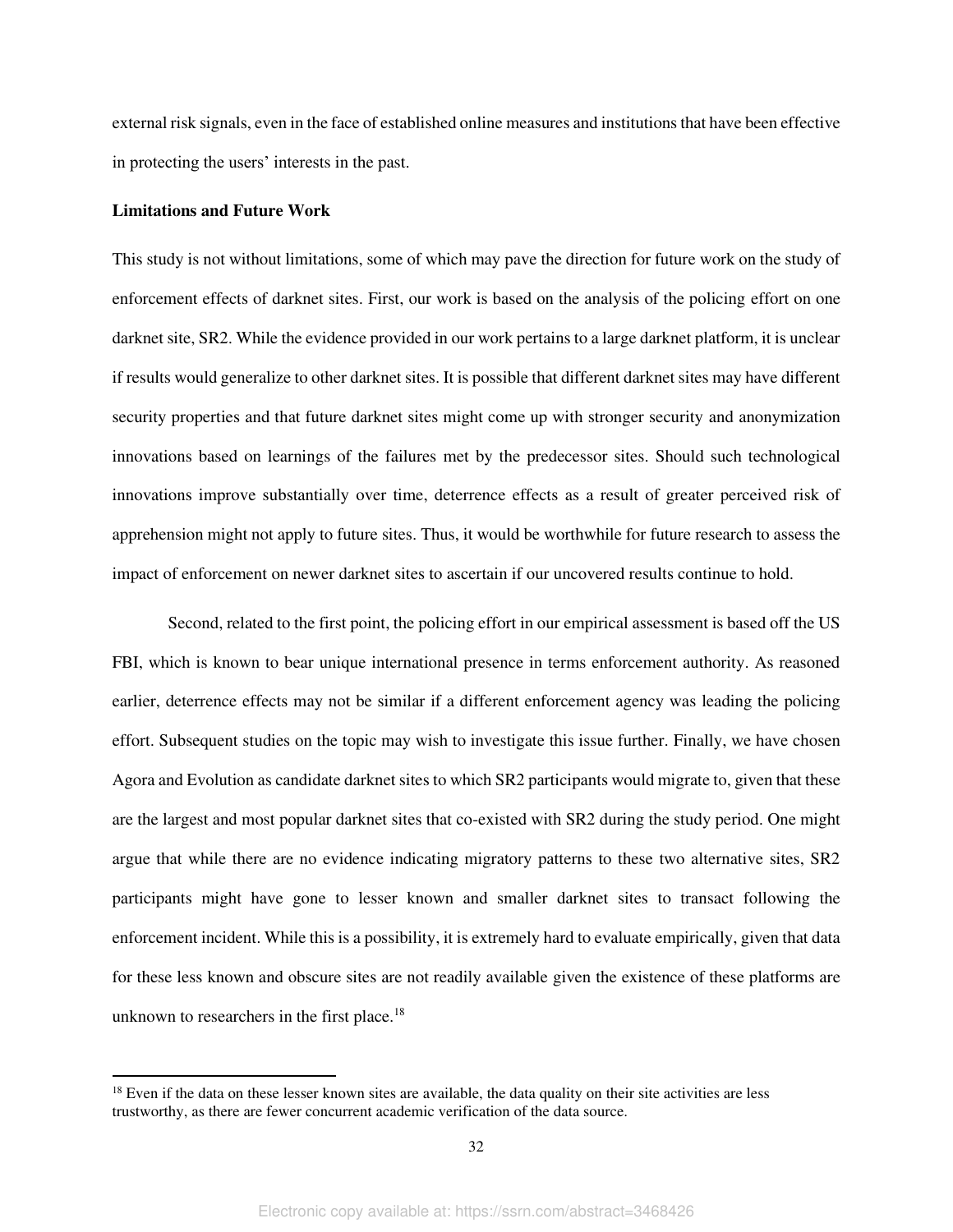That said, our work represents an initial effort of assessing and causally measuring the short-term impact of enforcement efforts on darknet activity and demonstrating whether affected darknet participants would migrate to alternative "well-known" darknet sites, under the assumption that darknet users are less willing to transact at smaller sites that do not have an established reputation and a sufficient pool of vendors and buyers to transact with. With the availability of better data, future studies could embark on an investigation to causally determine whether users from policed sites might move to smaller, lesser known darknet sites over longer periods of time.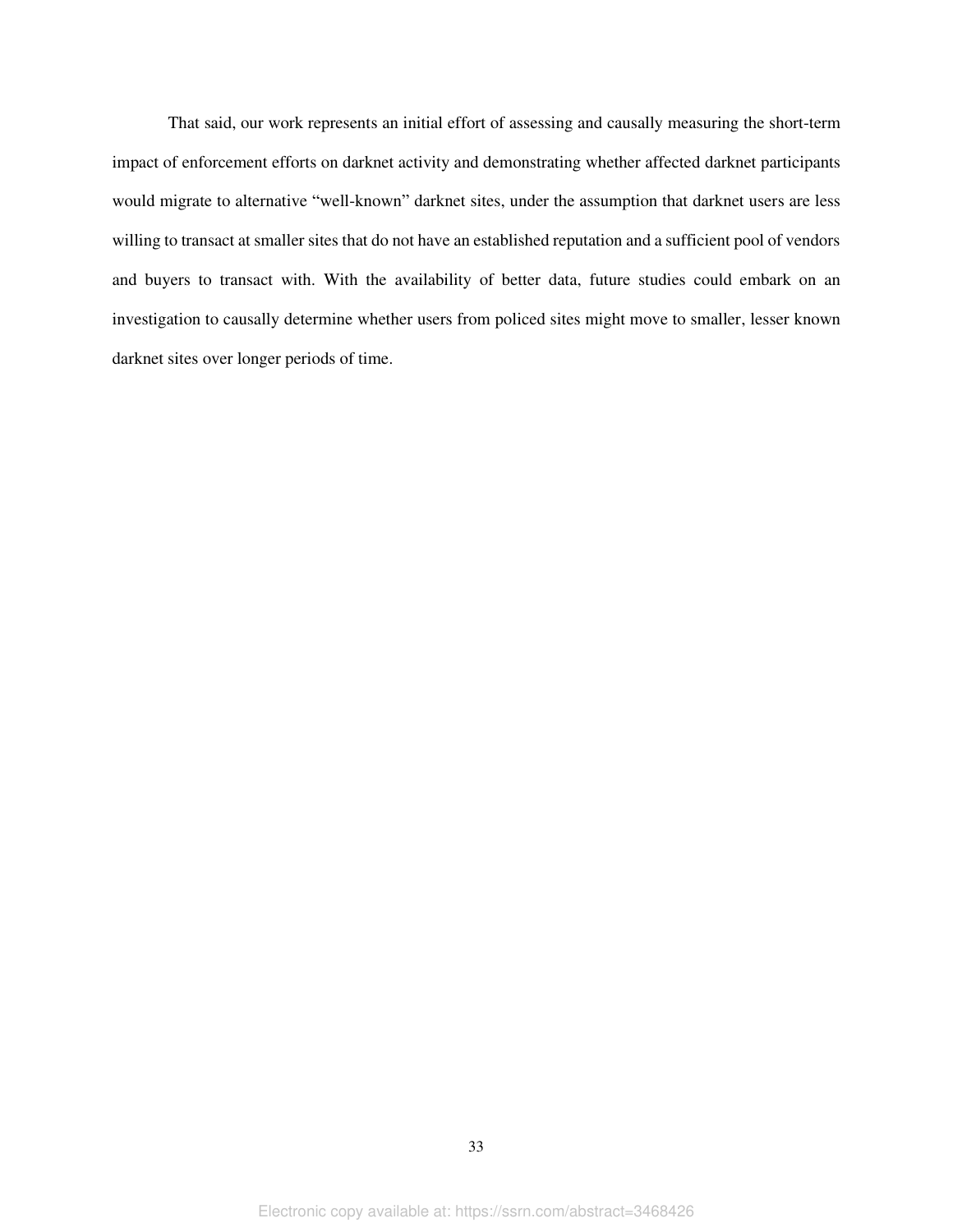#### **REFERENCES**

- Abadie, A., 2005 Semiparametric difference-in-differences estimators. *Review of economic studies*, 72(1), pp. 1-19.
- Apel, R., and D.S. Nagin. 2010. Deterrence. In crime, 4th edition, eds. James Q. Wilson and Joan Petersilia. Oxford, U.K.: Oxford University Press.
- Autor, D.H., 2003. Outsourcing at will: The contribution of unjust dismissal doctrine to the growth of employment outsourcing. *Journal of labor economics*, 21(1), pp.1-42.
- Babcock, Q. and Byrne, T., 2000. Student perceptions of methylphenidate abuse at a public liberal arts college. *Journal of American college health*, 49(3), pp.143-145.
- Beccaria, C. 1986. *On crimes and punishment*. Indianapolis, IN: Hackett.
- Benjamin, V., Valacich, J.S. and Chen, H., 2019. DICE-E: A Framework for Conducting Darknet Identification, Collection, Evaluation with Ethics. *MIS Quarterly*, 43(1).
- Bentham, J. 1988. *The principles of morals and legislation*. Amherst, NY: Prometheus books.
- Branwen, G., Christin, N., Décary-Hétu, D., Andersen, R., StExo, El Presidente, Anonymous, Lau, D., Sohhlz, Kratunov, D., Cakic, V., Van Buskirk, Whom, McKenna, M., Goode, S. "Dark Net Market archives, 2011–2015", 12 July 2015. Web.
- Broséus, J., Rhumorbarbe, D., Morelato, M., Staehli, L. and Rossy, Q., 2017. A geographical analysis of trafficking on a popular darknet market. *Forensic science international*, 277, pp.88-102.
- Brynjolfsson, E., Hu, Y. and Smith, M.D., 2003. Consumer surplus in the digital economy: Estimating the value of increased product variety at online booksellers. *Management science*, 49(11), pp.1580- 1596.
- Burtch, G. and Chan, J., 2019. Investigating the relationship between medical crowdfunding and personal bankruptcy in the United States: Evidence of a digital divide. *MIS Quarterly,* 43(1), pp. 237-262.
- Chan, J., and Ghose, A. 2014. Internet's Dirty Secret: Assessing the Impact of Online Intermediaries on HIV Transmission. *MIS Quarterly*, 38(4), pp. 955-976.
- Chan, J., Ghose, A., and Seamans, R. 2016. The internet and racial hate crime: offline spillovers from online access, *MIS Quarterly*, 40(2), pp. 381-403.
- Chan, J., Mojumder, P. and Ghose, A., 2019. The digital sin city: an empirical study of Craigslist's impact on prostitution trends. *Information systems research*, 30(1), pp.219-238.
- Christin, N., and May. 2013. Traveling the silk road: a measurement analysis of a large anonymous online marketplace. In proceedings of the 22nd international conference on world wide web, pp. 213-224.
- Cover, J.P. and Thistle, P.D., 1988. Time series, homicide, and the deterrent effect of capital punishment. *Southern economic journal*, pp.615-622.
- Corbitt, B., Thanasankit, T., Yi, H., (2003). Trust and e-commerce: a study of consumer perceptions, *Electronic Commerce Research and Applications*, 2(3), pp. 203-215.
- Cyr, D. (2008). Modeling Web Site Design across Cultures: Relationships to Trust, Satisfaction, and E-Loyalty. *Journal of Management Information Systems, 24*(4), 47-72.
- Dellarocas, C. 2005. "Reputation Mechanism Design in Online Trading Environments with Pure Moral Hazard," *Information Systems Research*, 16(2), pp. 209-230.
- Demant, J., Munksgaard, R. and Houborg, E., 2018. Personal use, social supply or redistribution? Cryptomarket demand on Silk Road 2 and Agora. *Trends in Organized Crime*, 21(1), pp.42-61.
- Dimoka, A., Hong, Y., and Pavlou, P. 2012. On Product Uncertainty in Online Markets. Theory and Evidence. *MIS Quarterly*, 36(2), pp. 395-426.
- Dingledine, R., Mathewson, N., and Syverson, P. 2004. Tor: The second-generation onion router. In proceedings of the 13th USENIX security symposium, august 2004.
- Dittus, Martin, Joss Wright, and Mark Graham., 2018. Platform criminalism: The last-mile geography of the darknet market supply chain. Proceedings of the 2018 World Wide Web conference on World Wide Web. International World Wide Web conferences steering committee.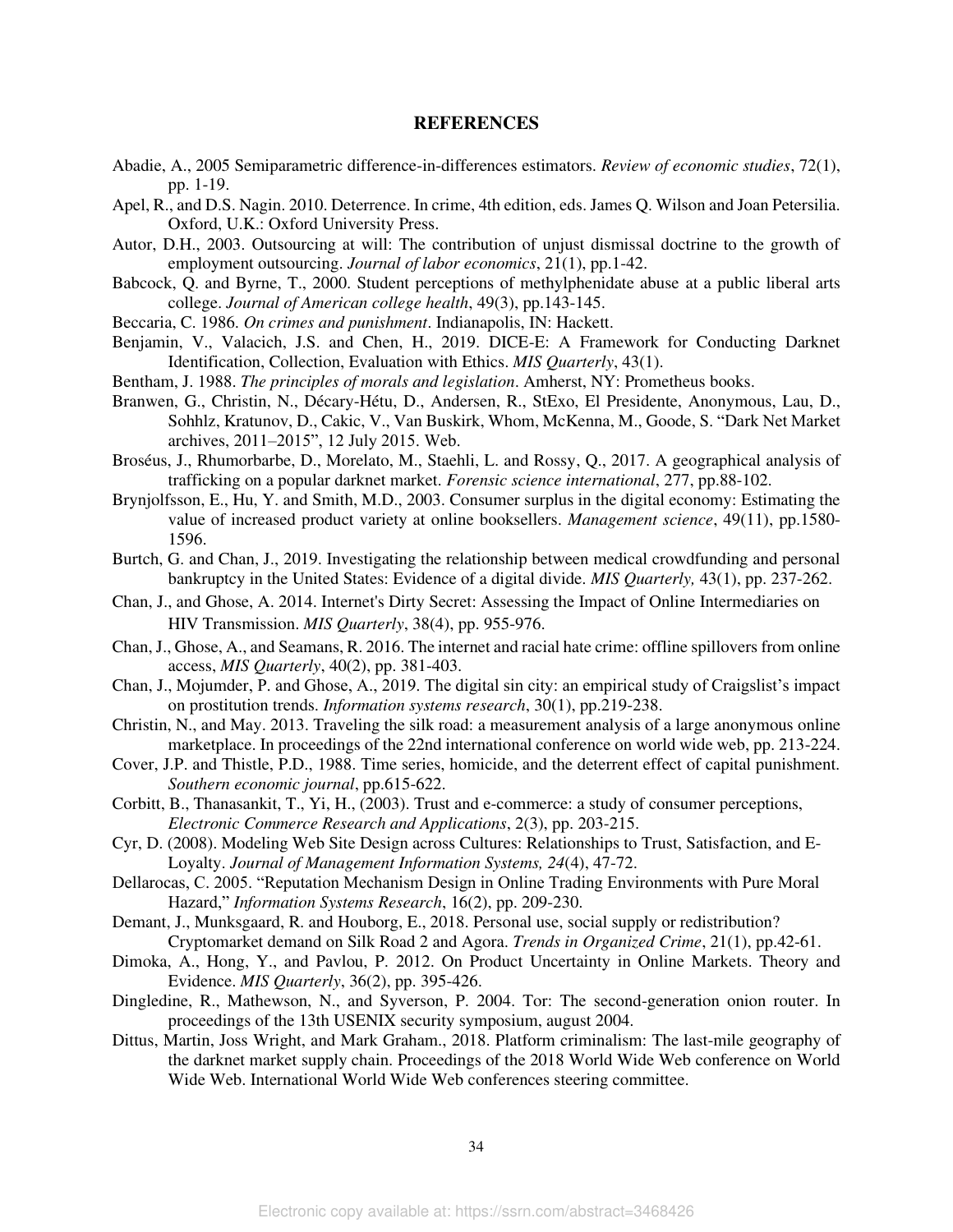- Dolliver, D.S. and Kenney, J.L., 2016. Characteristics of drug vendors on the tor network: a cryptomarket comparison. *Victims & offenders*, 11(4), pp.600-620.
- Durlauf, Steven N., and Daniel S. Nagin. 2011. Imprisonment and crime: Can both be reduced? *Criminology & Public Policy*, 10:13–54.
- Ehrlich, I., 1975. The Deterrent Effect of Capital Punishment: A question of life and death. *American Economic Review*, 65(3), pp.397-417.
- Eisenmann, T.R., Parker, G., and Van Alstyne, M. 2006. "Strategies for Two-Sided Markets," *Harvard Business Review*, 84(10), pp. 92–101.
- Gefen, D. E-commerce: The role of familiarity and trust. *Omega*, 28(6), pp. 725-737.
- Ghosh, S., Das, A., Porras, P., Yegneswaran, V. and Gehani, A., 2017, August. Automated categorization of onion sites for analyzing the darkweb ecosystem. In *Proceedings of the 23rd ACM SIGKDD International Conference on Knowledge Discovery and Data Mining* (pp. 1793-1802).
- Greenberg, A.2014. 'Silk road 2.0' launches, promising a resurrected black market for the dark web. [https://www.forbes.com/sites/andygreenberg/2013/11/06/silk-road-2-0-launches-promising-a](https://www.forbes.com/sites/andygreenberg/2013/11/06/silk-road-2-0-launches-promising-a-resurrected-black-market-for-the-dark-web/#46e6b6595714)[resurrected-black-market-for-the-dark-web/#46e6b6595714](https://www.forbes.com/sites/andygreenberg/2013/11/06/silk-road-2-0-launches-promising-a-resurrected-black-market-for-the-dark-web/#46e6b6595714)
- Gu, G. and Zhu, F. (forthcoming). "Trust and Disintermediation: Evidence from an Online Freelance Marketplace." *Management Science*.
- Hardy, R.A. and Norgaard, J.R., 2016. Reputation in the internet black market: an empirical and theoretical analysis of the deep web. *Journal of institutional economics*, 12(3), pp.515-539.
- Hoenack, S.A. and Weiler, W.C., 1980. A structural model of murder behavior and the criminal justice system. *American Economic Review*, 70(3), pp.327-341.
- Irrerra, A. 2019. Daily bitcoin transactions on darknet markets doubled throughout 2018: report. https://www.reuters.com/article/us-crypto-currencies/daily-bitcoin-transactions-on-darknetmarkets-doubled-throughout-2018-report-idUSKCN1PC1OE
- Kessler, D. and Levitt, S.D., 1999. Using sentence enhancements to distinguish between deterrence and incapacitation. *Journal of Law and Economics*, 42(S1), pp.343-364.
- Kilmer, J.R., Hunt, S.B., Lee, C.M. and Neighbors, C., 2007. Marijuana use, risk perception, and consequences: Is perceived risk congruent with reality? *Addictive behaviors*, 32(12), pp.3026-3033.
- Krijestorac, H., Garg, R., Mahajan, V., and Hofstede, F. (forthoming). Cross-Platform Spillover Effects in Consumption of Viral Content: A Quasi-Experimental Analysis Using Synthetic Controls. *Information Systems Research*.
- Layson, S.K., 1985. Homicide and deterrence: A reexamination of the United States time-series evidence. *Southern Economic Journal*, pp.68-89.
- Landsman, V., and Stremersch, S. 2011. Multihoming in two-sided markets: an empirical inquiry in the video game console industry, *Journal of Marketing*, 75(6), pp. 39-54.
- Li, Z., Agarwal, A. 2017. Platform Integration and Demand Spillovers in Complementary Markets: Evidence from Facebook's Integration of Instagram. *Management Science*, 63(10):3438-3458.
- Lim, K., Sia, C., Lee, M., and Benbasat, I. (2006). How Do I Trust You Online, and If So, Will I Buy?: An Empirical Study on Designing Web Contents to Develop Online Trust. *Journal of Management Information Systems*, 23(2), pp. 233-266.
- Lin, M., Liu, Y., and Viswanathan, S. "Effectiveness of Reputation in Contracting for Customized Production: Evidence from Online Labor Markets". *Management Science*, 64 (1), pp. 345-359.
- Lloyd, T. (2019). Exit Scam: Suspicion Grows Over Dark-Web Market's \$30 Million Crypto Theft. Cryto-Currency News, April 23, 2019[, https://www.ccn.com/exit-scam-ark-web-market-30-million-theft/,](https://www.ccn.com/exit-scam-ark-web-market-30-million-theft/) retrieved on Feb 29, 2020.
- Munksgaard, R., Demant, J. and Branwen, G., 2016. A replication and methodological critique of the study "Evaluating drug trafficking on the Tor Network". *International Journal of Drug Policy*, 35, pp.92- 96.
- Nagin, D. S., Solow, R. M., & Lum, C. 2015. Deterrence, criminal opportunities, and police. https://onlinelibrary.wiley.com/doi/full/10.1111/1745-9125.12057#crim12057-bib-0004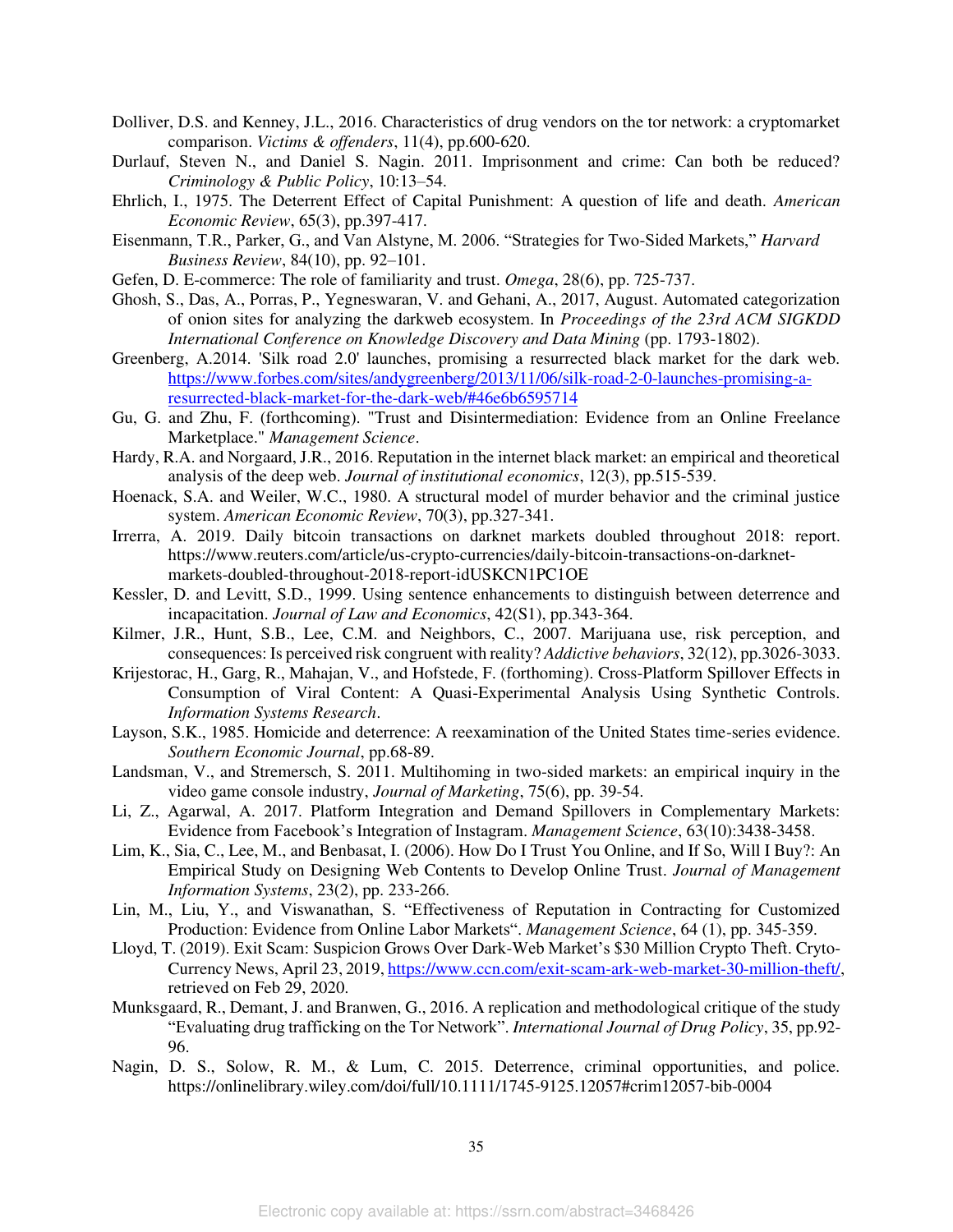- Nagin, D.S., 1998. Criminal deterrence research at the outset of the twenty-first century. *Crime and justice*, 23, pp.1-42.
- Nakamoto, S. 2008. Bitcoin: a peer-to-peer electronic cash system.
- Norgaard, J.R., Walbert, H.J. and Hardy, R.A., 2018. Shadow markets and hierarchies: comparing and modeling networks in the Dark Net. *Journal of Institutional Economics*, 14(5), pp.877-899.
- Overby, E. and Forman, C., 2014. The effect of electronic commerce on geographic purchasing patterns and price dispersion. *Management Science*, 61(2), pp.431-453.
- Parker, G., and van Alstyne, M., 2005. Two-sided network effects: a theory of information product design. *Management Science*, 51(10), pp.1494-1504.
- Pavlou, P. and Gefen, D. 2004. Building Effective Online Marketplaces with Institution-Based Trust. *Information Systems Research*, 15(1), pp. 37-59.
- Patton, M.A. and Jøsang, A., 2004. Technologies for trust in electronic commerce. *Electronic Commerce Research*, 4(1-2), pp.9-21.
- Popper, N. June 11 2019. Dark web drug sellers dodge police crackdowns. New York Times.
- Rhumorbarbe, D., Staehli, L., Broséus, J., Rossy, Q. and Esseiva, P., 2016. Buying drugs on a Darknet market: A better deal? Studying the online illicit drug market through the analysis of digital, physical and chemical data. *Forensic science international*, 267, pp.173-182.
- Rysman, Marc. 2009. The economics of two-sided markets. *Journal of economic perspectives*, 23 (3), pp.125-43.
- Seamans, R., and Zhu, F. 2014. Responses to entry in multi-sided markets: the impact of Craigslist on local newspapers, *Management Science*, 60(2), 476-493.
- Silberman, M., 1976. Toward a theory of criminal deterrence. American Sociological Review, pp.442-461.
- Song, P., Xue, L., Rai, R., and Zhang, C. 2018. The ecosystem of software platform: A study of asymmetric cross-side network effects and platform governance. *MIS Quarterly*, 42(1), pp. 121-142.
- Van Buskirk, J., Bruno, R., Dobbins, T., Breen, C., Burns, L., Naicker, S. and Roxburgh, A., 2017. The recovery of online drug markets following law enforcement and other disruptions. *Drug and alcohol dependence*, 173, pp.159-162.
- Van Buskirk, J., Roxburgh, A., Bruno, R., Naicker, S., Lenton, S., Sutherland, R., Whittaker, E., Sindicich, N., Matthews, A., Butler, K. and Burns, L., 2016. Characterising dark net marketplace purchasers in a sample of regular psychostimulant users. *International Journal of Drug Policy*, 35, pp.32-37.
- Weber, B.S., 2019. Uber and urban crime. Transportation research part A: policy and practice. Available at: https://www.sciencedirect.com/science/article/pii/S0965856418311418 [Accessed December 6, 2019].
- Wen, W. and Zhu, F. 2019. Threat of Platform-Owner Entry and Complementor Responses: Evidence from the Mobile App Market. *Strategic Management Journal* 40(9), 1336-1367.
- Woolf, N. 2015, March 18. Bitcoin 'exit scam': deep-web market operators disappear with \$12m. https://www.theguardian.com/technology/2015/mar/18/bitcoin-deep-web-evolution-exit-scam-12 million-dollars
- Xu, Y., 2017. Generalized synthetic control method: Causal inference with interactive fixed effects models. *Political Analysis*, 25(1), pp.57-76.
- Zervas, G., Proserpio, D., and Byers, J. 2017. The rise of the sharing economy: estimating the impact of Airbnb on the hotel industry. *Journal of marketing research*, 54(5), pp. 687-705.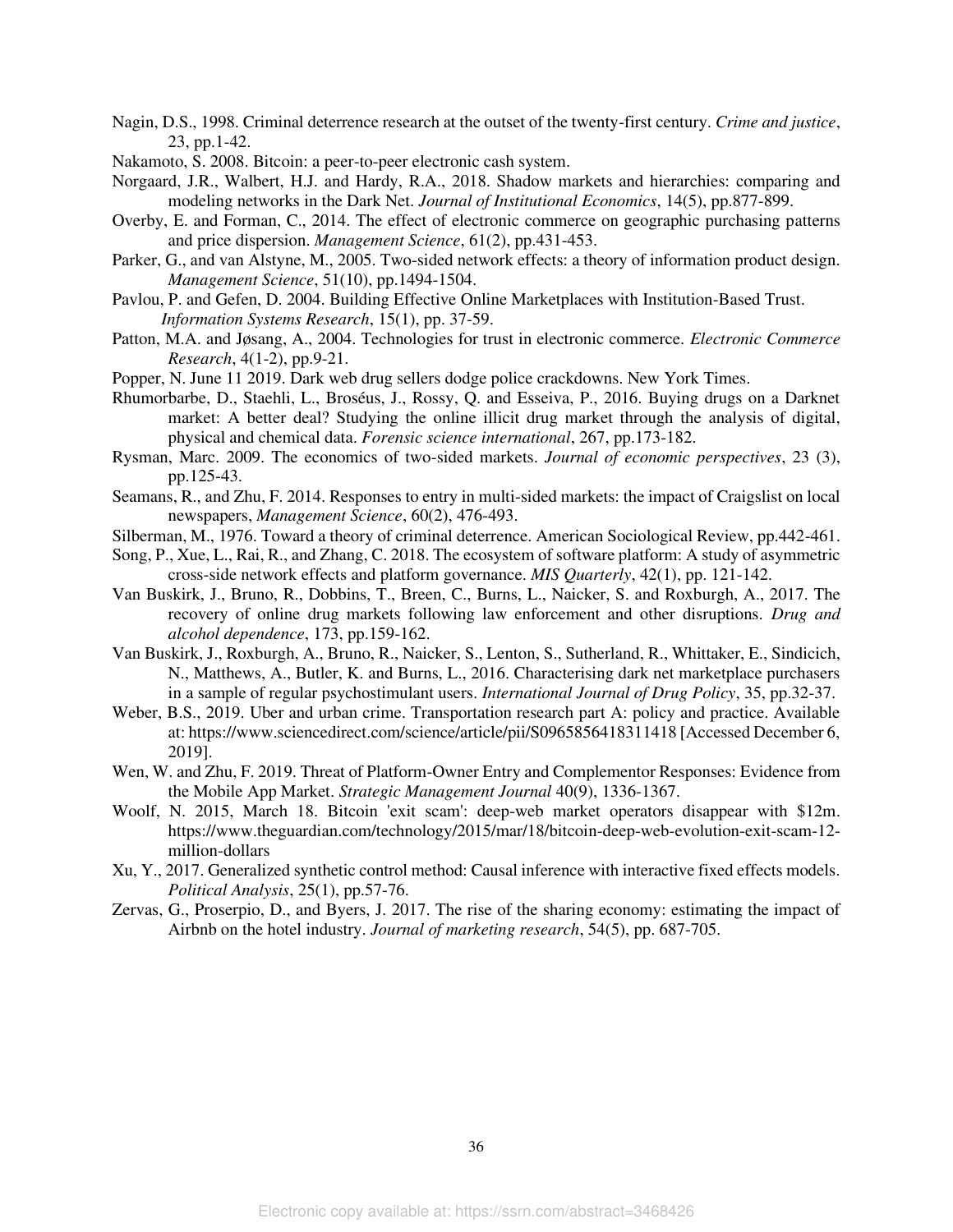

**Figure 1: Vendor Share of Darknet Market**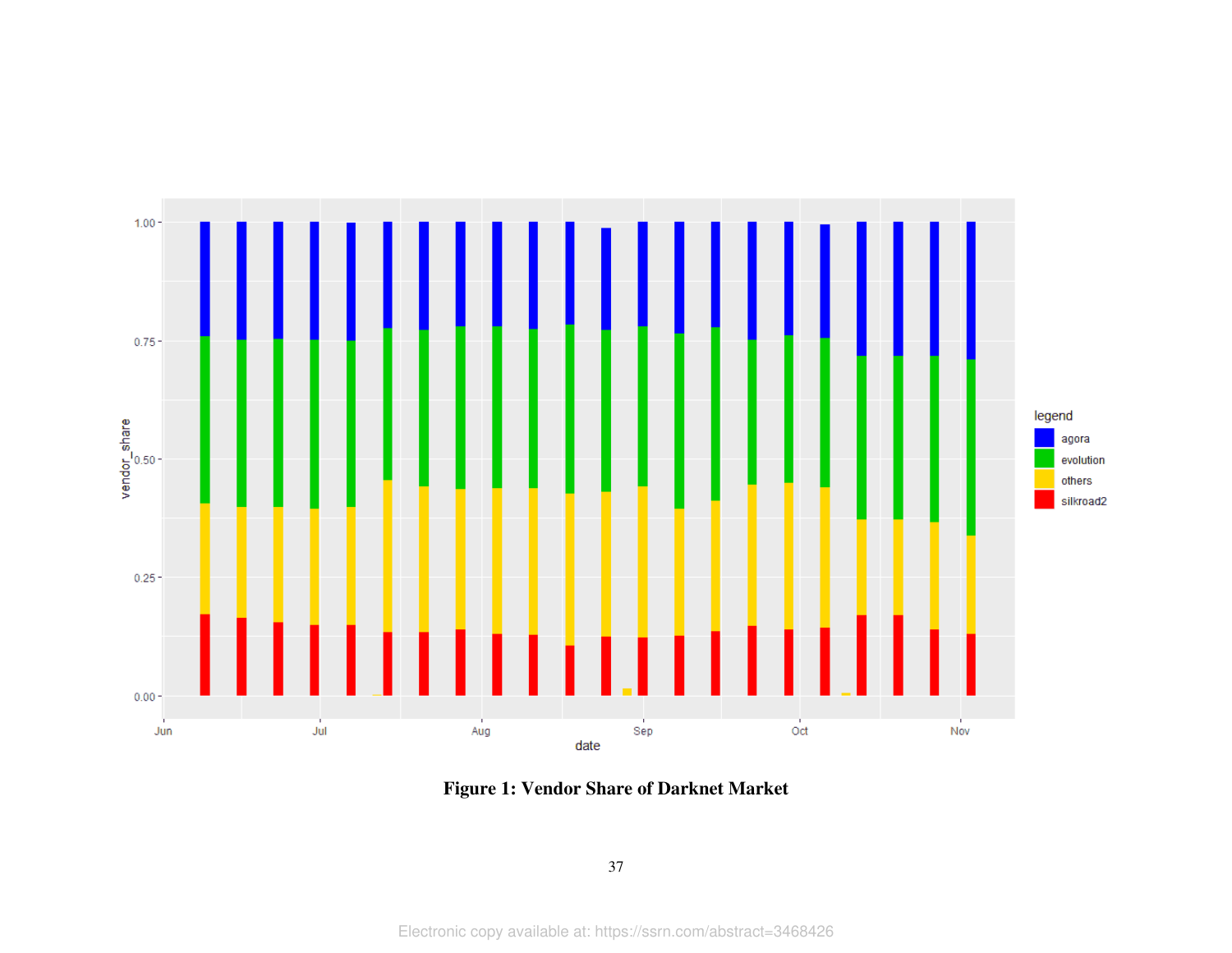

<span id="page-38-0"></span>**Figure 2 Parallel trend test of treatment effects on Silkroad2**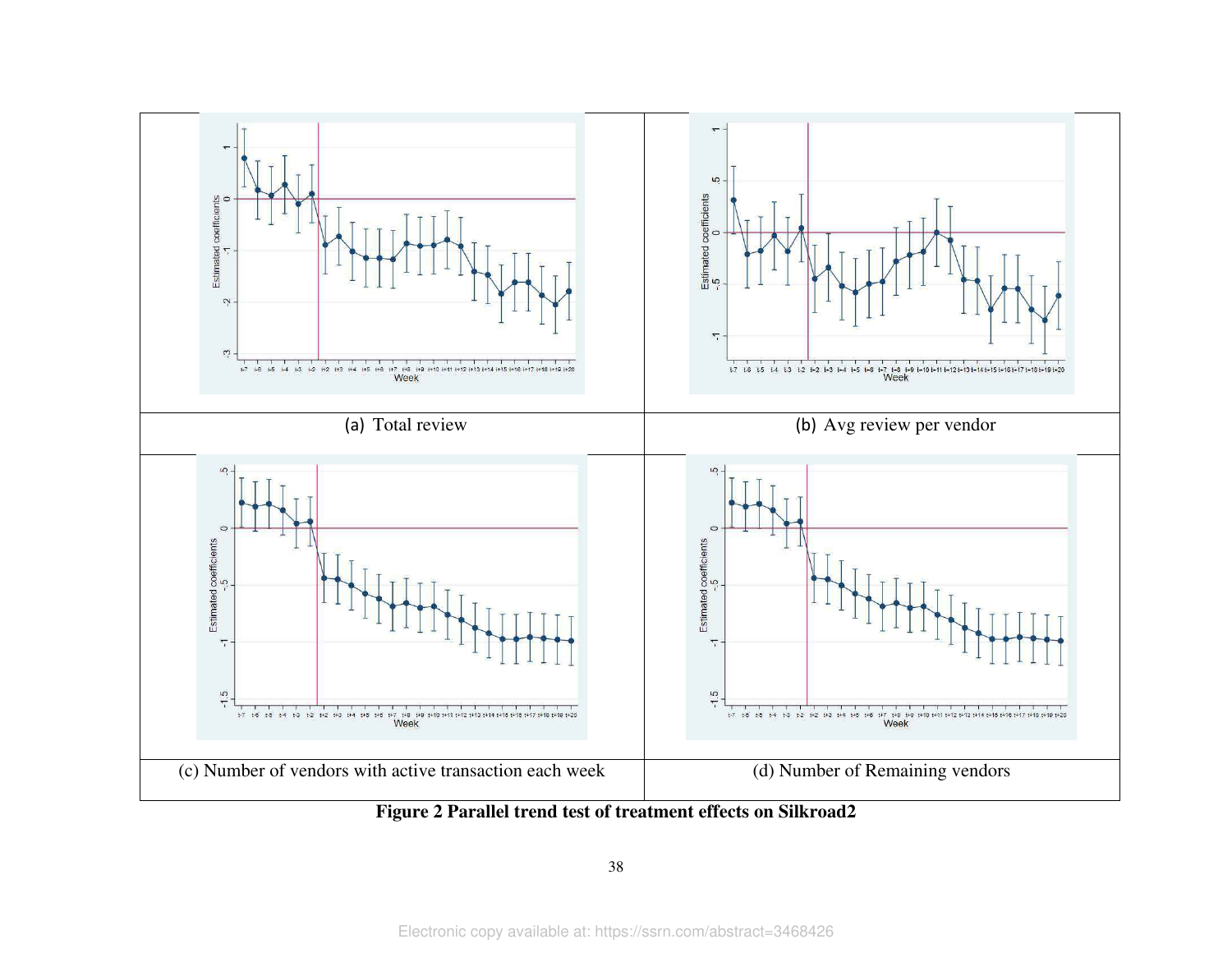

<span id="page-39-0"></span>**Figure 3 Number of new vendors on Agora and Evolution over time** 



<span id="page-39-1"></span>**Figure 4: Number of new vendors on Agora and Evolution with the same username as Silkroad2 vendors, before and after the policing event** 

*Note: The dotted lines indicate the number of new vendors with same username as that on SR2, the solid lines indicate the number of new vendors joining the two control sites.*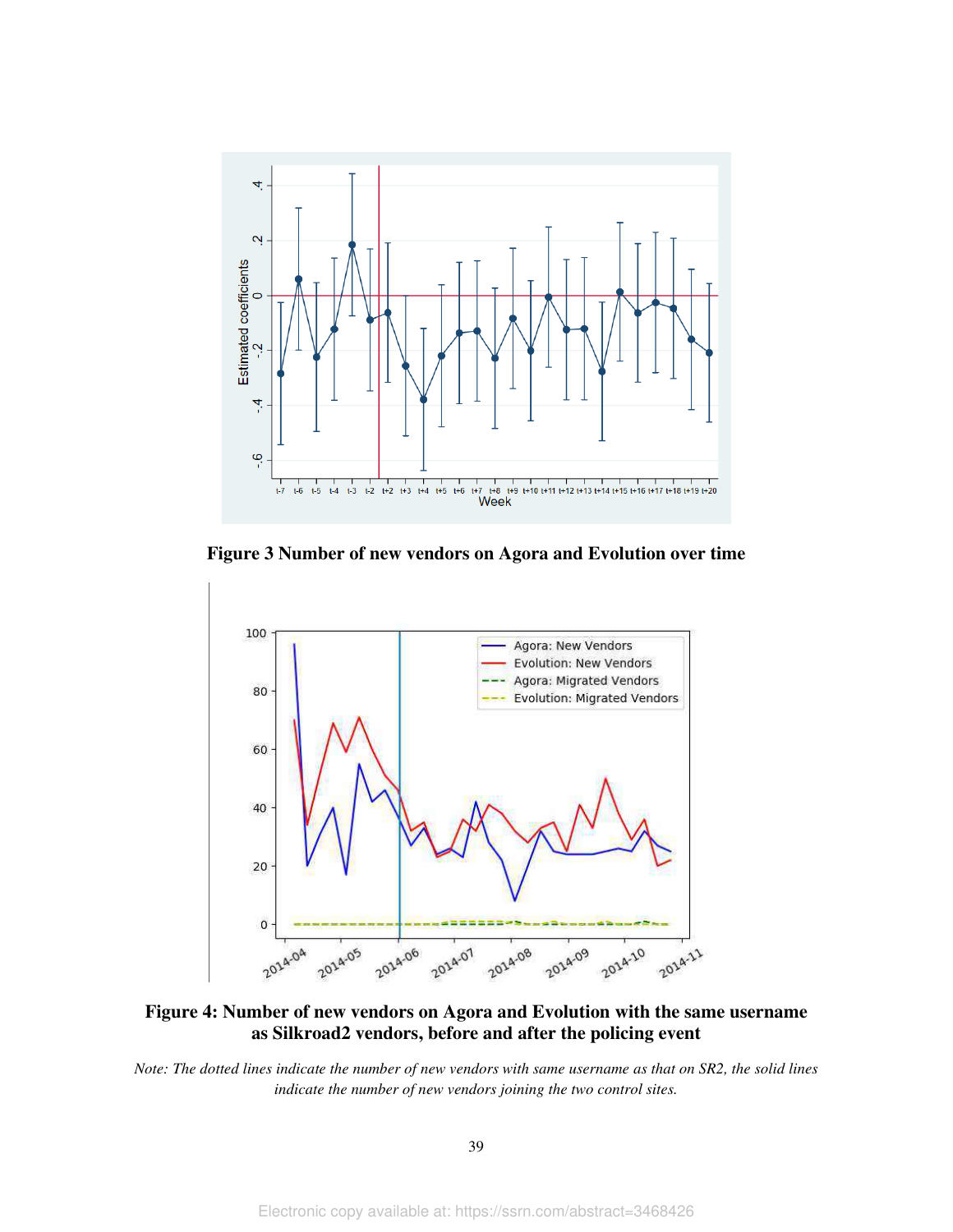

40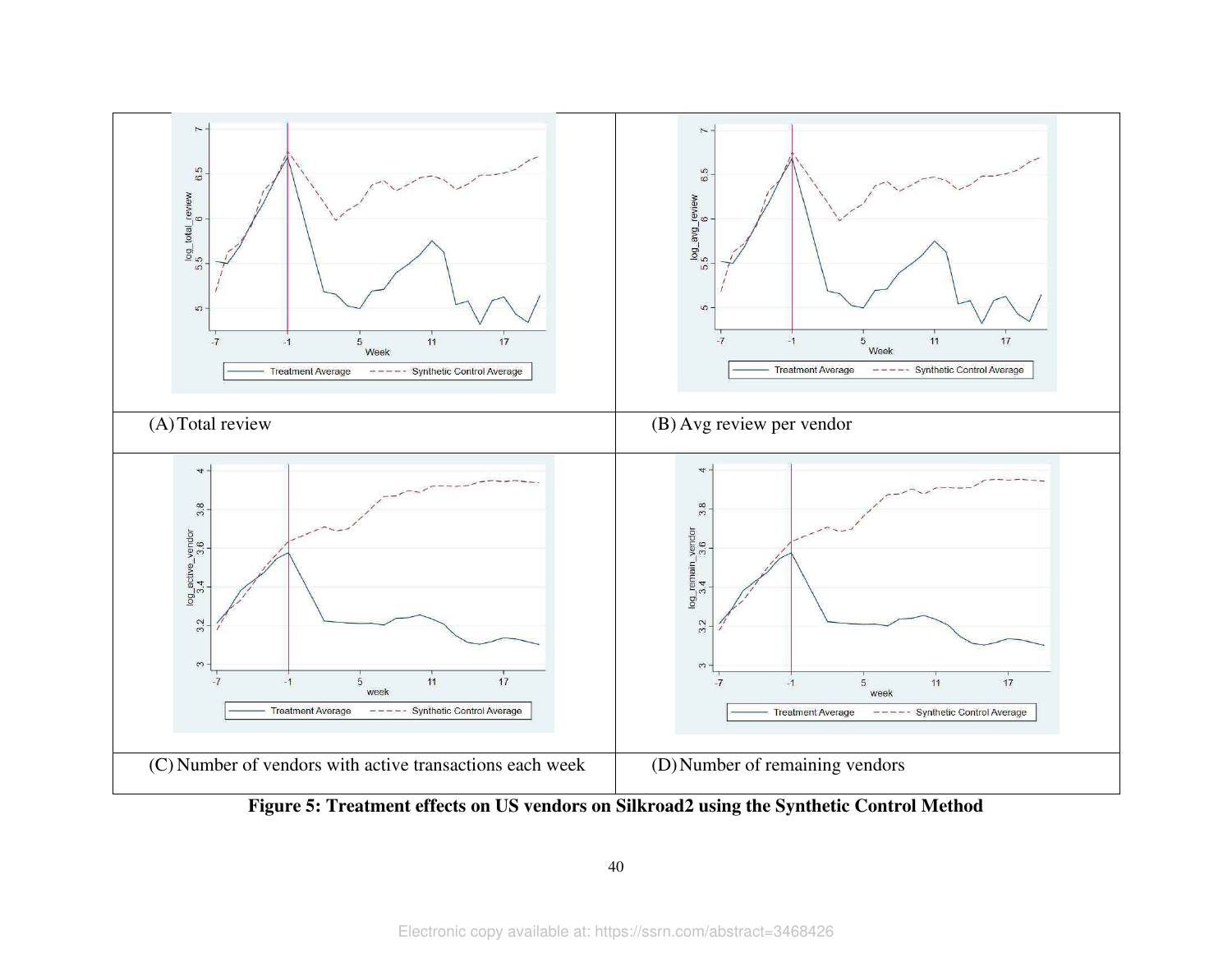<span id="page-41-0"></span>

| <b>Table 1 Summary statistics</b>     |        |             |           |                  |              |  |  |  |
|---------------------------------------|--------|-------------|-----------|------------------|--------------|--|--|--|
| <b>Variable</b>                       | Obs    | <b>Mean</b> | Std. Dev. | Min              | <b>Max</b>   |  |  |  |
| <b>US</b> vendors on Silkroad2        |        |             |           |                  |              |  |  |  |
| Total review                          | 338    | 415.216     | 468.616   | $\overline{2}$   | 3850         |  |  |  |
| Avg review                            | 338    | 12.990      | 13.974    | 0.667            | 141.429      |  |  |  |
| Vendor level review                   | 6,494  | 21.611      | 43.241    | $\boldsymbol{0}$ | 854          |  |  |  |
| Unique vendor                         | 338    | 35.683      | 28.336    | $\overline{2}$   | 109          |  |  |  |
| After                                 | 338    | 0.731       | 0.444     | $\boldsymbol{0}$ | $\mathbf{1}$ |  |  |  |
| Week                                  | 338    | 81.962      | 8.214     | 68               | 95           |  |  |  |
| Drug type                             | 338    | 7           | 3.747     | 1                | 13           |  |  |  |
| Non-US vendors on Silkroad2           |        |             |           |                  |              |  |  |  |
| Total review                          | 338    | 1206.787    | 1117.216  | 44               | 8376         |  |  |  |
| Avg review                            | 338    | 14.587      | 7.296     | 2.664            | 43.853       |  |  |  |
| Vendor level review                   | 10,965 | 37.200      | 82.704    | $\overline{0}$   | 1,329        |  |  |  |
| Unique vendor                         | 338    | 77.944      | 44.324    | 16               | 191          |  |  |  |
| After                                 | 338    | 0.731       | 0.444     | $\boldsymbol{0}$ | $\mathbf{1}$ |  |  |  |
| Week                                  | 338    | 81.962      | 8.214     | 68               | 95           |  |  |  |
| Drug type                             | 338    | $\tau$      | 3.747     | 1                | 13           |  |  |  |
| Non-US vendors on Agora and Evolution |        |             |           |                  |              |  |  |  |
| Total review                          | 613    | 207.620     | 284.217   | $\boldsymbol{0}$ | 1954         |  |  |  |
| Avg review                            | 613    | 3.997       | 3.006     | $\theta$         | 19.677       |  |  |  |
| Vendor level review                   | 20,245 | 8.840       | 19.879    | $\boldsymbol{0}$ | 643          |  |  |  |
| Unique vendor                         | 613    | 40.662      | 36.103    | 1                | 179          |  |  |  |
| After                                 | 613    | 0.739       | 0.440     | $\overline{0}$   | 1            |  |  |  |
| Week                                  | 613    | 82.127      | 8.172     | 68               | 95           |  |  |  |
| Drug type                             | 613    | 7.130       | 3.874     | $\mathbf{1}$     | 14           |  |  |  |

**Table 1 Summary statistics** 

# **Table 2: The Impacts of Policing on US vendors' Transactions on Silkroad2**

<span id="page-41-1"></span>

|                     |              | <b>Vendor level</b> |                  |              |              |
|---------------------|--------------|---------------------|------------------|--------------|--------------|
|                     | (1)          | (2)                 | (3)              | (4)          | (5)          |
|                     | Total review | Avg review          | Count of vendors | Remaining    | Total review |
|                     | count        | per vendor          | w active         | vendor count | count        |
|                     |              |                     | transactions     |              |              |
|                     | $-1.454***$  | $-0.449**$          | $-0.889***$      | $-0.889***$  | $-0.859***$  |
| Policing Effort     | (0.292)      | (0.181)             | (0.115)          | (0.115)      | (0.096)      |
| Week FE             | Yes          | Yes                 | Yes              | Yes          | Yes          |
| Drug FE             | Yes          | Yes                 | Yes              | Yes          |              |
| <b>Website FE</b>   | Yes          | Yes                 | Yes              | Yes          |              |
| Vendor FE           |              |                     |                  |              | Yes          |
| <b>Observations</b> | 951          | 951                 | 951              | 951          | 26,739       |
| R-squared           | 0.433        | 0.373               | 0.352            | 0.571        | 0.122        |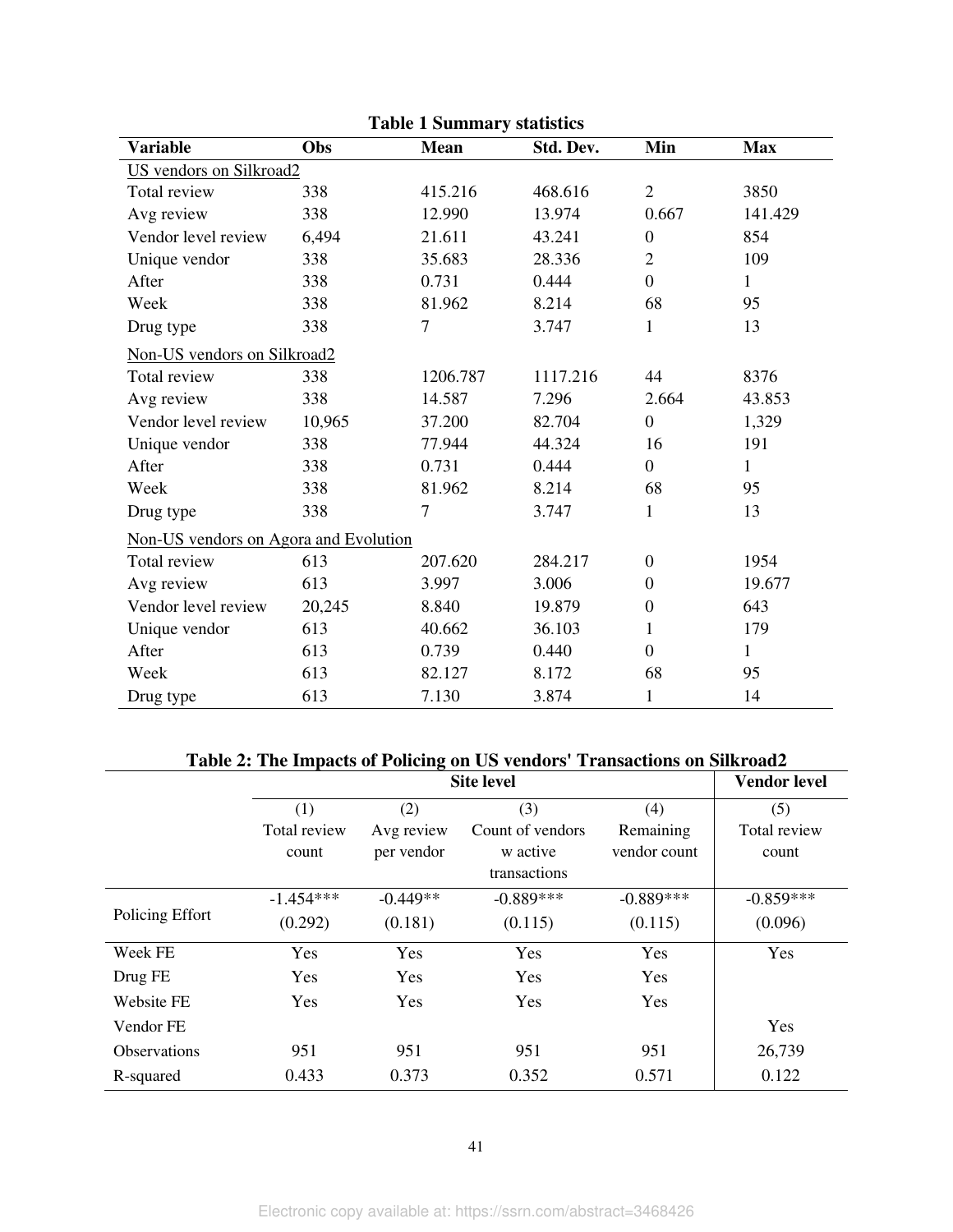<span id="page-42-0"></span>

| Table 3: Robustness check with randomly selected treated vendors |              |                |                     |              |  |  |  |  |  |
|------------------------------------------------------------------|--------------|----------------|---------------------|--------------|--|--|--|--|--|
|                                                                  | (1)          | (2)            | (3)                 | (4)          |  |  |  |  |  |
|                                                                  | Total review | Avg review per | Count of vendors w  | Remaining    |  |  |  |  |  |
|                                                                  | count        | vendor         | active transactions | vendor count |  |  |  |  |  |
| Number of iterations                                             | 10000        | 10000          | 10000               | 10000        |  |  |  |  |  |
| Mean                                                             | 0.000921     | 0.000483       | 0.000435            | 0.0000447    |  |  |  |  |  |
| S.D.                                                             | 0.095        | 0.066          | 0.051               | 0.008        |  |  |  |  |  |
| $HO: Mean = 0$                                                   | 0.966        | 0.729          | 0.854               | 0.578        |  |  |  |  |  |
| P value                                                          | 0.334        | 0.466          | 0.393               | 0.563        |  |  |  |  |  |

## **Table 3: Robustness check with randomly selected treated vendors**

## **Table 4: Comparisons between treated and control vendors using T-test and Kolmogorov–Smirnov test**

<span id="page-42-1"></span>

| $\frac{1}{2}$ and $\frac{1}{2}$ and $\frac{1}{2}$ and $\frac{1}{2}$ and $\frac{1}{2}$ and $\frac{1}{2}$ and $\frac{1}{2}$<br><b>VARIABLES</b> | Difference   | t-test   | Kolmogorov–Smirnov test |
|-----------------------------------------------------------------------------------------------------------------------------------------------|--------------|----------|-------------------------|
| No. of reviews                                                                                                                                | $-0.002$     | $-0.011$ | 1.000                   |
| Dollar sales amount                                                                                                                           | $-0.041$     | $-0.177$ | 0.867                   |
|                                                                                                                                               |              |          |                         |
| Unique drugs transacted                                                                                                                       | 0.146        | 1.281    | 0.486                   |
| Drug categories transacted                                                                                                                    | $\mathbf{0}$ | 1.000    | 1.000                   |
| Vendor's tenure on site                                                                                                                       | $-1.050$     | $-0.182$ | 0.253                   |
| No. weeks with active transactions                                                                                                            | 0.014        | 0.020    | 1.000                   |
| No. of matched pairs                                                                                                                          | 140          | 140      | 140                     |

# **Table 5: Robustness check using CEM matched vendors**

<span id="page-42-2"></span>

|                     |              | <b>Vendor level</b> |                  |              |              |
|---------------------|--------------|---------------------|------------------|--------------|--------------|
|                     | (1)          | (2)                 | (3)              | (4)          | (5)          |
|                     | Total review | Avg review          | Count of vendors | Remaining    | Total review |
|                     | count        | per vendor          | w active         | vendor count | count        |
|                     |              |                     | transactions     |              |              |
|                     | $-0.897***$  | $-0.596*$           | $-0.472***$      | $-0.196**$   | $-0.643***$  |
| Policing Effort     | (0.315)      | (0.311)             | (0.0990)         | (0.0905)     | (0.203)      |
| Week FE             | <b>Yes</b>   | Yes                 | Yes              | <b>Yes</b>   | Yes          |
| Drug type FE        | Yes          | <b>Yes</b>          | <b>Yes</b>       | <b>Yes</b>   |              |
| Website FE          | <b>Yes</b>   | <b>Yes</b>          | <b>Yes</b>       | <b>Yes</b>   |              |
| Vendor FE           |              |                     |                  |              | Yes          |
| <b>Observations</b> | 896          | 896                 | 896              | 896          | 4,606        |
| R-squared           | 0.254        | 0.154               | 0.399            | 0.469        | 0.146        |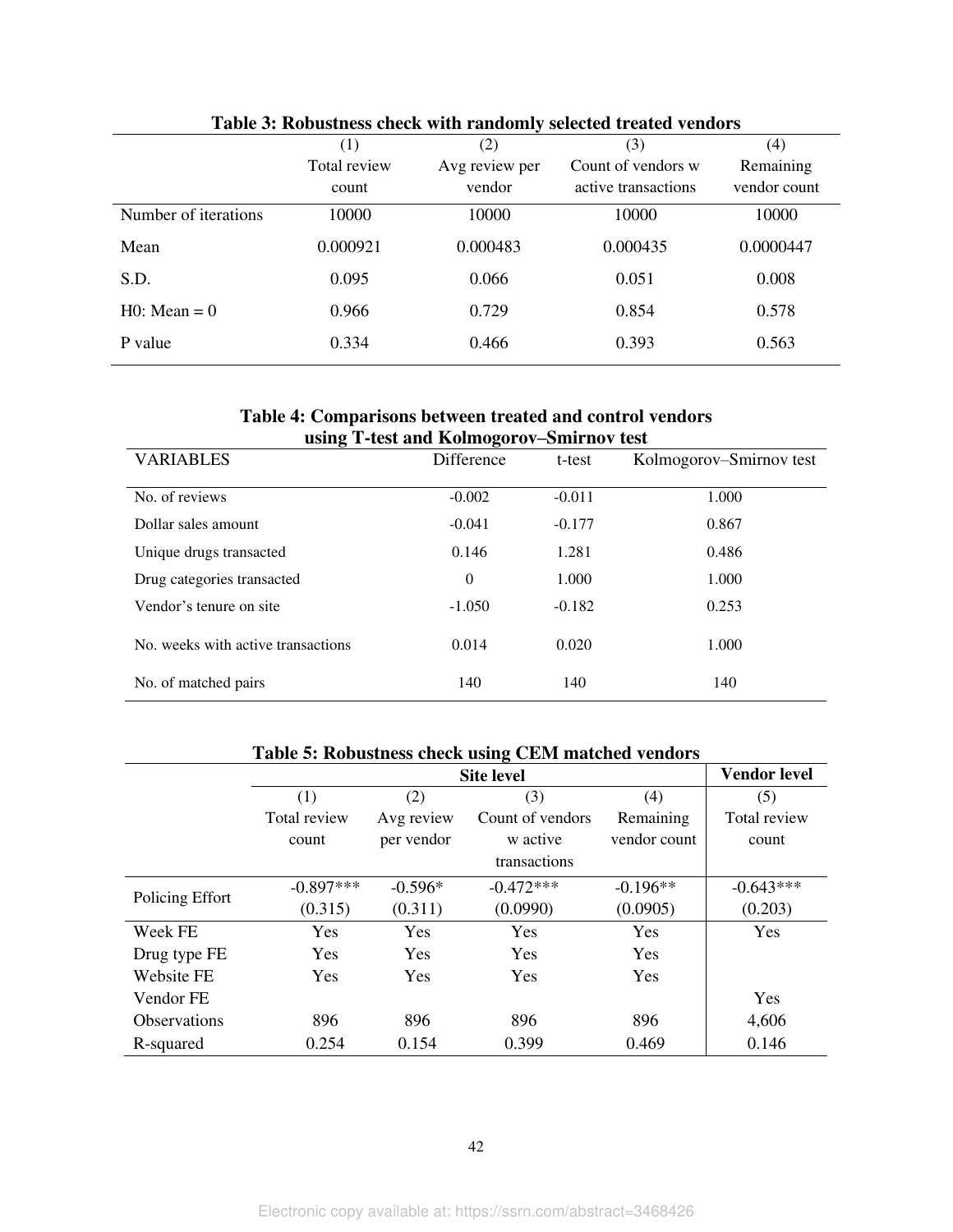|                     |              | <b>Site level</b> |                  |              |              |  |
|---------------------|--------------|-------------------|------------------|--------------|--------------|--|
|                     | (1)          | (2)               | (3)              | (4)          | (5)          |  |
|                     | Total review | Avg review        | Count of vendors | Remaining    | Total review |  |
|                     | count        | per vendor        | w active         | vendor count | count        |  |
|                     |              |                   | transactions     |              |              |  |
|                     | $-1.454***$  | $-0.449**$        | $-0.889***$      | $-0.889***$  | $-0.935***$  |  |
| Policing Effort     | (0.206)      | (0.102)           | (0.086)          | (0.086)      | (0.041)      |  |
| Week FE             | Yes          | Yes               | <b>Yes</b>       | <b>Yes</b>   | Yes          |  |
| Drug FE             | Yes          | <b>Yes</b>        | <b>Yes</b>       | <b>Yes</b>   |              |  |
| Website FE          | <b>Yes</b>   | <b>Yes</b>        | <b>Yes</b>       | <b>Yes</b>   |              |  |
| Vendor FE           |              |                   |                  |              | Yes          |  |
| <b>Observations</b> | 951          | 951               | 951              | 951          | 1,803        |  |

# **Table 6: Robustness Check Using Synthetic Control**

<span id="page-43-0"></span>**Table 7: The impacts of arrest news disclosures on Silkroad2 using Negative Binomial Model** 

|                      |              |            | <b>Site level</b> |              | <b>Vendor level</b> |
|----------------------|--------------|------------|-------------------|--------------|---------------------|
|                      | (1)          | (2)        | (3)               | (4)          | (5)                 |
|                      | Total review | Avg review | Count of vendors  | Remaining    | Total review        |
|                      | count        | per vendor | w active          | vendor count | count               |
|                      |              |            | transactions      |              |                     |
|                      | $-1.192***$  | $-0.356*$  | $-0.860***$       | $-0.748***$  | $-0.777***$         |
| Policing Effort      | (0.262)      | (0.207)    | (0.101)           | (0.0905)     | (0.102)             |
| Week FE              | Yes          | Yes        | Yes               | Yes          | Yes                 |
| Website FE           | Yes          | Yes        | Yes               | Yes          |                     |
| Drug type FE         | Yes          | Yes        | Yes               | Yes          |                     |
| Vendor FE            |              |            |                   |              | Yes                 |
| <b>Observations</b>  | 951          | 951        | 951               | 951          | 26,486              |
| Number of<br>vendors |              |            |                   |              | 1,737               |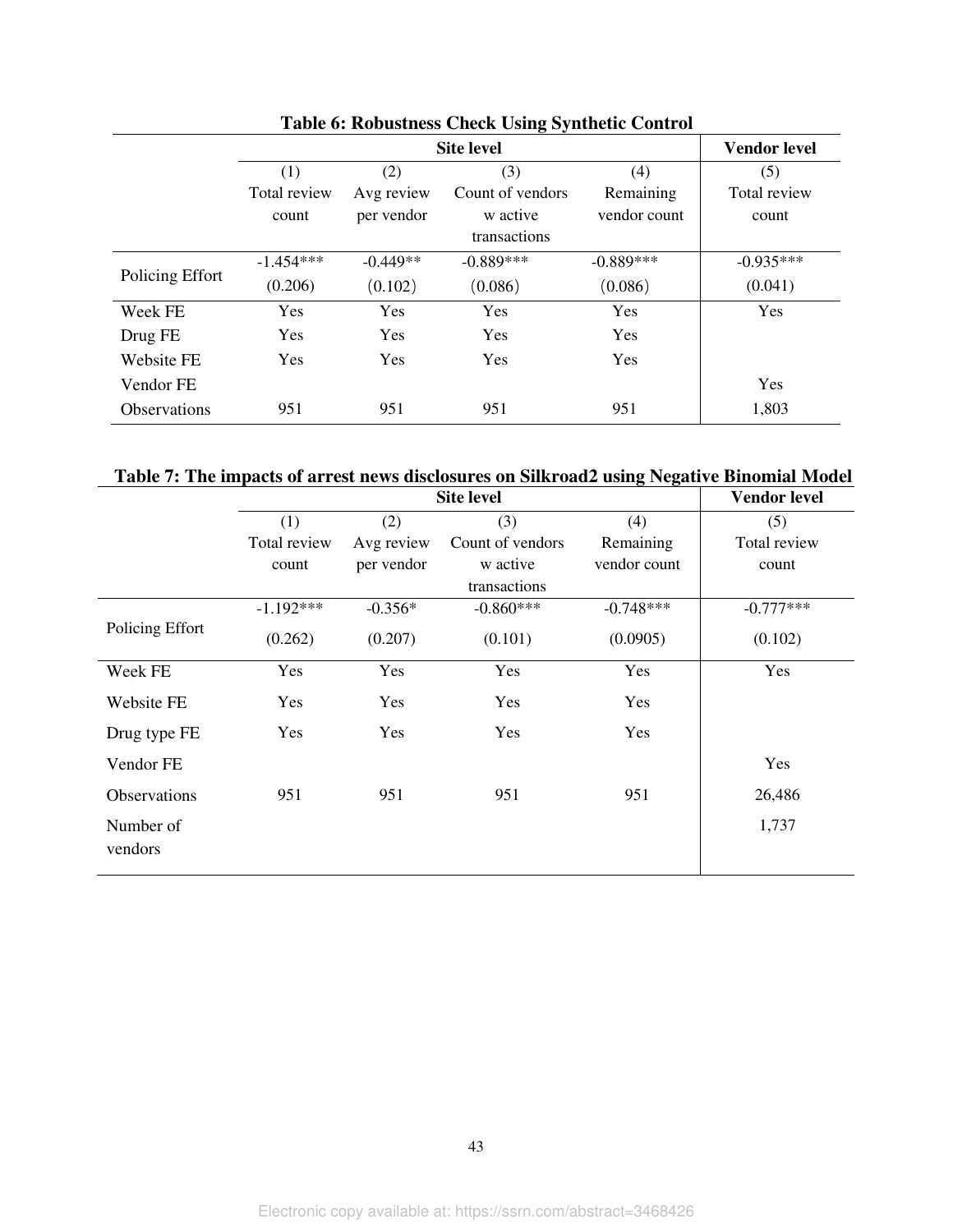| UMMUNIST            |              |                     |                  |              |              |  |  |  |
|---------------------|--------------|---------------------|------------------|--------------|--------------|--|--|--|
|                     |              | <b>Vendor level</b> |                  |              |              |  |  |  |
|                     | (1)          | (2)                 | (3)              | (4)          | (5)          |  |  |  |
|                     | Total review | Avg review          | Count of vendors | Remaining    | Total review |  |  |  |
|                     | count        | per vendor          | w active         | vendor count | count        |  |  |  |
|                     |              |                     | transactions     |              |              |  |  |  |
| Policing Effort     | $-1.424***$  | $-0.437**$          | $-0.877***$      | $-0.673***$  | $-0.872***$  |  |  |  |
|                     | (0.294)      | (0.177)             | (0.125)          | (0.090)      | (0.098)      |  |  |  |
| Week FE             | Yes          | Yes                 | Yes              | Yes          | Yes          |  |  |  |
| Drug FE             | Yes          | Yes                 | Yes              | Yes          |              |  |  |  |
| <b>Website FE</b>   | Yes          | Yes                 | Yes              | Yes          |              |  |  |  |
| Vendor FE           |              |                     |                  |              | Yes          |  |  |  |
| <b>Observations</b> | 951          | 951                 | 951              | 951          | 23,726       |  |  |  |
| R-squared           | 0.422        | 0.363               | 0.356            | 0.514        | 0.125        |  |  |  |

**Table 8: The Impacts of Policing on US vendors' Transactions on Silkroad2 based on Two Characters** 

# **Table 9 The impacts of arrest news disclosures without "worldwide" control vendors**

|                     |             | <b>Vendor level</b> |                  |              |              |
|---------------------|-------------|---------------------|------------------|--------------|--------------|
|                     | (1)         | (2)                 | (3)              | (4)          | (5)          |
|                     | Total       | Avg review          | Count of vendors | Remaining    | Total review |
|                     | review      | per vendor          | w active         | vendor count | count        |
|                     | count       |                     | transactions     |              |              |
| Policing Effort     | $-1.525***$ | $-0.465**$          | $-0.920***$      | $-0.920***$  | $-0.806***$  |
|                     | (0.318)     | (0.188)             | (0.127)          | (0.127)      | (0.0969)     |
| Week FE             | Yes         | Yes                 | Yes              | Yes          | Yes          |
| Drug type FE        | Yes         | Yes                 | Yes              | Yes          |              |
| Website FE          | Yes         | Yes                 | Yes              | Yes          |              |
| Vendor FE           |             |                     |                  |              | Yes          |
| <b>Observations</b> | 937         | 937                 | 937              | 937          | 24,531       |
| R-squared           | 0.353       | 0.278               | 0.533            | 0.533        | 0.133        |
| Number of website.  |             |                     |                  |              |              |
| and drug            | 37          | 37                  | 37               | 37           |              |
| Number of vendors   |             |                     |                  |              | 1,688        |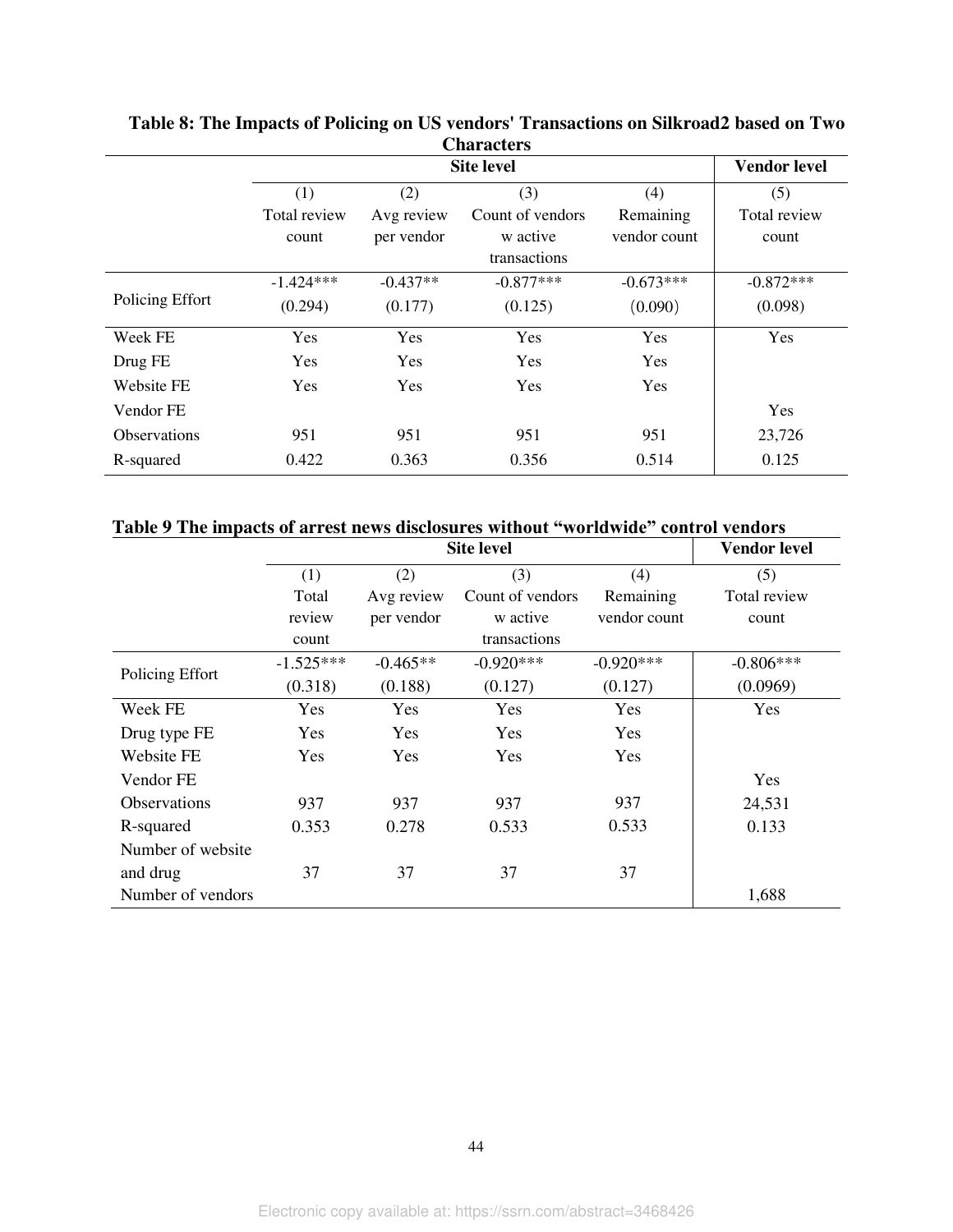|                     |             |            | <b>Site level</b> |              | <b>Vendor level</b> |
|---------------------|-------------|------------|-------------------|--------------|---------------------|
|                     | (1)         | (2)        | (3)               | (4)          | (5)                 |
|                     | Total       | Avg review | Count of vendors  | Remaining    | Total review        |
|                     | review      | per vendor | w active          | vendor count | count               |
|                     | count       |            | transactions      |              |                     |
| Policing Effort     | $-1.187***$ | $-0.291*$  | $-0.816***$       | $-0.816***$  | $-0.655***$         |
|                     | (0.277)     | (0.149)    | (0.113)           | (0.113)      | (0.0825)            |
| Week FE             | Yes         | Yes        | Yes               | Yes          | Yes                 |
| Drug type FE        | Yes         | Yes        | Yes               | Yes          |                     |
| Website FE          | Yes         | <b>Yes</b> | Yes               | Yes          |                     |
| Vendor FE           |             |            |                   |              | Yes                 |
| <b>Observations</b> | 951         | 951        | 951               | 951          | 31,210              |
| R-squared           | 0.379       | 0.304      | 0.591             | 0.591        | 0.120               |
| Number of website   |             |            |                   |              |                     |
| and drug            | 37          | 37         | 37                | 37           |                     |
| Number of vendors   |             |            |                   |              | 2,167               |

**Table 10 The impacts of arrest news disclosures on non-US vendors' transactions on Silkroad2** 

# **Table 11 The heterogeneous treatment effects on large and small vendors**

|                     | US vendors  |             |             | Non-US vendors |             |             |
|---------------------|-------------|-------------|-------------|----------------|-------------|-------------|
|                     | Small       | Large       | All         | Small          | Large       | All         |
|                     | vendors     | vendors     |             | vendors        | vendors     |             |
| Policing Effort     | $-1.098***$ | $-0.366***$ | $-0.351***$ | $-1.069***$    | $-0.303***$ | $-0.289***$ |
|                     | (0.130)     | (0.0784)    | (0.0755)    | (0.147)        | (0.0721)    | (0.0691)    |
| Policing Effort     |             |             | $-0.881***$ |                |             | $-0.882***$ |
| *Small Vendor       |             |             | (0.106)     |                |             | (0.106)     |
| Weekly FE           | Yes         | Yes         | Yes         | Yes            | Yes         | Yes         |
| Drug type FE        | Yes         | Yes         | Yes         | Yes            | Yes         | Yes         |
| <b>Observations</b> | 853         | 922         | 1,775       | 882            | 922         | 1,804       |
| R-squared           | 0.570       | 0.305       | 0.617       | 0.567          | 0.272       | 0.625       |
| Number of drug      |             |             |             |                |             |             |
| types               | 36          | 36          | 36          | 36             | 36          | 36          |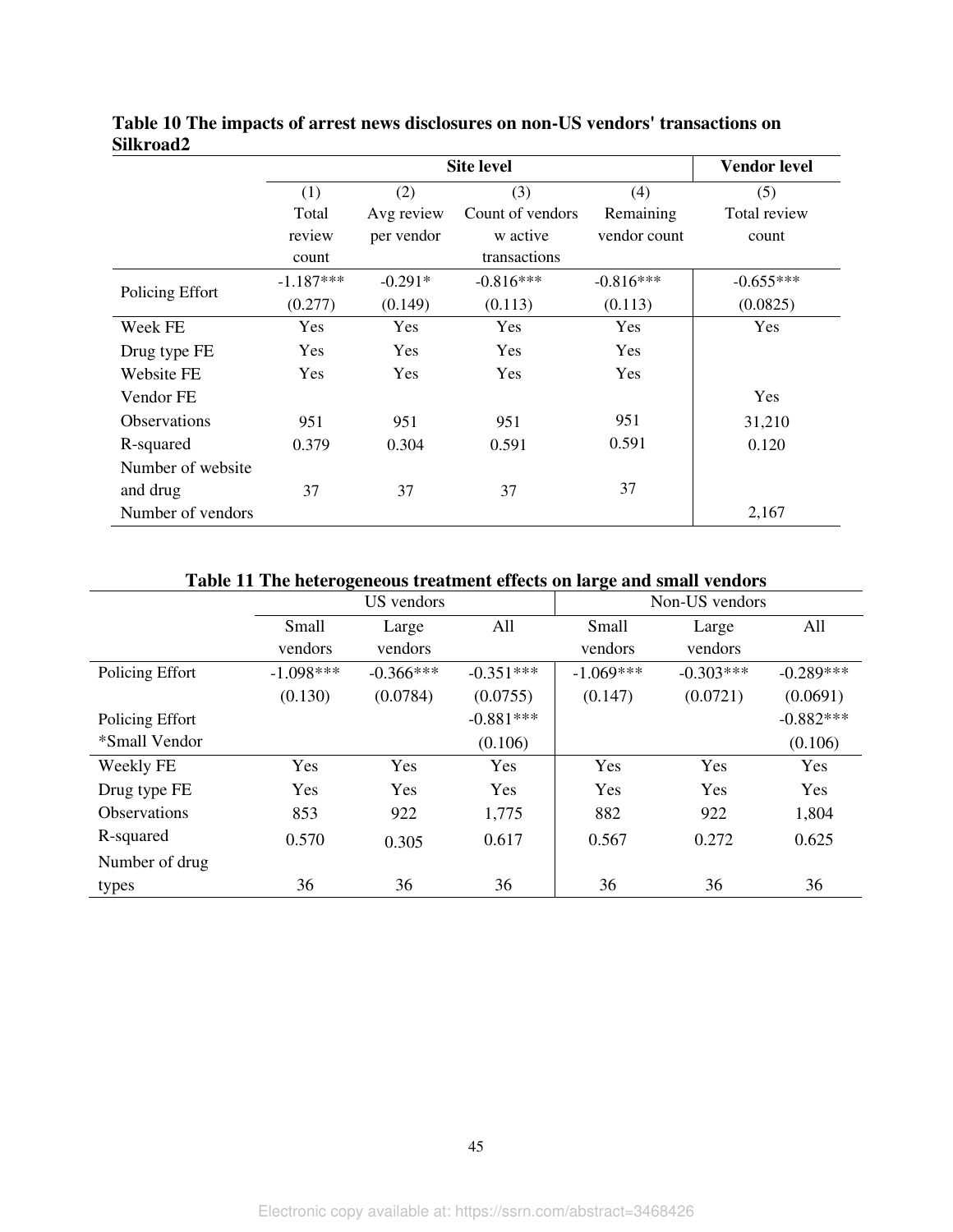|                      | US vendors  |             |             | Non-US vendors |             |             |
|----------------------|-------------|-------------|-------------|----------------|-------------|-------------|
|                      | <b>New</b>  | Old         | All         | <b>New</b>     | Old         | All         |
|                      | vendors     | vendors     |             | vendors        | vendors     |             |
| Policing Effort      | $-1.230***$ | $-0.212***$ | $-0.284***$ | $-1.095***$    | $-0.213***$ | $-0.203***$ |
|                      | (0.113)     | (0.0756)    | (0.127)     | (0.119)        | (0.0702)    | (0.121)     |
| Policing Effort *New |             |             | $-0.883***$ |                |             | $-0.878***$ |
| Vendor               |             |             | (0.0904)    |                |             | (0.0906)    |
| Weekly FE            | Yes         | Yes         | Yes         | Yes            | Yes         | Yes         |
| Drug type FE         | Yes         | Yes         | Yes         | Yes            | Yes         | Yes         |
| Observations         | 854         | 920         | 1,774       | 882            | 922         | 1,788       |
| R-squared            | 0.593       | 0.219       | 0.527       | 0.567          | 0.272       | 0.578       |
| Number of drug       |             |             |             |                |             |             |
| types                | 36          | 36          | 36          | 36             | 36          | 36          |

**Table 12 The heterogeneous treatment effects on old and new vendors**